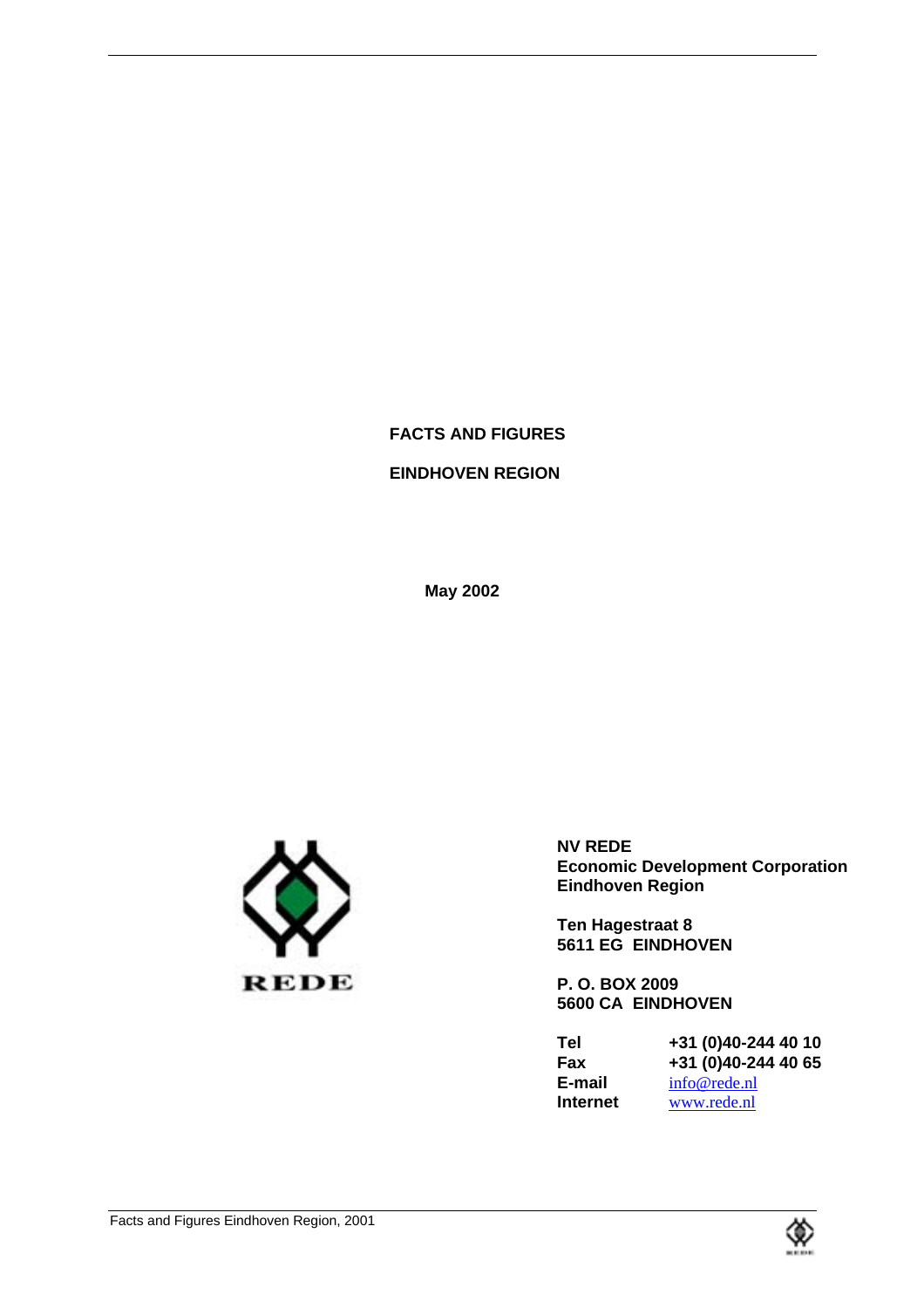# **Preface**

NV REDE, the Economic Development Corporation for the Eindhoven Region, publishes the guide Facts and Figures for the Eindhoven Region annually. This guide provides socioeconomic information about the Eindhoven Region $1$ .

In Facts and Figures Eindhoven Region 2002 you can find information on the following subjects:

- Eindhoven Region
- Population
- **Employment**
- Foreign companies
- Knowledge
- R&D and innovation
- Business Environment
- Economic development
- Eindhoven Airport
- List of useful addresses

NV REDE is responsible for promoting the Region and acquiring new business. Besides offering general information on the Eindhoven Region, NV REDE has all the necessary regional information available on existing offices and premises or sites in the process of completion for companies who are either new to the area or are relocating.

For more information you can contact NV REDE.

NV REDE Economic Development Corporation Eindhoven Region

Ten Hagestraat 8 5611 EG EINDHOVEN P.O. Box 2009 5600 CA EINDHOVEN

| Tel      | +31 (0)40-244 40 10 |
|----------|---------------------|
| Fax      | +31 (0)40-244 40 65 |
| E-mail   | info@rede.nl        |
| Internet | www.rede.nl         |

#### Published by NV REDE.

Information may be copied provided reference is made to NV REDE. Although the content of this book has been prepared with great care, NV REDE shall not be responsible for the correctness of the information herein.



 $\frac{1}{1}$  $1$  The Eindhoven Region is synonymous with the Southeast Brabant COROP area.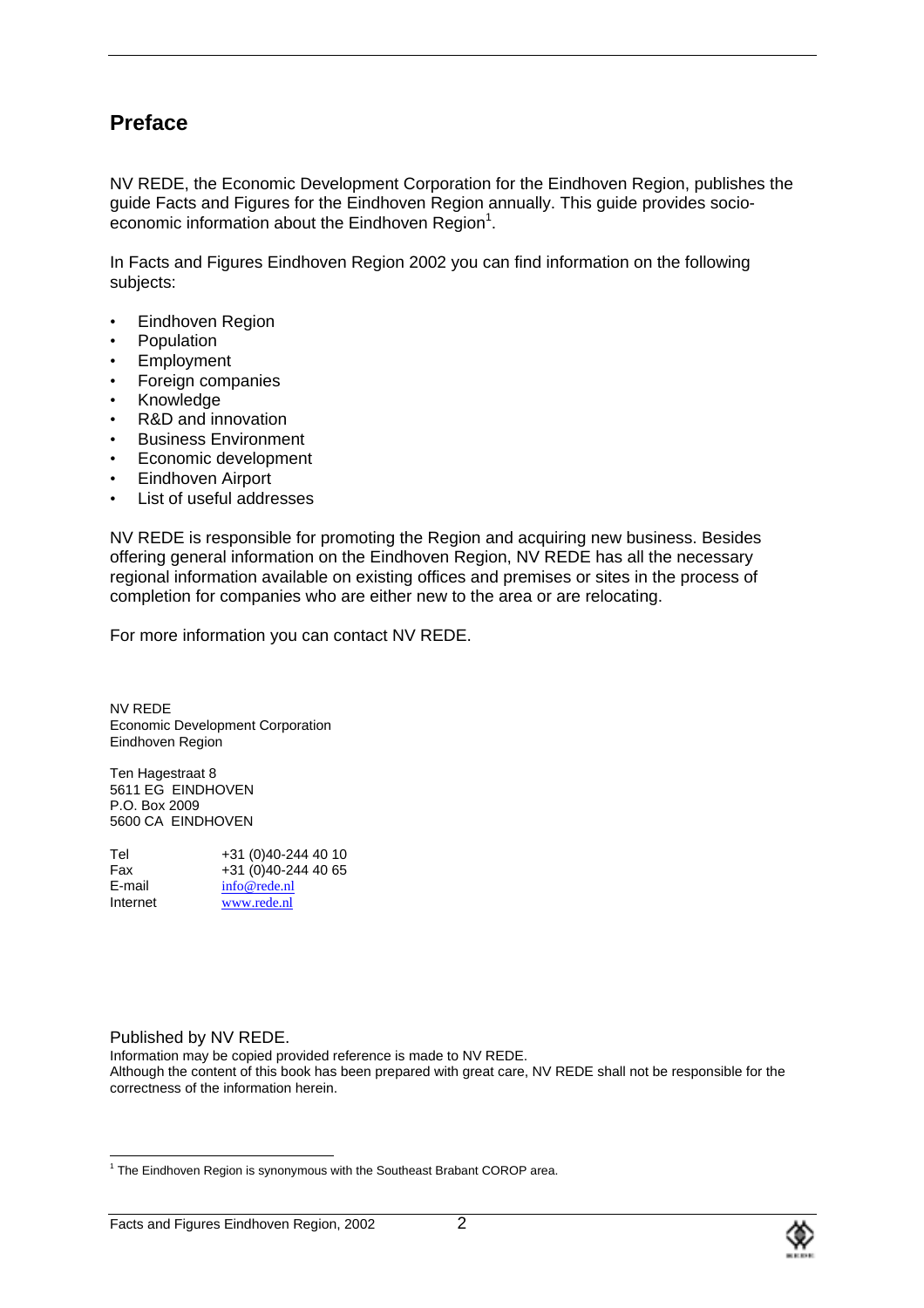# **Index**

| <b>NV REDE</b>                                                                               | $\overline{4}$ |
|----------------------------------------------------------------------------------------------|----------------|
| 1. Eindhoven Region                                                                          | 5              |
| 2. Population                                                                                | 6              |
| 3. Employment                                                                                | 8              |
| 4. Foreign companies                                                                         | 13             |
| 5. Knowledge                                                                                 | 18             |
| 6. Business Environment<br>- Medical technology<br>- Automotive<br>$-$ ICT<br>- Mechatronics | 20             |
| 7. R&D and innovation                                                                        | 40             |
| 8. Economic development                                                                      | 42             |
| 9. Eindhoven Airport                                                                         | 45             |
| 10. List of useful addresses                                                                 | 47             |

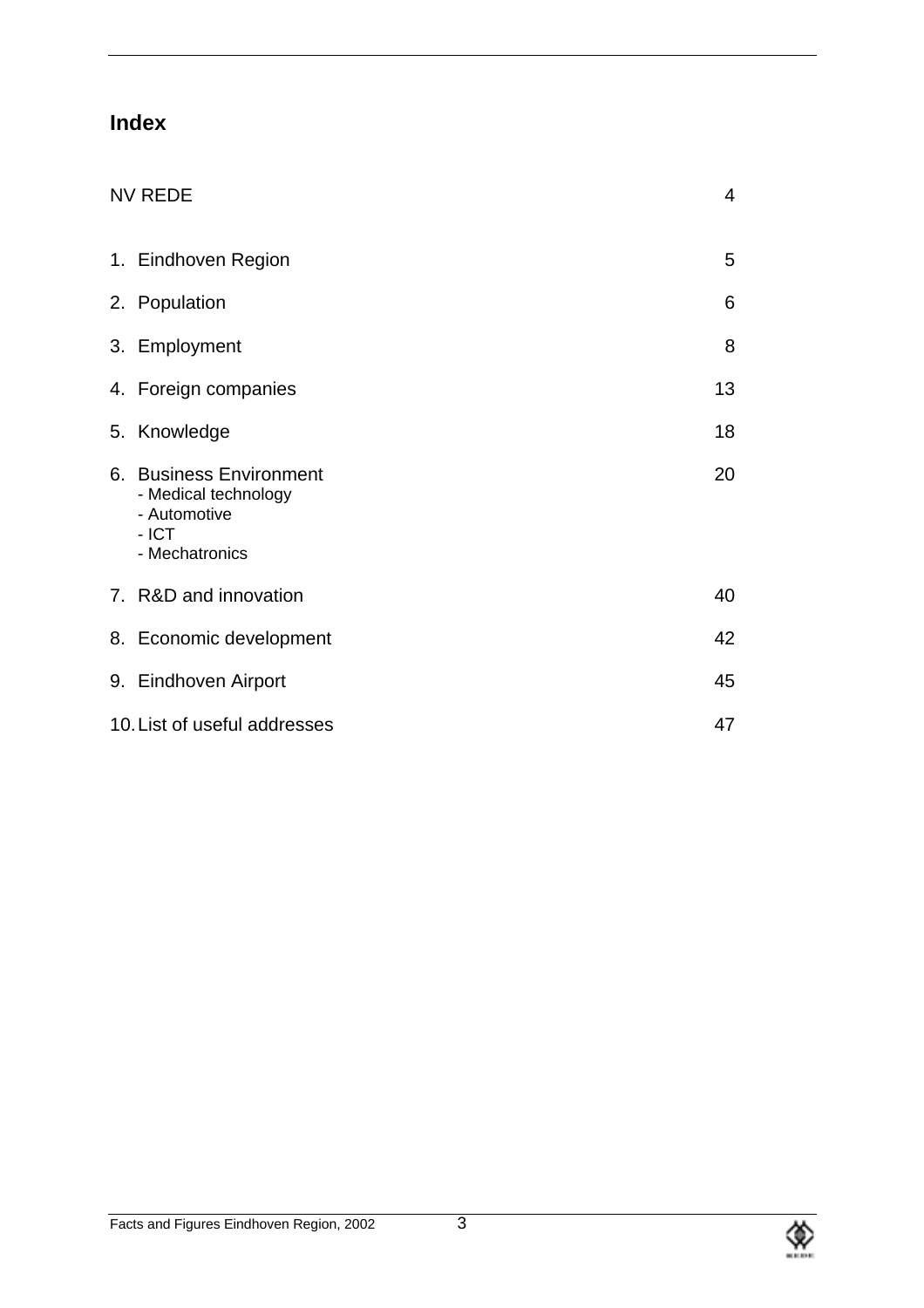# **NV REDE**

NV REDE is the Economic Development Corporation for the Eindhoven Region. NV REDE serves 22 municipalities and aims to strengthen the socio-economic structure of the Eindhoven Region and to stimulate economic activity and employment there.

NV REDE has four main tasks:

• **Promotion, acquisition and company premises** NV REDE is responsible for promoting the Region and acquiring new business. For companies who are either new to the area or are relocating, NV REDE has all the necessary regional information available on existing offices and premises or sites in the process of completion.

#### • **Projects for structural consolidation**

Trough initiating and carrying out these projects, NV REDE contributes to consolidating the Eindhoven Region's economic structure and production environment.

#### • **Operation of business centers**

To assist small-scale companies, NV REDE operates five business centers:

- REDE Business Center in Valkenswaard
- De Pinckart Business Center in Nuenen
- Carré Business Center in Helmond
- Gilde Business Center in Eindhoven
- **Twinning Business Center in Eindhoven**

#### • **Corporate Financing, advice to companies**

NV REDE is able to offer promising companies extra financing up to a maximum of € 125,000 in the form of guarantees or loans, subordinated or otherwise. NV REDE advises companies on various aspects of their business affairs, from the preparation of business plans to matters of finance and management issues.

Further on NV REDE operates the Stimulus Venture Capital Fund (SVCF); this fund is intended for industrial or industry-related companies with up to 250 employees in the Eindhoven Region. The financing can take the form of share participation. The maximum total amount of financing available is  $\epsilon$  450,000.

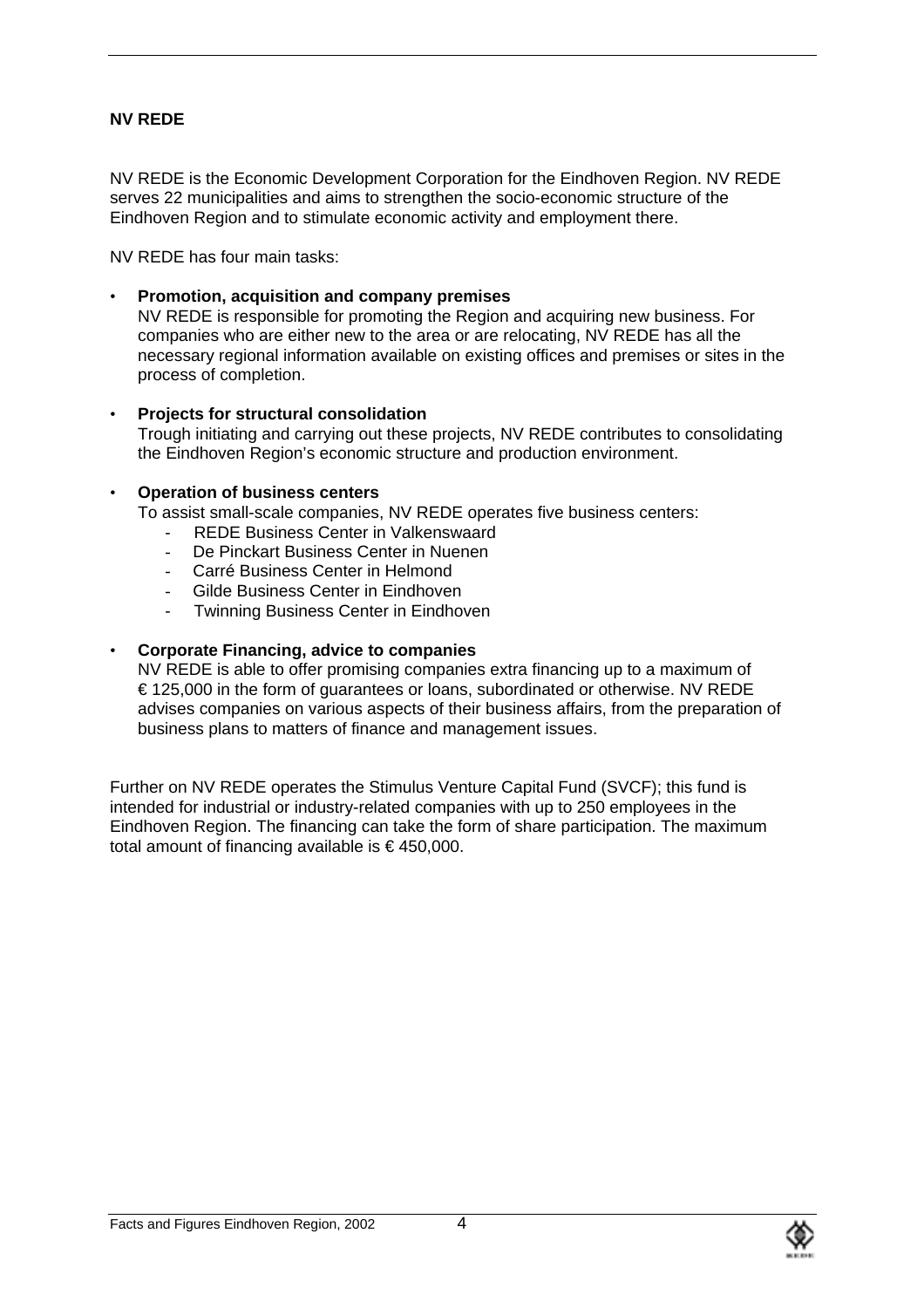# **1. Eindhoven Region**



#### *Index numbers, Eindhoven Region*

| <b>Indicators</b>             | <b>Eindhoven</b> | <b>North</b>   | <b>The</b>         |
|-------------------------------|------------------|----------------|--------------------|
|                               | <b>Region</b>    | <b>Brabant</b> | <b>Netherlands</b> |
| Population (January 1st 2000) | 714,160          | 2,375,120      | 15,987,080         |
| Share in the Netherlands      | 4.5%             | 14.9%          | 100%               |
| Surface area in km2           | 1.441            | 4.929          | 33,873             |
| Share in the Netherlands      | 4.3%             | 14.5%          | 100%               |
| Population density            | 496              | 482            | 472                |
| Source: CBS                   |                  |                |                    |

|  | Distance from Eindhoven to (in kilometres by car) |  |  |  |
|--|---------------------------------------------------|--|--|--|
|  |                                                   |  |  |  |

| <b>City</b>        | Km         | <b>City</b> | Km    |
|--------------------|------------|-------------|-------|
| Amsterdam/Schiphol | 120        | The Hague   | 130   |
| Antwerp            | <b>100</b> | Hamburg     | 480   |
| Barcelona          | 1,440      | London      | 460   |
| <b>Basel</b>       | 620        | Luxembourg  | 250   |
| <b>Berlin</b>      | 600        | Lyon        | 800   |
| <b>Brussels</b>    | <b>140</b> | Paris       | 450   |
| Düsseldorf         | 100        | Rotterdam   | 110   |
| Frankfurt          | 340        | Stockholm   | 1,540 |

Source: CBS

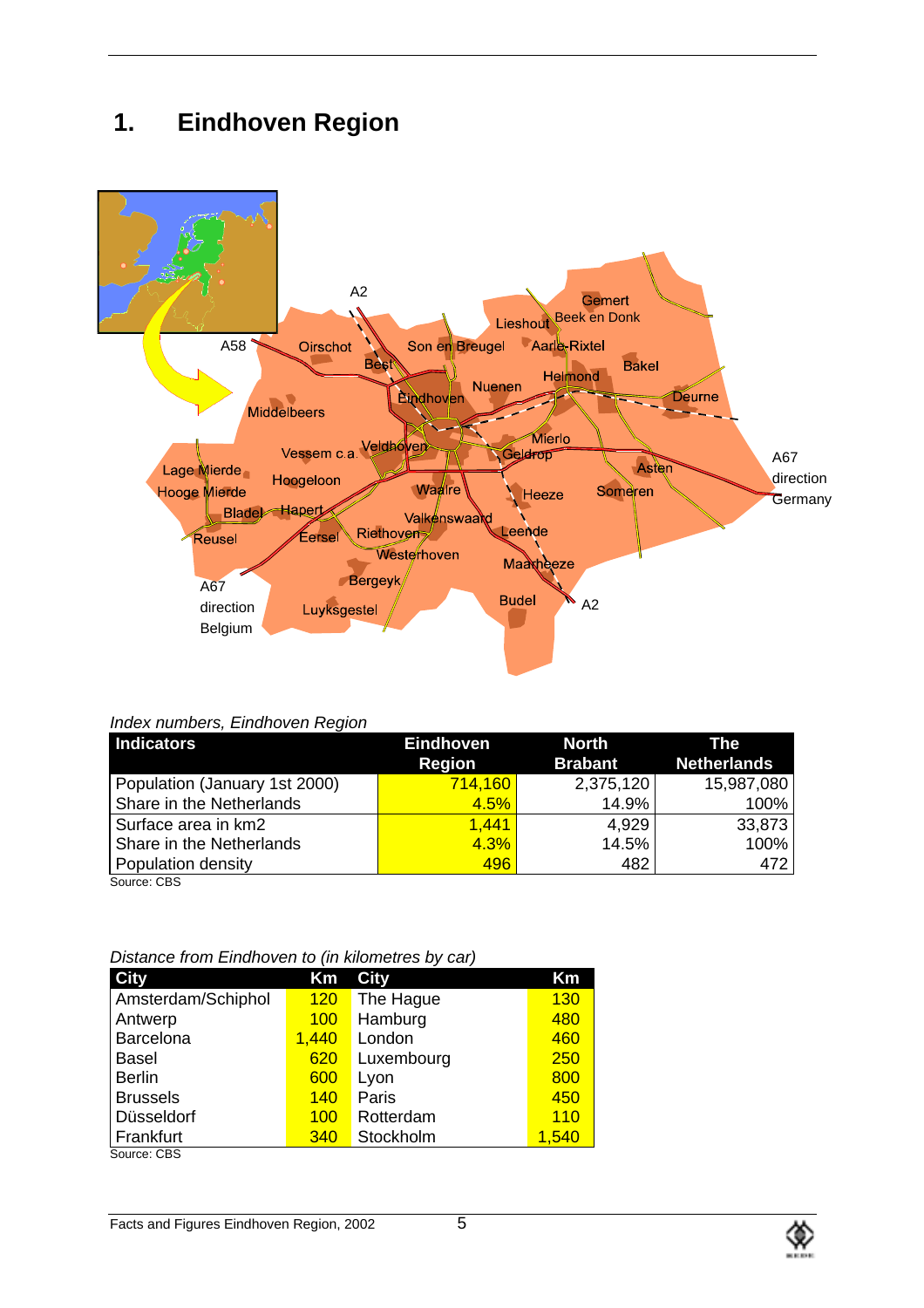# **2. Population**

| Population development 1991-2001 |
|----------------------------------|
|----------------------------------|

|                  | 1991              | 2001       | Growth<br>1991-2001 |
|------------------|-------------------|------------|---------------------|
| Eindhoven Region | 666,520           | 709,410    | 7.1%                |
| North Brabant    | 2,209,050         | 2,375,120  | 7.5%                |
| The Netherlands  | <u>15,010,450</u> | 15,987,080 | 6.5%                |

Source: CBS

*Municipalities with more than 30,000 inhabitants per January 1st 2001*



Source: CBS





Source: CBS



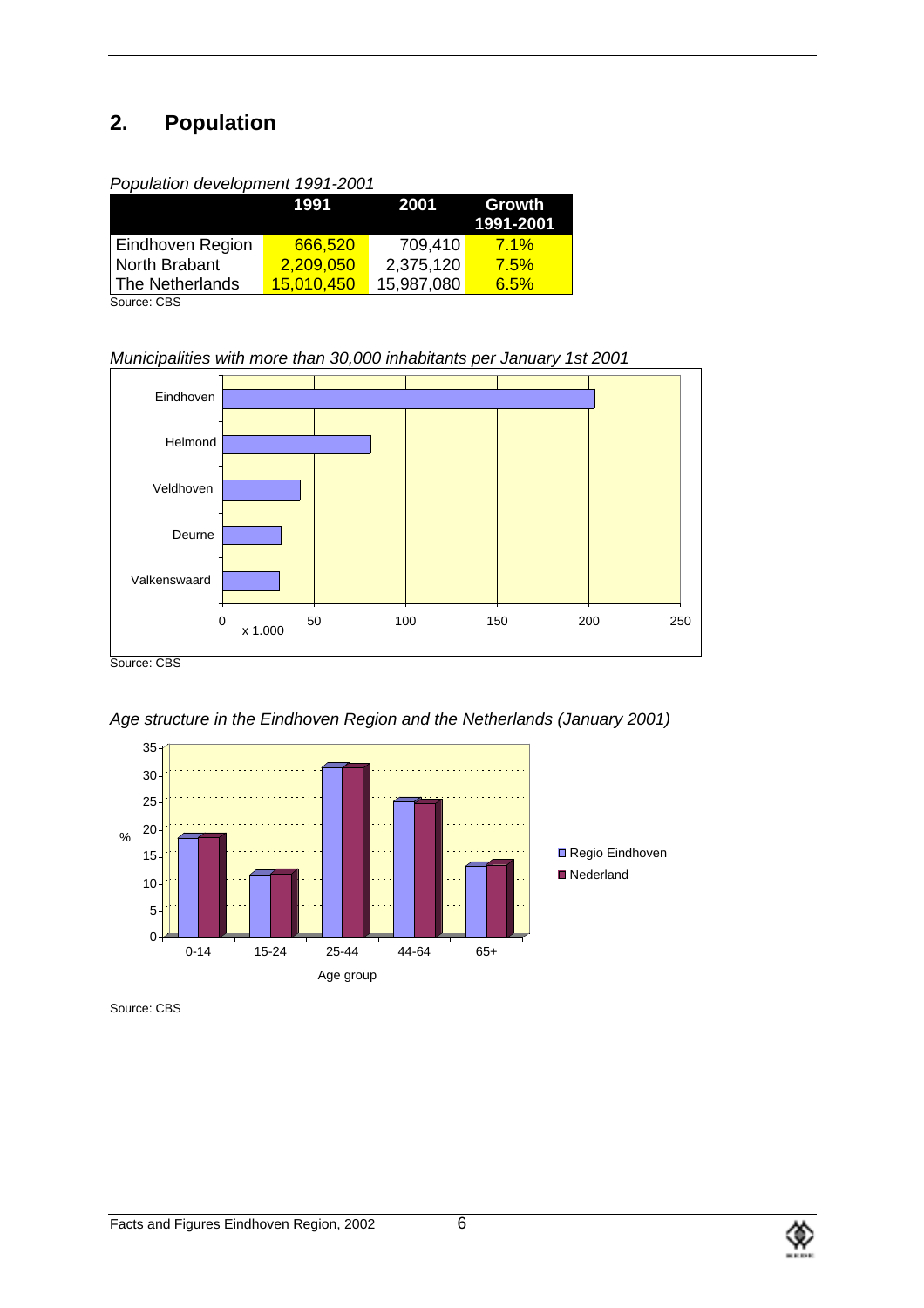| . .            |                         |                        |
|----------------|-------------------------|------------------------|
|                | <b>Eindhoven Region</b> | <b>The Netherlands</b> |
| Green pressure | 38.7                    | -39.5                  |
| Grey pressure  | 21 O                    | 22.0                   |
| Source: CBS    |                         |                        |

# Ageing of the population<sup>2</sup> in the Eindhoven Region and the Netherlands

### *Foreigners in the Eindhoven Region and the Netherlands (2001)*

| Land of origin              | <b>Eindhoven Region</b> |      | <b>The Netherlands</b> |
|-----------------------------|-------------------------|------|------------------------|
|                             | Abs.                    | ℅    | ℅                      |
| Western countries           | 61,470                  | 57.6 | 48.3                   |
| Non-Western countries       | 45,255                  | 42.4 | 51.7                   |
| of which:                   |                         |      |                        |
| Turkey                      | 11,545                  | 10.8 | 11.1                   |
| Morocco                     | 8,060                   | 7.6  | 9.5                    |
| Surinam                     | 5,510                   | 5.2  | 10.8                   |
| <b>Netherlands Antilles</b> | 3,820                   | 3.6  | 4.1                    |
| Asia                        | 9,295                   | 8.7  | 8.2                    |
| Other, Africa               | 5,450                   | 5.1  | 5.7                    |
| Other, America              | 3,170                   | 3.0  | 3.3                    |
| Total                       | 106,725                 | 100  | 100                    |
| $O2$ and $O2$ and $O2$      |                         |      |                        |

Source: CBS

# *Share of foreigners in the total population in the Eindhoven Region and The Netherlands (2001)*

|                           | <b>Eindhoven Region</b> | <b>The Netherlands</b> |
|---------------------------|-------------------------|------------------------|
| <b>Western foreigners</b> | 8.6%                    | 8.7%                   |
| Non-western foreigners    | 6.3%                    | $9.3\%$                |
| Total                     | 14.9%                   | 18.0%                  |
| Source: CBS               |                         |                        |

<sup>&</sup>lt;sup>2</sup> The green pressure indicates the comparison between the number of 0- till 19-year-olds and the number of 20- till 64-yearolds, the grey pressure indicates the comparison between the number of 65-plussers and the number of 20- till 64-year-olds. Both indicators provide information on the demographic pressure of the young and the old. The grey pressure can be seen as an ageing-indicator.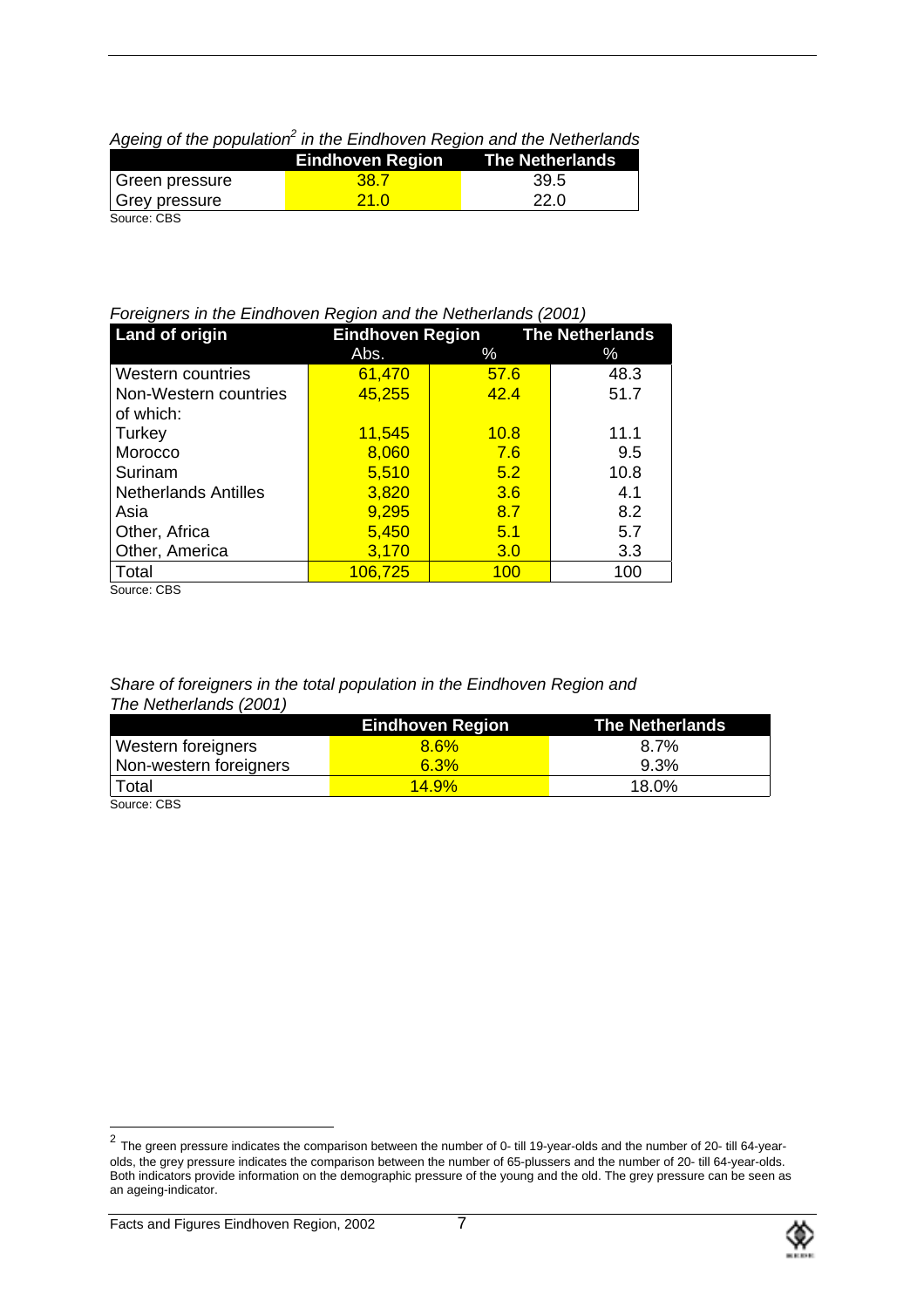# **3. Employment**

# **A) Supply side**

| Labour force by gender and age (2001) |  |
|---------------------------------------|--|

|                  | <b>Eindhoven</b> | <b>North</b>   | The                |
|------------------|------------------|----------------|--------------------|
|                  | <b>Region</b>    | <b>Brabant</b> | <b>Netherlands</b> |
| Gender           |                  |                |                    |
| Men              | 203,950          | 665,510        | 4,352,610          |
| Women            | 131,320          | 438,650        | 3,003,220          |
| Total            | 335,280          | 1,104,160      | 7,355,840          |
|                  |                  |                |                    |
| Age              |                  |                |                    |
| $15 - 24$        | 42,920           | 135,960        | 921,950            |
| 25-34            | 93,770           | 303,990        | 2,047,990          |
| $35 - 44$        | 94,790           | 316,030        | 2,080,370          |
| 45-64            | 103,800          | 348,190        | 2,305,520          |
|                  |                  |                |                    |
| Growth 2000-2003 | 2.4%             | 2.5%           | 2.7%               |

Source: ScarB, ETIN Adviseurs

# *Employment participation (population between 15-64 years)*

|           | <b>Eindhoven</b><br><b>Region</b> | The<br><b>Netherlands</b> |
|-----------|-----------------------------------|---------------------------|
| Gender    |                                   |                           |
| Men       | 80.4%                             | 78.9%                     |
| Women     | 55.0%                             | 56.0%                     |
| Total     | <b>68.1%</b>                      | 67.6%                     |
|           |                                   |                           |
| Age       |                                   |                           |
| $15 - 24$ | 51.2%                             | 48.4%                     |
| 25-34     | 86.6%                             | 84.5%                     |
| $35 - 44$ | 80.1%                             | 80.7%                     |
| 45-64     | 57.0%                             | 57.9%                     |

Source: ScarB, ETIN Adviseurs

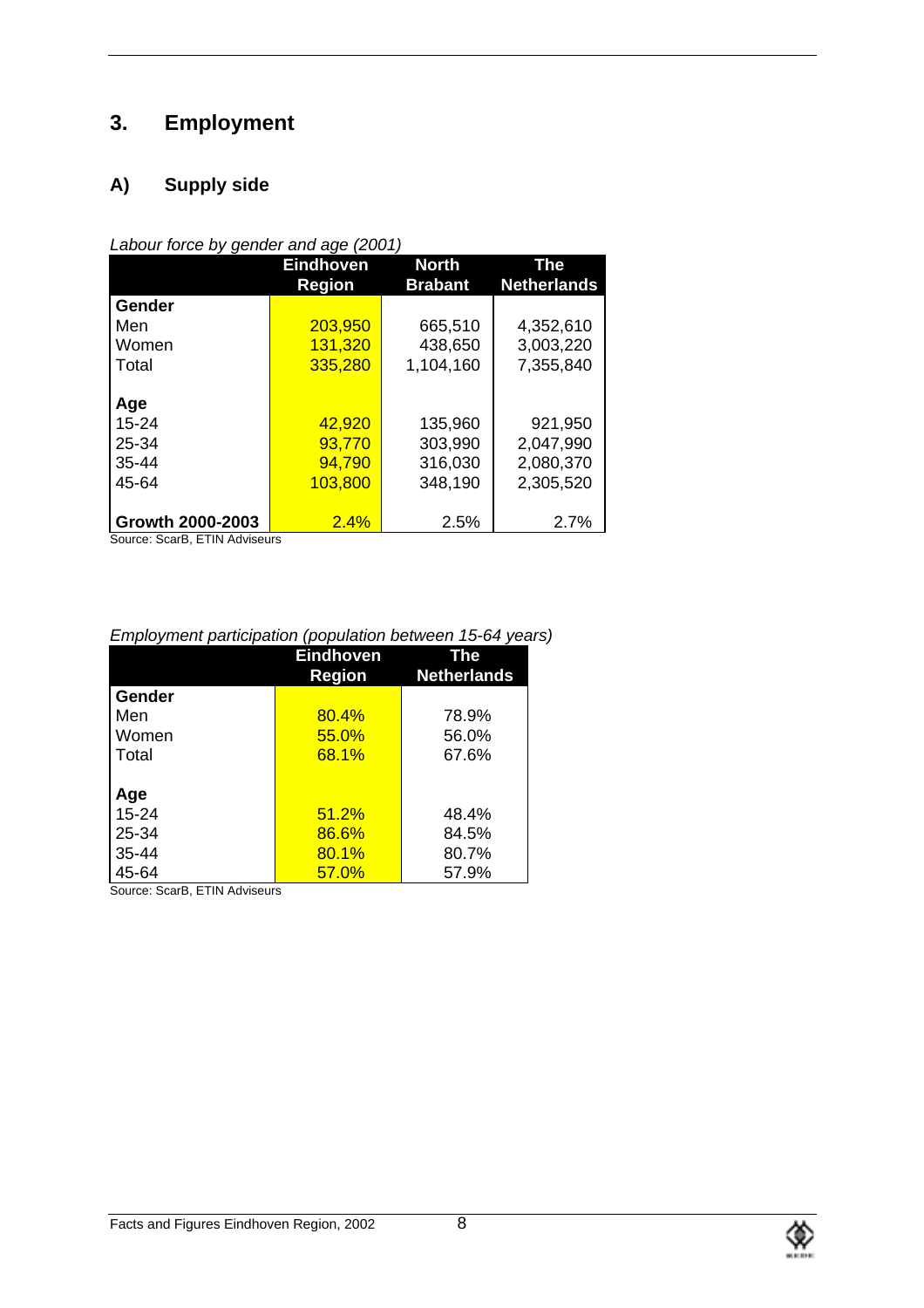#### *Education level of labour force (2001))*



Source: ScarB, ETIN Adviseurs

# *Registered unemployment, definition CBS (1995-2001)*

|      |        |     | <b>Eindhoven Region The Netherlands</b> |
|------|--------|-----|-----------------------------------------|
|      | Abs.   | %   | %                                       |
| 1995 | 18,000 | 6.1 | 7.0                                     |
| 1996 | 17,000 | 5.6 | 6.6                                     |
| 1997 | 15,000 | 4.8 | 5.5                                     |
| 1998 | 10,000 | 3.1 | 4.1                                     |
| 1999 | 8,000  | 2.5 | 3.1                                     |
| 2000 | 6,900  | 2.1 | 2.6                                     |
| 2001 | 5,200  | 1.6 | 1.9                                     |

\* November 2001

Source: CBS, Arbeidsvoorziening, ETIN Adviseurs

#### *Not working job-seekers by gender and ethnicity (May 2001)*

|                                           | total           | share of<br>labour force | men      |       | women immigrants |
|-------------------------------------------|-----------------|--------------------------|----------|-------|------------------|
| <b>Eindhoven Region</b>                   | <u> 15.500 </u> | 4.6%                     | $48.0\%$ | 52.0% | $19.3\%$         |
| North Brabant                             | 50,000          | 4.5%                     | 46.7%    | 53.3% | 22.6%            |
| Source: Arbeidsvoorziening ETIN Adviseurs |                 |                          |          |       |                  |

Source: Arbeidsvoorziening, ETIN Adviseurs

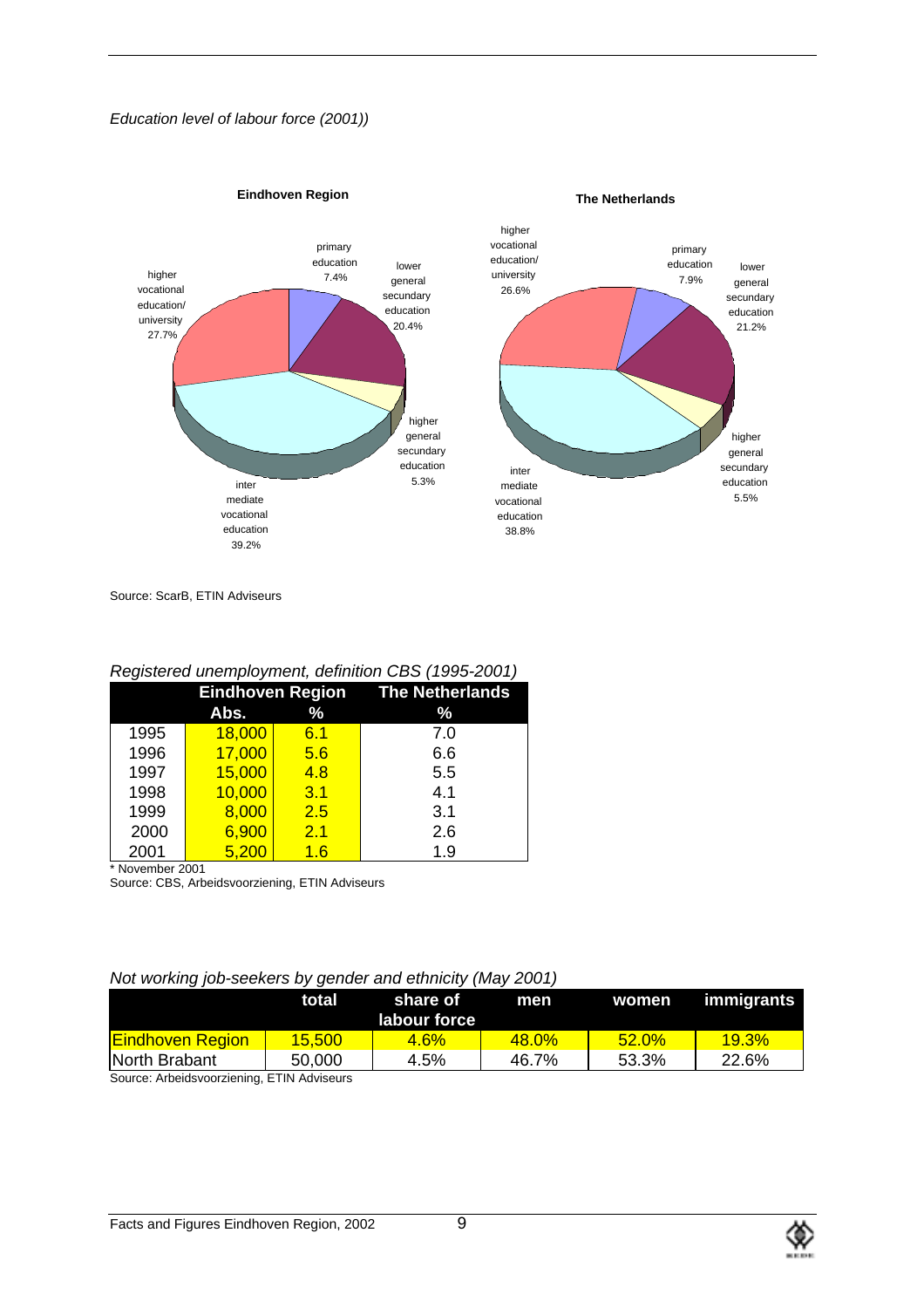

# *Characteristics not working job-seekers (May 2001)*

Source: Arbeidsvoorziening, ETIN Adviseurs

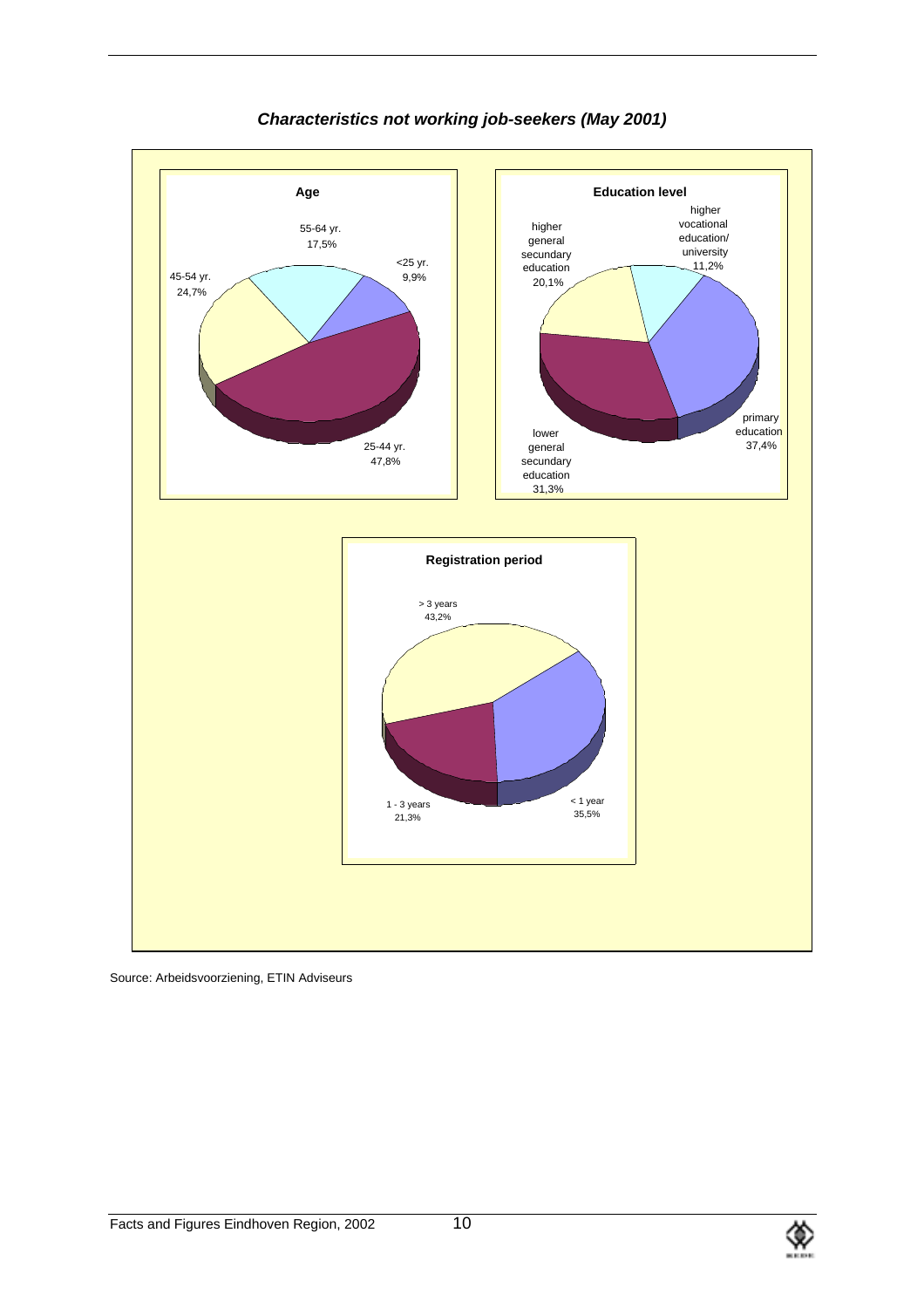# **B) Demand side**

| Linprovincin suucture Linunoven region, riorun Diabant and the rictifichands (2001) |                |                  |                  |                |                    |
|-------------------------------------------------------------------------------------|----------------|------------------|------------------|----------------|--------------------|
|                                                                                     |                | <b>Eindhoven</b> | <b>Eindhoven</b> | <b>North</b>   | The                |
|                                                                                     |                | <b>Region</b>    | <b>Region</b>    | <b>Brabant</b> | <b>Netherlands</b> |
|                                                                                     |                |                  |                  |                |                    |
|                                                                                     | <b>Offices</b> | <b>Jobs</b>      | %                | %              | %                  |
| Agriculture                                                                         | 5,140          | 15,080           | 4.2              | 4.7            | 4.7                |
| Industry                                                                            | 3,990          | 77,790           | 21.8             | 19.6           | 14.4               |
| <b>Building industry</b>                                                            | 3,890          | 25,210           | 7.1              | 7.3            | 6.7                |
| Trade and reparation                                                                | 10,700         | 62,040           | 17.4             | 18.7           | 18.0               |
| Hotel and catering industry                                                         | 2,070          | <b>16,150</b>    | 4.5              | 4.3            | 4.0                |
| Transportation, storage and                                                         | 1,340          | 17,150           | 4.8              | 5.5            | 6.4                |
| communication                                                                       |                |                  |                  |                |                    |
| <b>Financial institutions</b>                                                       | 1,770          | 12,190           | 3.4              | 3.0            | 3.9                |
| <b>Commercial services</b>                                                          | 10,210         | 54,340           | 15.3             | 12.5           | 13.7               |
| Public administration and                                                           | 120            | 10,710           | 3.0              | 4.4            | 5.7                |
| government                                                                          |                |                  |                  |                |                    |
| Education                                                                           | 940            | 19,070           | 5.4              | 5.2            | 5.9                |
| Health care and public welfare                                                      | 1,650          | 36,440           | 10.2             | 11.3           | 12.6               |
| Other services                                                                      | 2,980          | 10,130           | 2.8              | 3.5            | 4.1                |
| Total                                                                               | 44,810         | 356,300          | 100              | 100            | 100                |

### *Employment structure Eindhoven Region, North Brabant and the Netherlands (2001)*

Source: Vestigingenregister Noord Brabant, LISA; adaptation ETIN Adviseurs

|                                           | <b>Region</b> | <b>Eindhoven</b> North Brabant |
|-------------------------------------------|---------------|--------------------------------|
| Agriculture                               | $-2.3$        | $-1.2$                         |
| Industry                                  | 9.7           | 6.7                            |
| <b>Building industry</b>                  | 12.8          | 8.9                            |
| Trade and reparation                      | 8.7           | 12.4                           |
| Hotel and catering industry               | 12.3          | 12.7                           |
| Transportation, storage and communication | 12.8          | 18.7                           |
| <b>Financial institutions</b>             | 37.7          | 35.0                           |
| Commercial services                       | 20.1          | 22.9                           |
| Public administration and government      | $-1.3$        | 7.6                            |
| Education                                 | 7.2           | 9.4                            |
| Health care and public welfare            | 10.8          | 11.1                           |
| <b>Other services</b>                     | 4.5           | 11.3                           |
| Total                                     | 11.1          | 11.8                           |

Source: Vestigingenregister Noord Brabant, LISA; adaptation ETIN Adviseurs

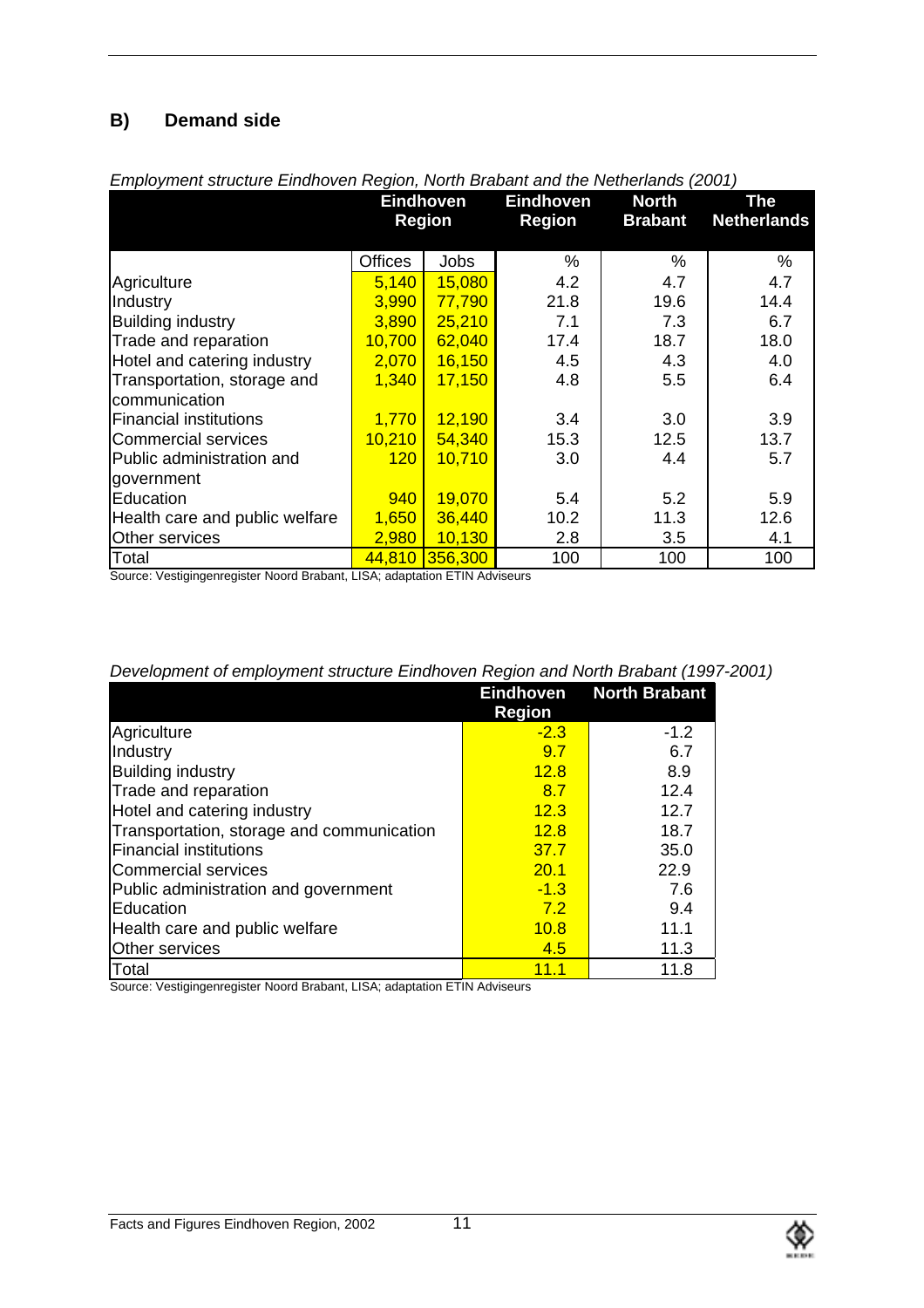| Important employers in the Eindhoven Region (non commercial services are excluded) |  |
|------------------------------------------------------------------------------------|--|
|                                                                                    |  |
|                                                                                    |  |

| Company                                                      | <b>Employees</b> |
|--------------------------------------------------------------|------------------|
| Philips Electronics Eindhoven/Best                           | 20,000           |
| Rabobank Eindhoven                                           | 4,000            |
| Daf Trucks Eindhoven                                         | 3,570            |
| Stork Eindhoven                                              | 3,160            |
| <b>ASM Lithography Veldhoven</b>                             | 2,130            |
| Origin Eindhoven                                             | 1,600            |
| <b>VDL Eindhoven</b>                                         | 1,500            |
| <b>MCB Valkenswaard</b>                                      | 830              |
| Bavaria Lieshout                                             | 730              |
| Maas International Son                                       | 720              |
| Vlisco Helmond                                               | 660              |
| <b>IBC</b> Best                                              | 600              |
| <b>Budel Zink Budel</b>                                      | 600              |
| Brabant Pers / Eindhovens Dagblad Eindhoven / Best           | 590              |
| Pluimveehouderij Goossens Asten                              | 590              |
| <b>Ballast Nedam Eindhoven</b>                               | 570              |
| <b>HVL Electrotechniek Eindhoven</b>                         | 570              |
| TBI Holdings Eindhoven                                       | 550              |
| Hurks Holding Eindhoven                                      | 535              |
| <b>DELA Eindhoven</b>                                        | 500              |
| De Rooy Transport Geldrop                                    | 490              |
| Bova Valkenswaard                                            | 450              |
| Edah Helmond                                                 | 450              |
| Betonson Son                                                 | 410              |
| <b>ECS Eindhoven</b>                                         | 450              |
| Smeva Valkenswaard                                           | 440              |
| <b>KPN Callcenter Eindhoven</b>                              | 410              |
| Neways Son                                                   | 390              |
| Van Gansewinkel Maarheeze                                    | 390              |
| Nedschroef Helmond                                           | 370              |
| NedCar PD&E Helmond                                          | 370              |
| Pricewaterhousecoopers Eindhoven                             | 360              |
| De Meeuw Oirschot                                            | 350              |
| Simac Veldhoven                                              | 350              |
| Van Gend & Loos Eindhoven                                    | 350              |
| De Rooy Logistics Geldrop                                    | 350              |
| Van Dijk Productie Gemert                                    | 340              |
| Convenience Food Systems Bakel                               | 340              |
| Technicolor Videocassette Helmond                            | 340              |
| Copaco Eindhoven                                             | 330              |
| ICT Automatisering Eindhoven                                 | 330              |
| Flat Panel Display Eindhoven                                 | 320              |
| Brabantia Aalst / Valkenswaard                               | 320              |
| Technicolor Video Services Helmond                           | 320              |
| Amro Bank Eindhoven                                          | 320              |
| Te Strake Deurne                                             | 320              |
| Toolex International Veldhoven                               | 310              |
| <b>Kverneland Geldrop</b>                                    | 300              |
| Heras Oirschot                                               | 300              |
| <b>JDS Uniphase Netherlands Eindhoven</b>                    | 300              |
| TNO Keramiek/Glas Eindhoven                                  | 300              |
| Source: Eindhovens Dagblad/Vestigingenregister Noord Brabant |                  |

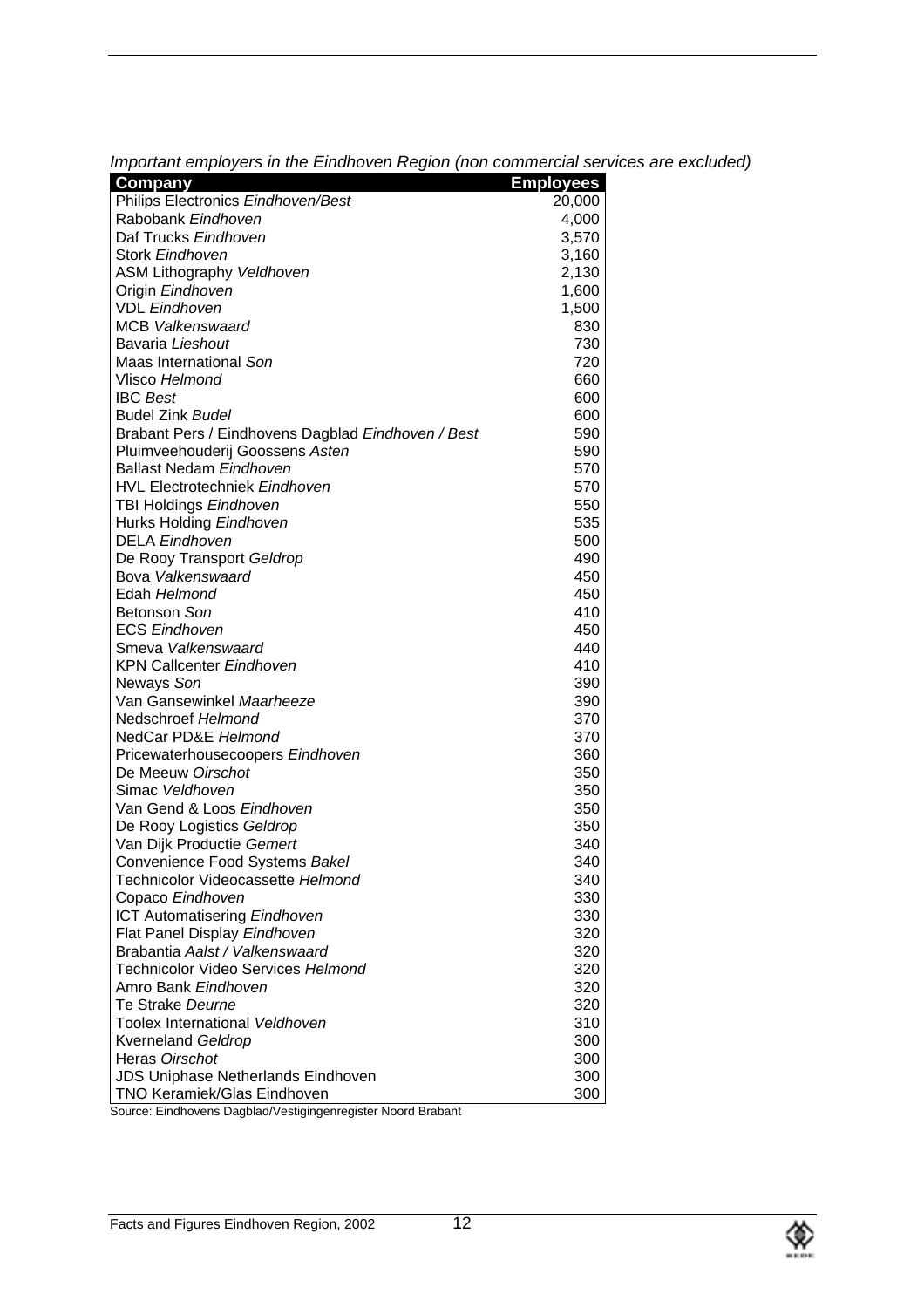# **4. Foreign companies**

| Foreign companies in the Eindhoven Region (2001) |        |
|--------------------------------------------------|--------|
| Number of companies                              | 278    |
| <b>Employees</b>                                 | 19,110 |

Source: Etin

| Important foreign investors in the Eindhoven Region (number of employees) |       |
|---------------------------------------------------------------------------|-------|
| Budel Zink B.V.                                                           | 577   |
| Capax B.V.                                                                | 266   |
| Daf Trucks N.V.                                                           | 4,300 |
| <b>ECS Catering BV</b>                                                    | 1,300 |
| <b>FEI Company</b>                                                        | 400   |
| Heras Holding Company B.V.                                                | 250   |
| Ikea B.V.                                                                 | 400   |
| <b>ISS Nederland</b>                                                      | 1,110 |
| Kverneland Geldrop B.V.                                                   | 275   |
| Liaisondetachement Nassau-Dietzkazerne                                    | 600   |
| Sitel B.V.                                                                | 280   |
| Swedish Macth Cigars B.V.                                                 | 250   |
| <b>Technicolor, The Netherlands</b>                                       | 400   |
| <b>Transcom Worldwide</b>                                                 | 400   |

Source: Etin

| <b>Companies with European headquarters in the Eindhoven Region</b> |                        |  |
|---------------------------------------------------------------------|------------------------|--|
| <b>Philips Nederland</b>                                            | <b>ASM Lithography</b> |  |
| Daf Trucks                                                          | <b>Brabantia</b>       |  |
| <b>IBC</b>                                                          | Life sciences          |  |
| Laura Ashley                                                        | <b>Farrel Europe</b>   |  |
| VDL group                                                           | <b>Fluke Europe</b>    |  |
| De Lage Landen                                                      | Spectra physics        |  |
| <b>British steel</b>                                                | Simac techniek         |  |
| Neways electronics international                                    |                        |  |

Source: NV REDE

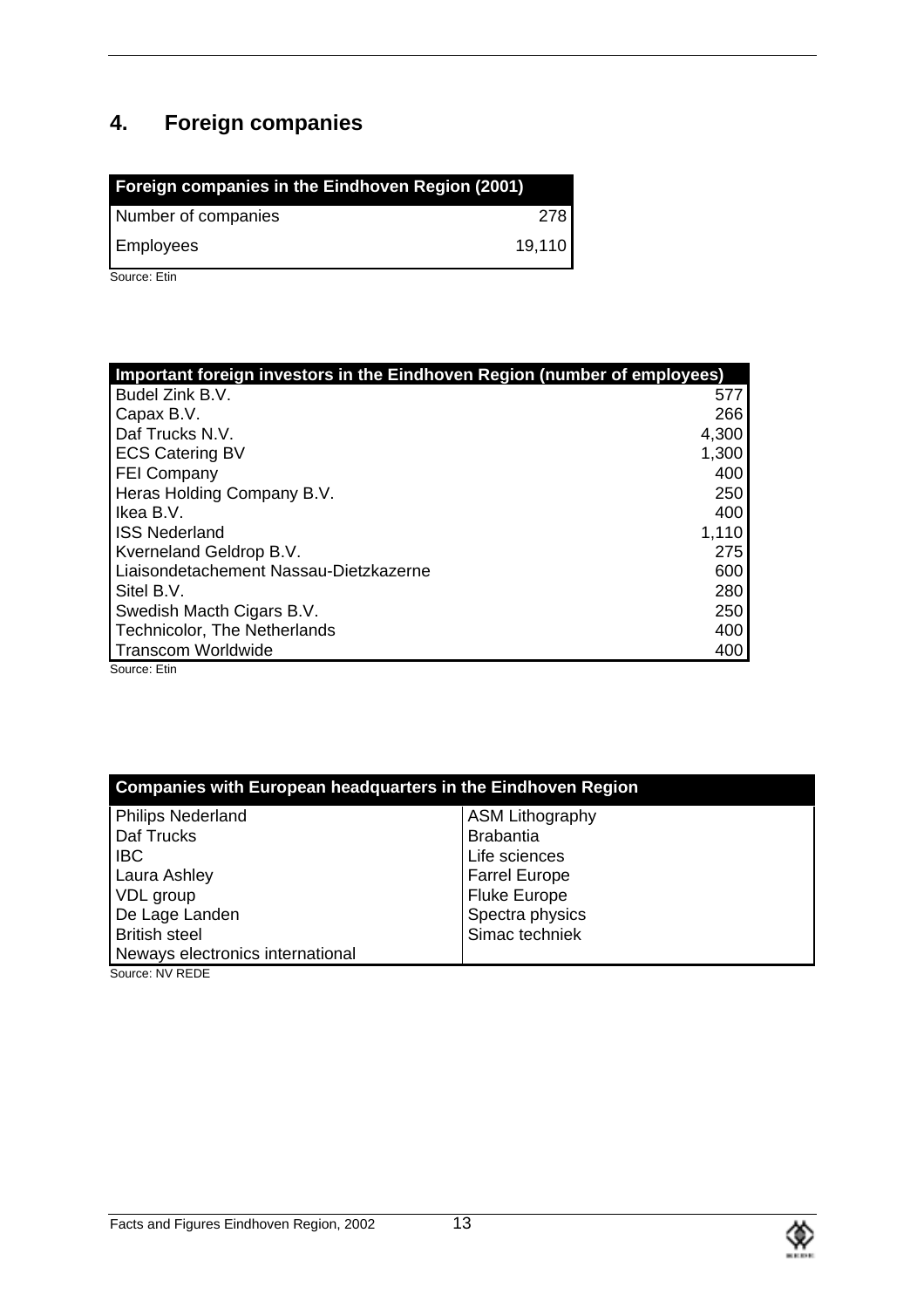| Employment at foreign companies in the Eindhoven Region (2001) |          |
|----------------------------------------------------------------|----------|
| <b>Sector</b>                                                  | (x1,000) |
| Industry and construction                                      | 10.0     |
| Trade                                                          | 5.1      |
| Transport                                                      | 0.6      |
| Other                                                          | 3.4      |
| Total                                                          | 19.1     |

Source: Etin



Source: NV BOM

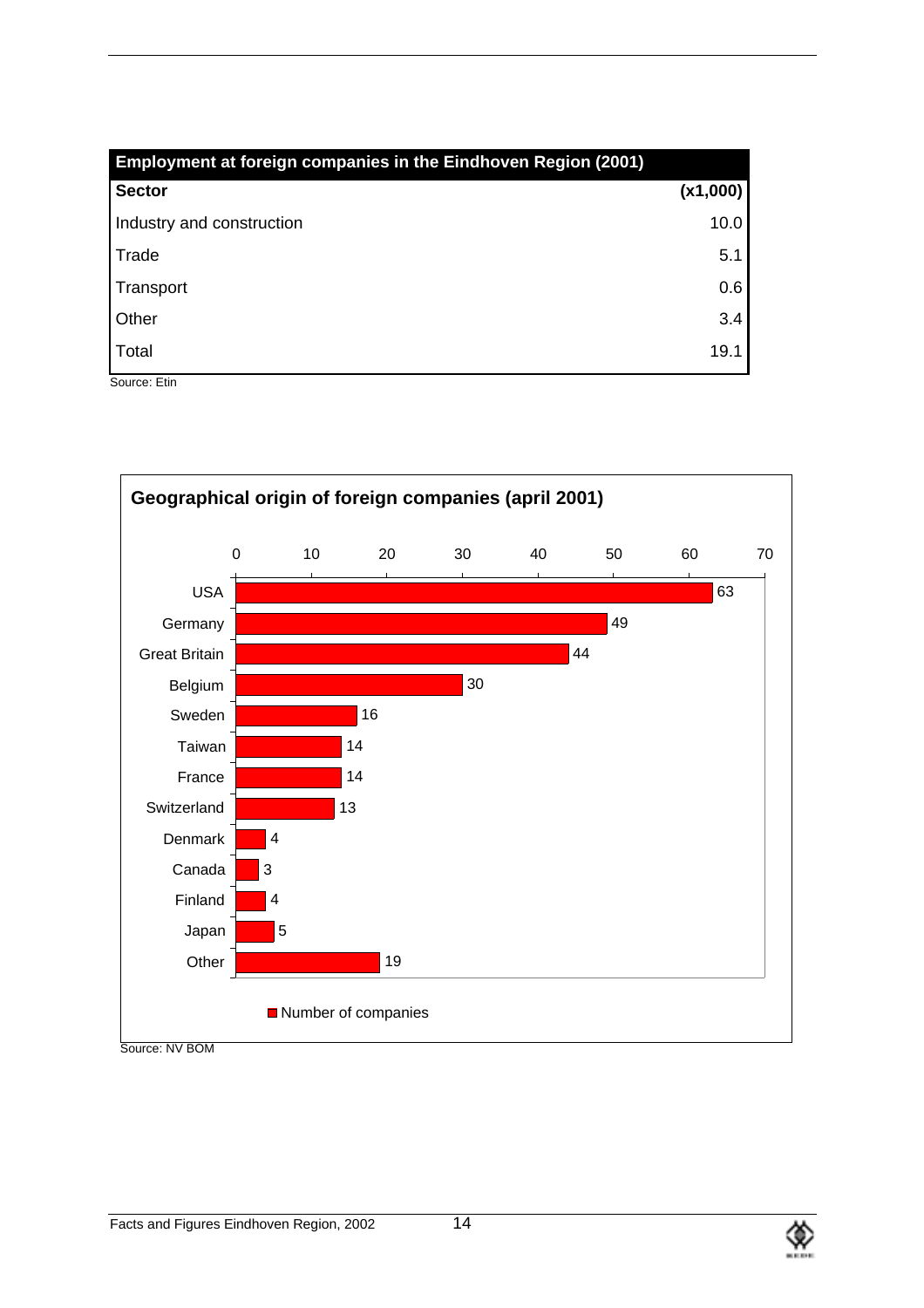| Foreign (industrial) companies in the Eindhoven Region      |                                                    |
|-------------------------------------------------------------|----------------------------------------------------|
| <b>Australia</b>                                            |                                                    |
| Pasminco Budel Zink                                         | Solahart Industries Pty Ltd                        |
| <b>Belgium</b>                                              |                                                    |
| <b>Best Chemicals Netherlands B.V.</b>                      | Hesemans B.V.                                      |
| <b>Dobit</b><br><b>Eindhoven Packaging</b>                  | <b>Medibol Medical Products B.V.</b>               |
| <b>Flbex Nederland</b>                                      | <b>Profel Nederland B.V.</b>                       |
| <b>Fremach Toolshop</b>                                     | <b>Veldeman Bedding Nederland B.V.</b>             |
| <b>Glasmontage Saint Roch Veromco</b>                       | <b>Verelst Industriebouw</b>                       |
| <b>Denmark</b>                                              |                                                    |
| Cook Nederland B.V.                                         | <b>ISS Nederland</b>                               |
| Henri Wintermans Sigarenfabriek B.V.                        |                                                    |
| <b>Germany</b>                                              |                                                    |
| <b>Brita Benelux B.V.</b>                                   | Robur Buizenfabriek B.V.                           |
| Conlac B.V.                                                 | <b>Schwer Fittings B.V.</b>                        |
| <b>Dräger Medical Electronics</b>                           | Siemens Nederland N.V.                             |
| Druck Chemie Benelux B.V.                                   | <b>Stinnes Staal Eindhoven</b>                     |
| <b>Geze Benelux</b>                                         |                                                    |
| <b>Haffner Benelux B.V.</b>                                 | <b>Tüv Nederland QA B.V.</b>                       |
| Hoeka B.V.                                                  | Vahle Nederland B.V.                               |
| Hydac B.V.                                                  | Wavetek, Wander & Goltermann B.V.<br><b>Wedeco</b> |
| Liaisondetachement Nassau-Dietzkazerne                      | <b>Xycarb Ceramics B.V.</b>                        |
| M & W Zander                                                |                                                    |
| Otto Bock Orthopedische Industrie Benelux<br><b>Finland</b> | $Z$ eller + Gmelin B.V.                            |
| Eimo                                                        | Leebur Multifit B.V.                               |
|                                                             | Eimo Decoration B.V.                               |
| Kone liften en roltrappen B.V.<br><b>France</b>             |                                                    |
| Air Liquide B.V.                                            | Sagem Nederland B.V.                               |
| AWB Apparatenfabriek Warmtebouw B.V.                        | Valéo Distribution Nederland B.V.                  |
| <b>Bonduelle</b>                                            |                                                    |
| <b>United Kingdom</b>                                       |                                                    |
| ACAL Nederland B.V.                                         | Kalamazoo B.V.                                     |
| Berson UV Milieutechniek B.V.                               | KV Pneumatics B.V.                                 |
| BP Direct V.O.F.                                            | Leica Lithography Systems                          |
| <b>CCC Network Systems</b>                                  | Leopard International                              |
| Citibell                                                    |                                                    |
| Connect                                                     | Mc Donnell Information Systems                     |
| Custom Powders B.V.                                         | Michael Page International Nederland B.V.          |
| Dennis specialist vehicles Benelux                          | <b>Montis</b>                                      |
| Dynamic Support                                             | Moss Kunststof Producten B.V.                      |
| ECS Catering B.V.                                           | NGP Holland B.V.                                   |
| Geesink Kiggen B.V.                                         | Nycomed Amersham Benelux B.V.                      |
| George Jowitt & Sons Holland B.V.                           | PA Consulting Group                                |
| Glovia International                                        | Prontophot Holland B.V.                            |
| Hays Logistics B.V.<br><b>Hazlewood Convenience Foods</b>   | Regus<br><b>SNG Barrett</b>                        |
| Henderson Nederland B.V.                                    | U.M.T. Deurne B.V.                                 |
| Hubron                                                      |                                                    |
|                                                             |                                                    |

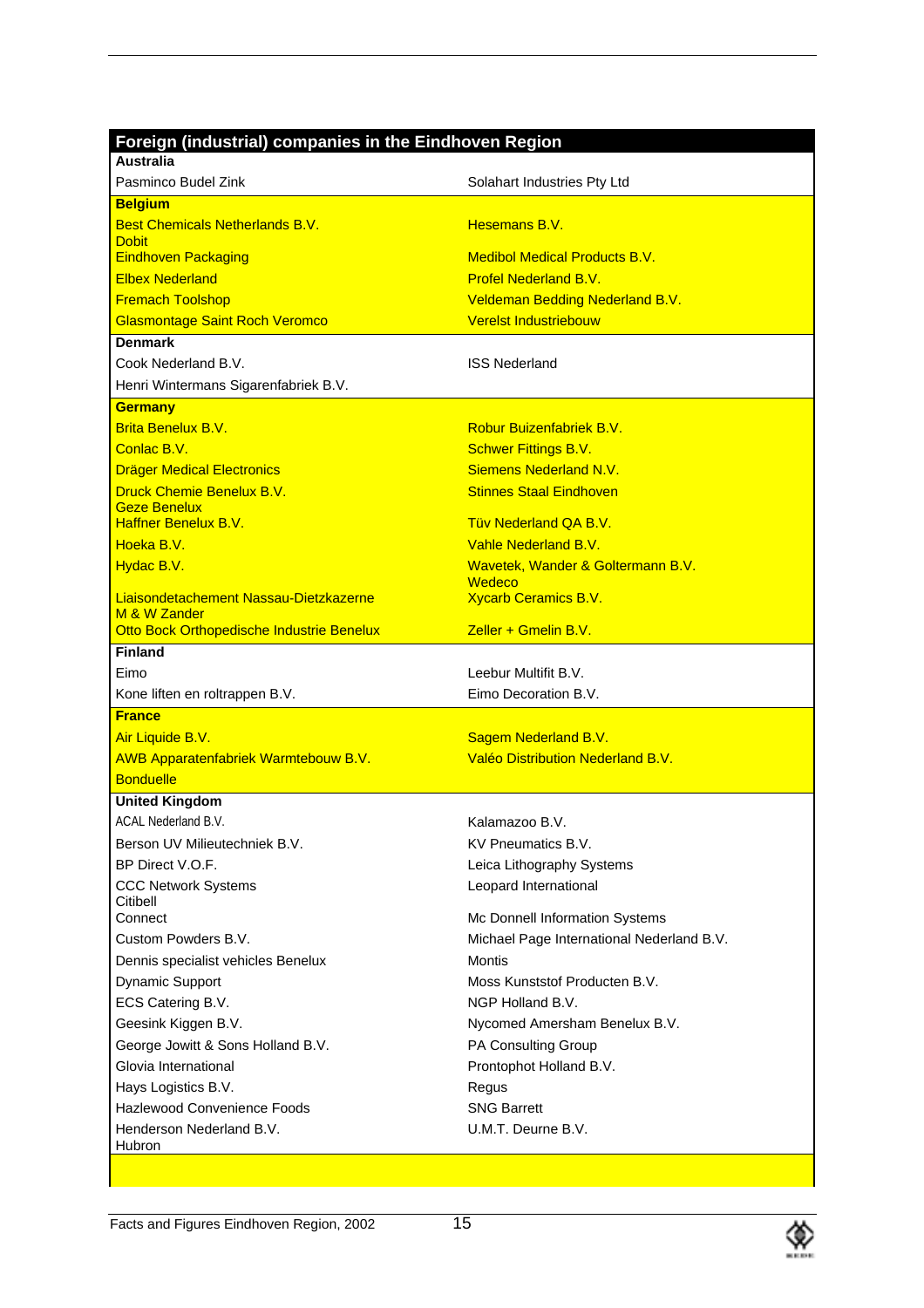| <b>Ireland</b>                                         |                                                |
|--------------------------------------------------------|------------------------------------------------|
| <b>Connect Industries</b>                              | Kimmenade Nederland B.V.                       |
| <b>Heras Holding Company B.V.</b>                      |                                                |
| Italy                                                  |                                                |
| Ferplast Benelux                                       | OMB Nederland B.V.                             |
|                                                        |                                                |
| Foreign (industrial) companies in the Eindhoven Region |                                                |
| Japan                                                  |                                                |
| ETI Precision B.V.                                     | <b>Matsushita Automation Controls Benelux</b>  |
| Europe Precision Molding B.V.                          | <b>NEC Electronics Benelux</b>                 |
| Fuji Seal Europe B.V.                                  | OCS                                            |
| Intersleeve B.V.                                       | SM-Cyclo Benelux B.V.<br>TPC                   |
| Ishida Europe B.V.                                     | Yakult Nederland B.V.                          |
| Makita Benelux B.V.                                    |                                                |
| <b>Korea</b>                                           |                                                |
| Hanaro                                                 | <b>Trigem Computer Nederland B.V.</b>          |
| Norway                                                 |                                                |
| Kverneland Geldrop B.V.                                |                                                |
| <b>Taiwan</b>                                          |                                                |
| <b>Beng</b>                                            | Edimax Technology Europe B.V.                  |
|                                                        | Gigabyte                                       |
| <b>Advantech Europe B.V.</b>                           | Labway Corp.<br>Lite-On Technology Europe B.V. |
| Amigo technology                                       |                                                |
| Bestcom B.V.                                           | <b>Lucky Star</b>                              |
| <b>Bioteg Europe B.V.</b>                              | Moka Europe B.V.                               |
| <b>Bytecom Fanner</b><br><b>Casetek</b>                |                                                |
| Chenbro Europe B.V.                                    | <b>Mystar Computer B.V.</b>                    |
| <b>Chun Yun</b>                                        | Promise Technology Europe B.V.                 |
| <b>CTX Netherlands B.V.</b>                            | <b>Silitek</b>                                 |
| <b>United States of America</b>                        |                                                |
|                                                        | <b>JDS Uniphase</b>                            |
| Acushnet                                               | Marcam Solutions B.V.                          |
| AEI Air Expresse International B.V.                    | Mitra B.V.                                     |
| AFA Polytek B.V.                                       | Molex B.V.                                     |
| American Saw                                           | Motorola B.V.                                  |
| Anorad Europe B.V                                      | <b>MSX</b> International                       |
| Aramiska                                               |                                                |
| Arthur Andersen & Co.                                  | Navigation Technologies B.V.                   |
| Aspentech Europe B.V.<br><b>B2Market</b>               | Neslab Instruments Europa B.V.                 |
| Cadence Design Systems B.V.                            | Nexpak B.V.                                    |
| Capax B.V.                                             | Novellus Systems B.V.                          |
| Chore Time Brock B.V.                                  | Polytex Environmental Inks Ltd.                |
| <b>Command Alkon</b>                                   | Premier Industrial Holland B.V.                |
|                                                        | Promise Technology Inc.                        |
| DAF Trucks N.V. (Paccar)                               | Pulsarr                                        |
| <b>DHL</b>                                             | Road Air                                       |
| <b>Emery Global Logistics</b>                          | ROR Rockwell B.V.                              |
| FACE B.V.                                              | Scanilec B.V.                                  |
| FedEx<br><b>FEI Company</b>                            | Sitel B.V.                                     |
| Fluke Nederland B.V.                                   | Smith (A.O.) Water Products Co. B.V.           |

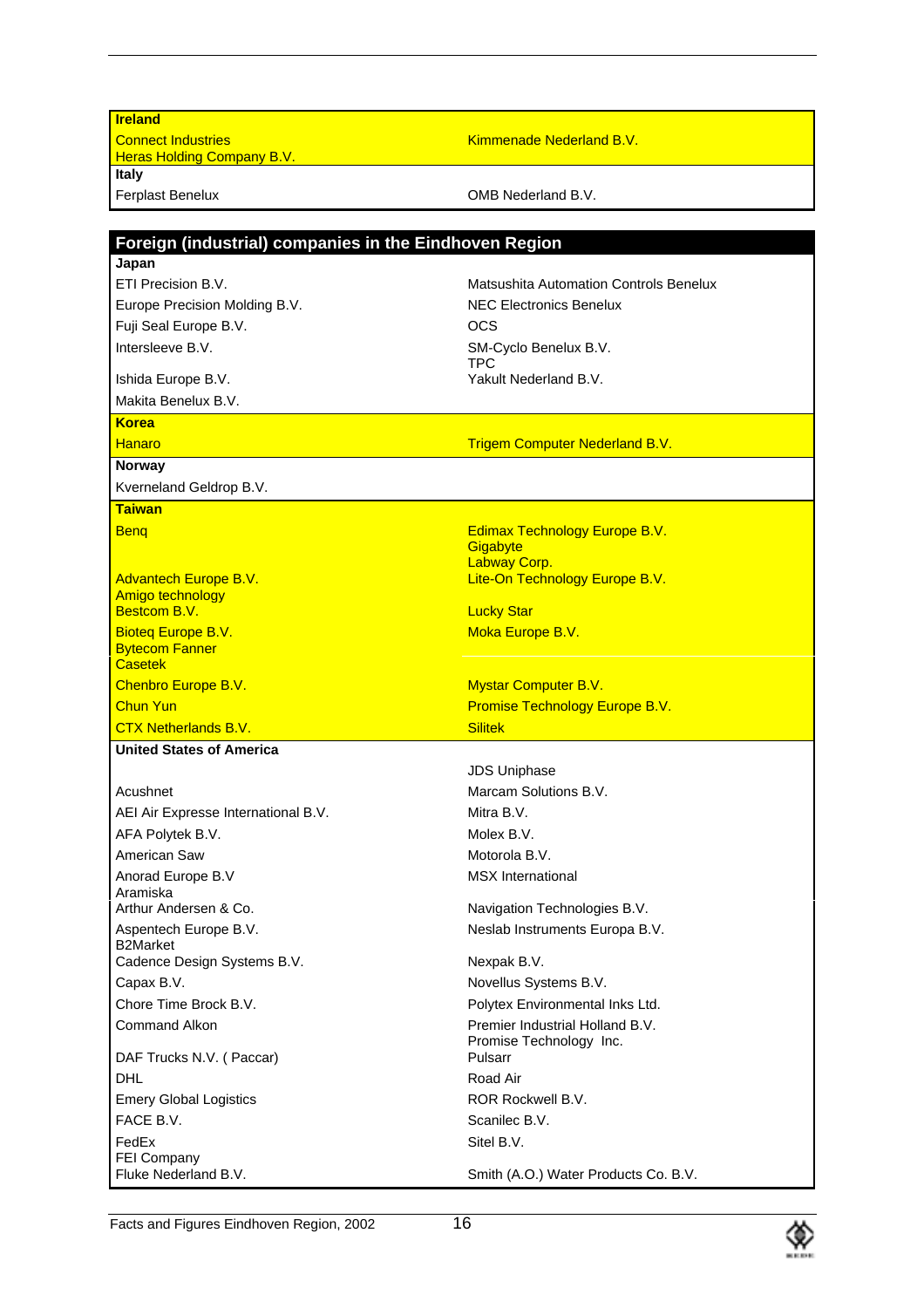Joico Laboratories Europe Teradyne Netherlands Ltd.  $K$  & N Filters Low Cost Linking Inc. U.P.S. Logistics Group Nederland B.V. Medtronic B.V. **Unisys** Menlo Logistics United Parcel Service Nederland B.V. Merge Technologies Inc. The Contract of Malmont Nederland B.V.

Hand Held Products a Welch Allyn Affiliate SRC Vision B.V. IAMS Pet Food International Inc. Stryker B.V. IBM Nederland N.V. Technicolor, Nederland Trimble Navigation<br>TR Systems Micro House Europe B.V. The Magnetics B.V. Walker Hagou Magnetics B.V.

#### **Foreign (industrial) companies in the Eindhoven Region Sweden**

| oweden                                      |                                    |
|---------------------------------------------|------------------------------------|
| Assi Domän Packaging Benelux B.V.           | Hek International Group            |
| AB Sandvik                                  | Henderson Nederland B.V.           |
| Auralight B.V.                              | Industrial & Financial Systems     |
| Avesta Sandvik Tube B.V.                    | Permobil B.V.                      |
| EBP                                         | Spectra-Physics B.V.               |
| Ecosack Europe                              | Swedish Match Cigars B.V.          |
| Emotron B.V.                                | Transcom Wordwide                  |
| Groot B.V.                                  | Tawi B.V.                          |
| <b>Switzerland</b>                          |                                    |
| <u>l Ammann B.V.</u>                        | <b>Helmut Fischer Meettechniek</b> |
| <b>Franke Roestvrijstaal Nederland B.V.</b> | <b>Schneider Expeditie B.V.</b>    |
| Cource: NIV DEDE                            |                                    |

Source: NV REDE

Genoa

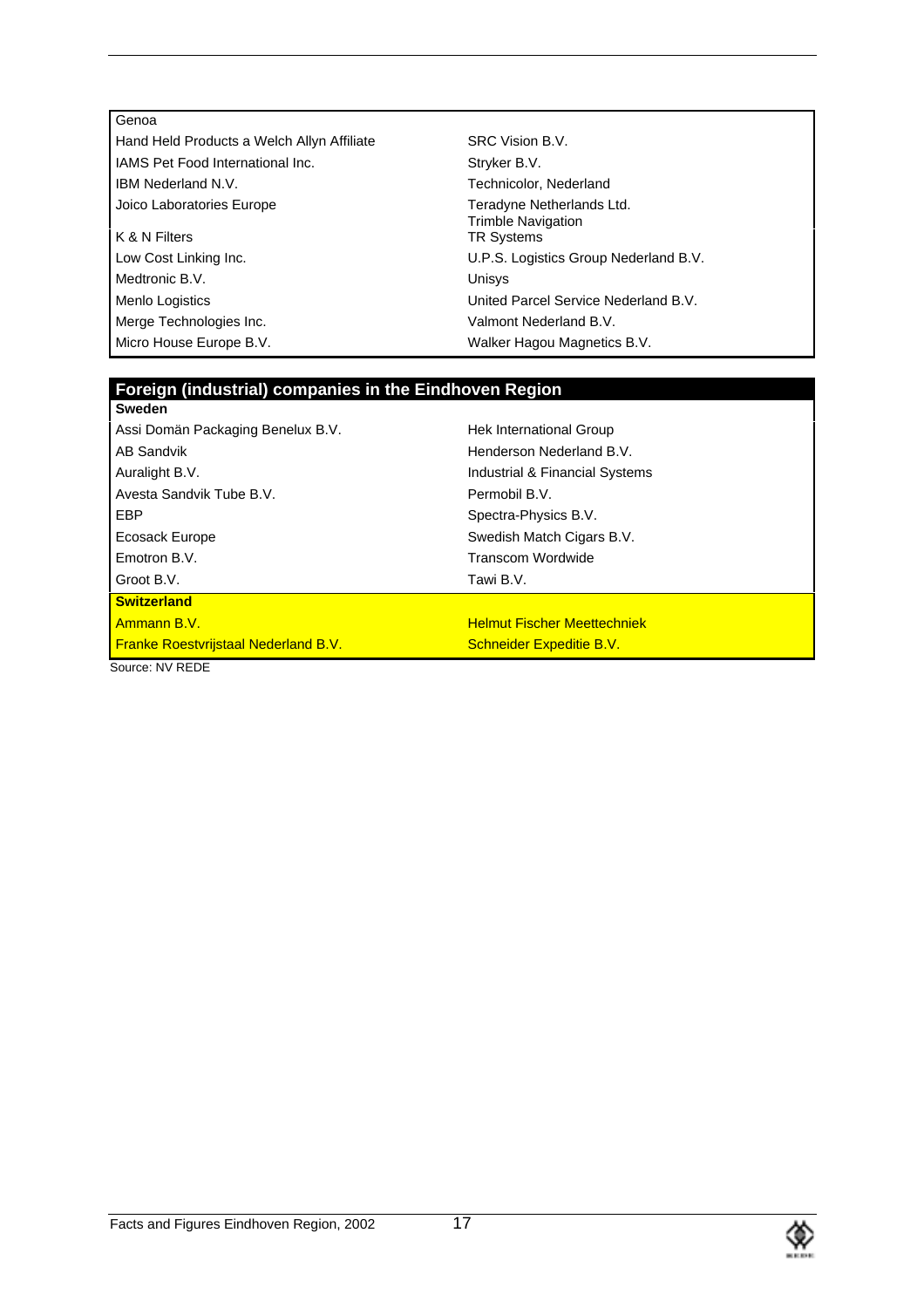# **5. Knowledge**

|                                         | <b>Agriculture</b> | <b>Economical</b><br>education | <b>Health</b><br>care | <b>Technical</b><br>education | <b>Other</b> | <b>Total</b> |
|-----------------------------------------|--------------------|--------------------------------|-----------------------|-------------------------------|--------------|--------------|
| Lower<br>vocational<br>education        | 185                | 679                            | 1,486                 | 2,170                         | 49           | 4,569        |
| Intermediate<br>vocational<br>education |                    | 5,529                          | 5,654                 | 8,360                         |              | 19,543       |
| Higher<br>vocational<br>education       |                    | 5,258                          | 4,268                 | 4,671                         | 3,922        | 18,119       |
| University                              |                    | $\blacksquare$                 |                       | 6,076                         |              | 6,076        |
| Total<br>$C_{\text{a}11222}$ $CDC$      | 185                | 11,466                         | 11,408                | 21,277                        | 3,971        | 48,307       |

*Vocational education and university (fulltime) in the Eindhoven Region by branch (2000/2001)*

Source: CBS

| <b>Subject</b>                                   | <b>Students</b> |
|--------------------------------------------------|-----------------|
| Automotive sector & Mobility                     | 890             |
| <b>Transport &amp; Logistics</b>                 | 250             |
| Electrical engineering & Information technology  | 1,270           |
| Laboratory-, Environment- and Process Technology | 598             |
| Installation technology                          | 513             |
| Economical & Business administration             | 2,786           |
| Trade & Marketing                                | 2,395           |
| Mechanical & Metal engineering                   | 1,086           |
| Construction technology                          | 612             |
| Health care                                      | 4,401           |
| <b>Personal Care</b>                             | 1,172           |
| <b>ICT</b>                                       | 420             |
| Other                                            | 2,129           |
| <b>Total</b>                                     | 18,522          |

*Intermediate vocational education (ROC Eindhoven), number of students (2001)*

Source: ROC Eindhoven

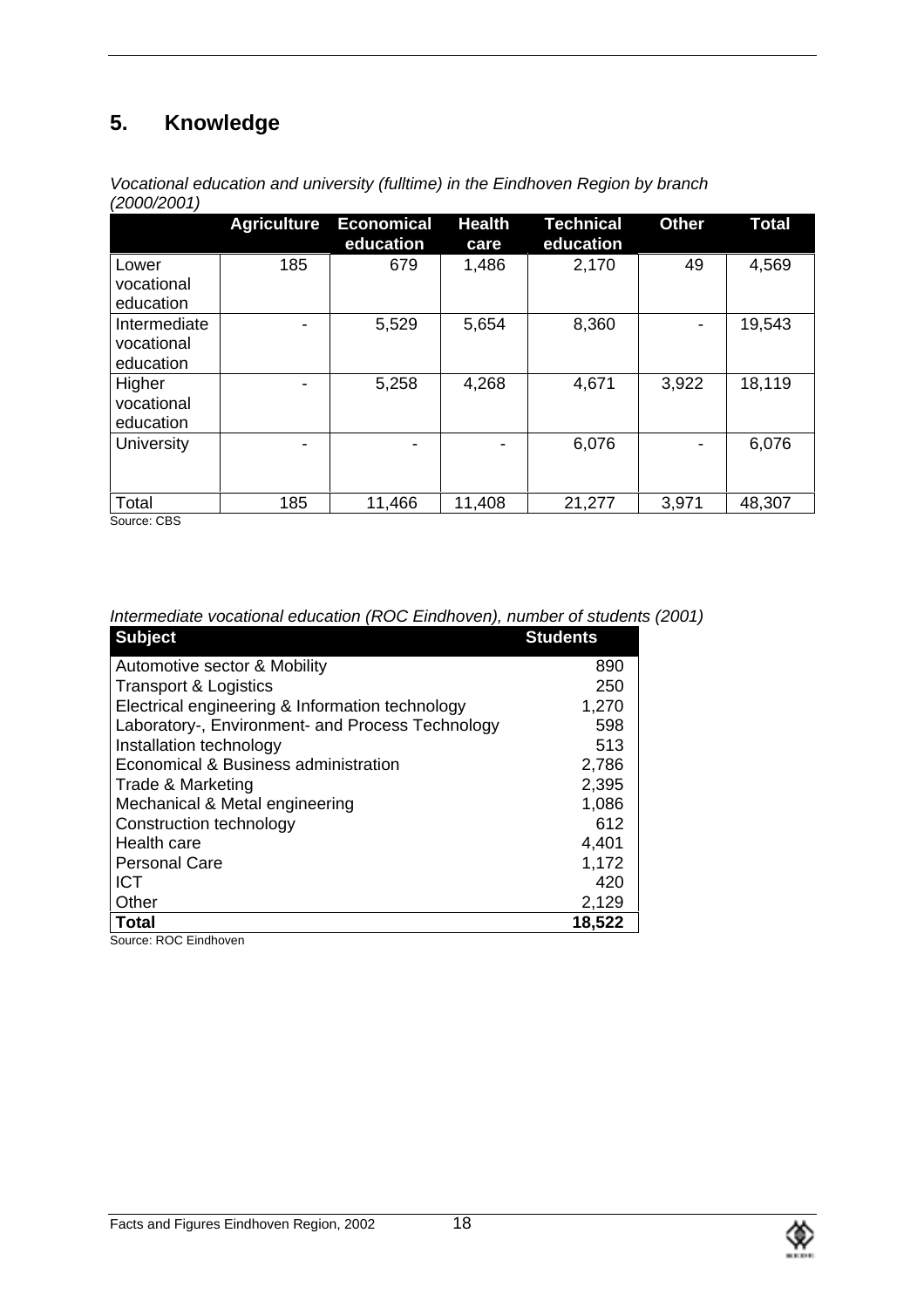| University, number of statemes (2007/2002)      |                 |
|-------------------------------------------------|-----------------|
| <b>Subject</b>                                  | <b>Students</b> |
| <b>Biomedical technology</b>                    | 374             |
| <b>Building &amp; Architecture</b>              | 1,700           |
| <b>Electrical engineering</b>                   | 462             |
| Information technology                          | 17              |
| Installation technology                         | 38              |
| Chemical engineering and chemistry              | 377             |
| <b>Technology &amp; Society</b>                 | 501             |
| Technology management                           | 1,146           |
| Computing science                               | 565             |
| <b>Mathematics</b>                              | 121             |
| Applied science                                 | 390             |
| Mechanical engineering                          | 790             |
| Medical technology                              | 6               |
| Education applied science/chemistry/mathematics | 70              |
| <b>Total</b>                                    | 6,076           |
| Source: CBS                                     |                 |

*University, number of students (2001/2002)*

*Development of the number of students at the Technical University Eindhoven (1992-2002)*



*International schools (primary, secondary and tertiary)*

**Regional International School Eindhoven (425 pupils)** International school for primary education intended for children age 4 - 11/12 years.

# **International Secondary School Eindhoven (300 students)**

The International Secondary School Eindhoven (ISSE) is associated with the Stedelijk College Eindhoven. The school is intended for students between 11 and 18 years. The school has approximately 300 students with 38 different nationalities.

Source: Regional International Primary School, International Secondary School

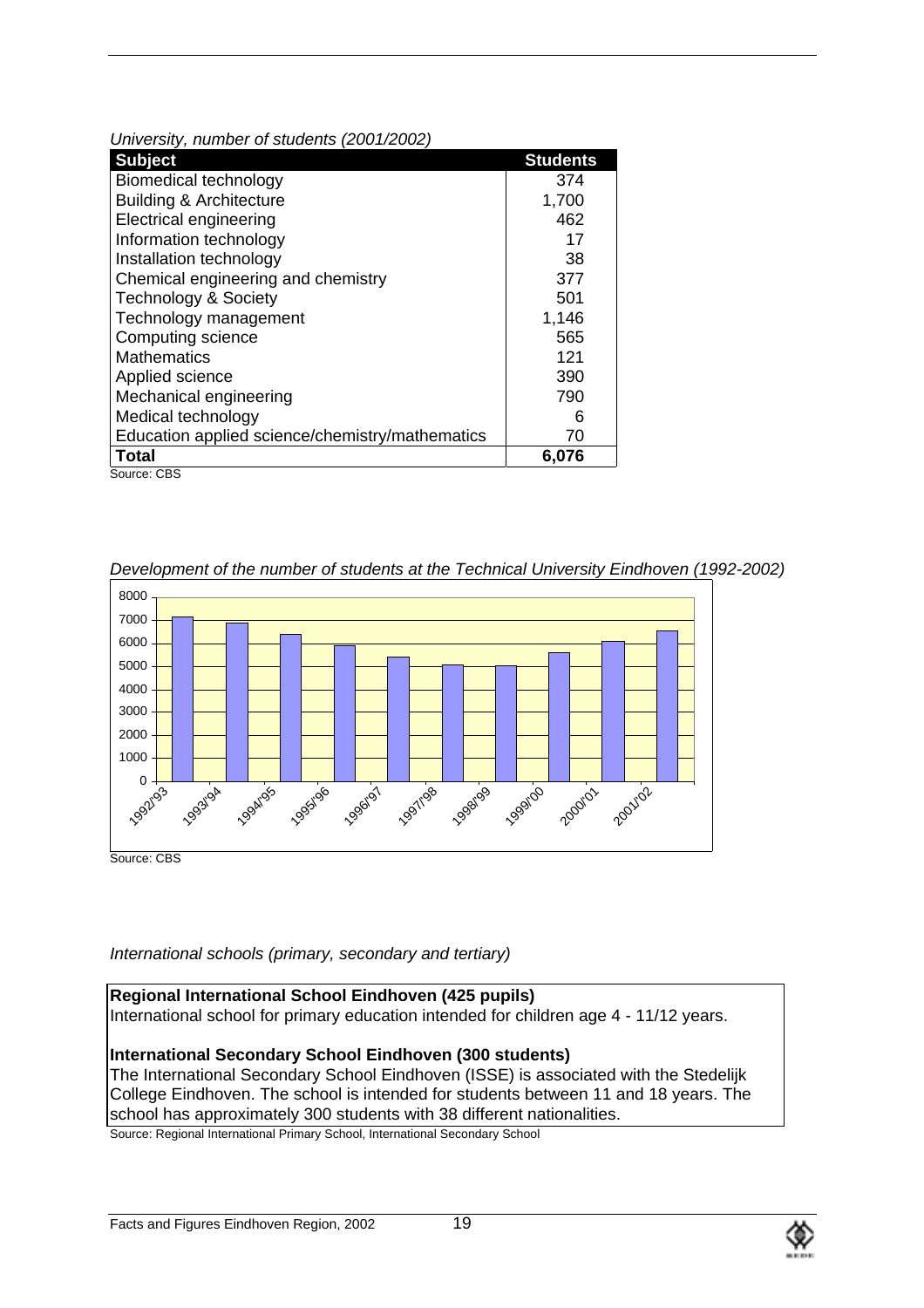# **6. Business Environment**

# **Medical Technology**

The province of North Brabant and Eindhoven region offer all the favorable conditions for establishing a company in the Netherlands. The extensive network of medical technology related companies and the strong knowledge infrastructure are combined with a good logistic infrastructure and excellent geographic location.

The Eindhoven University of Technology invests over 10% of its research capacity in biomedical and healthcare technology. This research is multidisciplinary, international and, in many cases, carried out in co-operation with industry.

|       | Definition (SBI-codes):                                   |
|-------|-----------------------------------------------------------|
| 244   | Production of pharmaceutical raw materials                |
| 331   | Production of medical equipment and instruments           |
| 332   | Production of measure and control equipment               |
| 3543  | Production of wheel chairs                                |
| 5146  | Wholesale pharma products, medical and dental instruments |
| 51475 | Wholesale of optical articles                             |
| 52322 | Retail trade of medical and orthopaedic articles          |
| 73103 | Medical and pharmaceutical research                       |
|       |                                                           |

|                                          |           | <b>North Brabant</b> | Eindhoven region |           |
|------------------------------------------|-----------|----------------------|------------------|-----------|
| <b>Categories</b>                        | Number of | Number of            | Number of        | Number of |
|                                          | companies | jobs                 | companies        | jobs      |
| <b>Pharmaceutical raw materials</b>      | 33        | 6.082                | 13               | 156       |
| <b>Medical equipment and instruments</b> | 282       | 4.273                | 98               | 2.979     |
| <b>Measure and control equipment</b>     | 82        | 2.884                | 30               | 1.628     |
| <b>Wheel chairs</b>                      | 11        | 168                  |                  | 148       |
| <b>Total Industry</b>                    | 408       | 13.407               | 148              | 4.911     |
| Wholesale pharmaceutical products a.o.   | 347       | 3.778                | 88               | 597       |
| <b>Wholesale optical articles</b>        | 37        | 229                  | 13               | 112       |
| Retail trade medical articles a.o.       | 68        | 345                  | 22               | 141       |
| Medical/pharmaceutical research          | 44        | 360                  | 13               | 30        |
| <b>Total other catogories</b>            | 496       | 4.712                | 136              | 880       |
| <b>Total Medical Technology</b>          | 904       | 18.119               | 284              | 5.791     |

*Number of companies and jobs in North Brabant and Eindhoven region (2001)*

Source: Vestigingsregister Noord-Brabant, ETIN Adviseurs

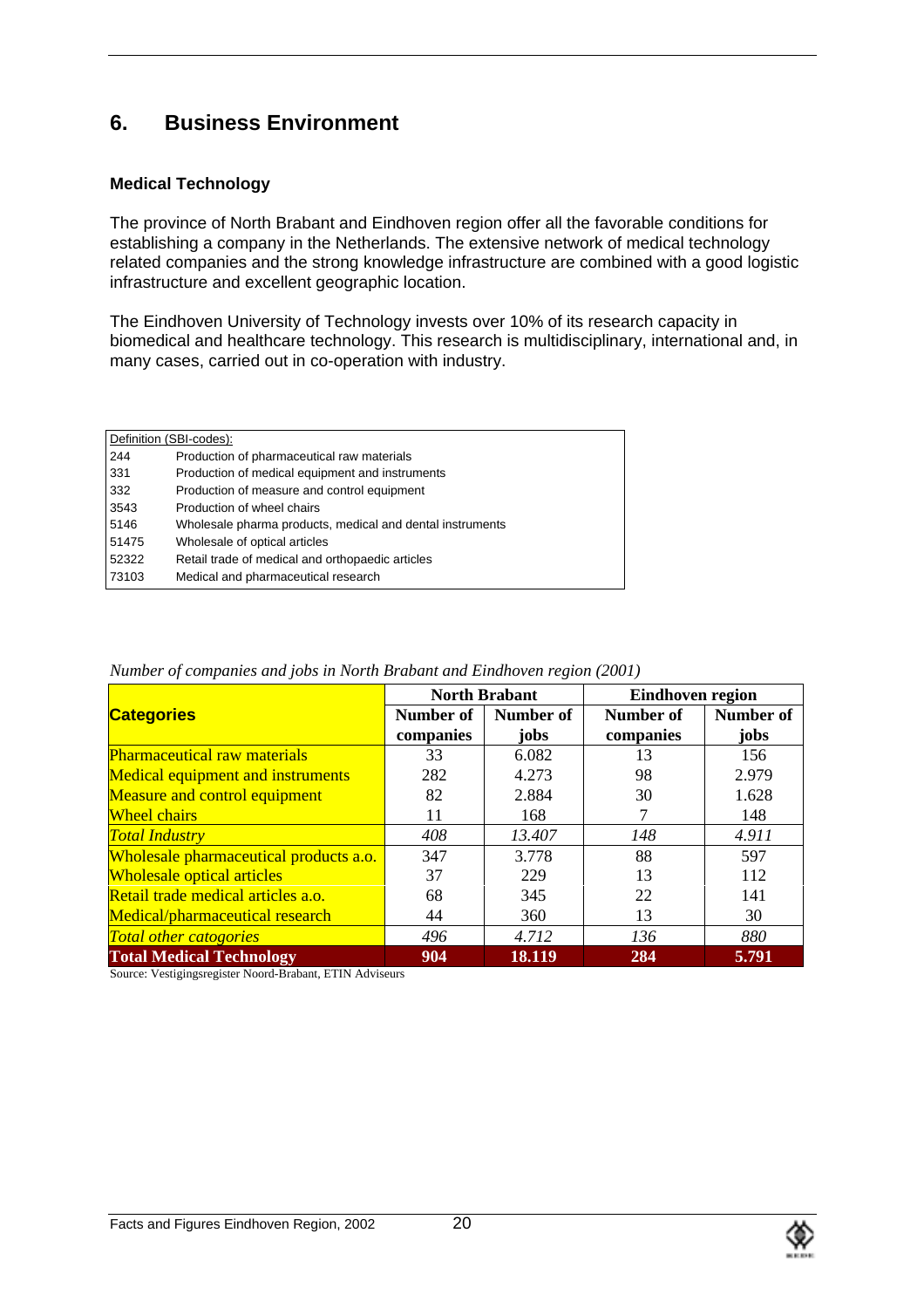*Concentration of medical technology in the Netherlands (2000)*



Source: LISA, ETIN Adviseurs

*Eindhoven region compared with North Brabant (2001)*

|                               | Aantal<br>bedrijven | <b>Aantal banen</b> |
|-------------------------------|---------------------|---------------------|
| <b>Eindhoven region</b>       | 284                 | 5.791               |
| <b>North Brabant</b>          | 904                 | 18.119              |
| <b>Share Eindhoven region</b> | 31,4%               | 32%                 |

Source: LISA, Vestigingsregister Noord-Brabant, ETIN Adviseurs

*Number of companies and jobs in North Brabant and Eindhoven region (1997-2001)*

|                          | <b>North Brabant</b> |           | Eindhoven region |           |
|--------------------------|----------------------|-----------|------------------|-----------|
| <b>Jaar</b><br>Number of |                      | Number of | Number of        | Number of |
|                          | companies            | jobs      | companies        | jobs      |
| 1997                     | 826                  | 15.359    | 236              | 5.226     |
| 1998                     | 880                  | 16.332    | 267              | 5.665     |
| <b>1999</b>              | 901                  | 16.641    | 275              | 5.637     |
| 2000                     | 903                  | 17.237    | 276              | 5.746     |
| <b>2001</b>              | 904                  | 18.119    | 284              | 5.791     |
| <b>Growth '97-'01</b>    | 9,4%                 | 18,0%     | 20,3%            | 10,8%     |

Source: Vestigingenregister Noord-Brabant, ETIN Adviseurs

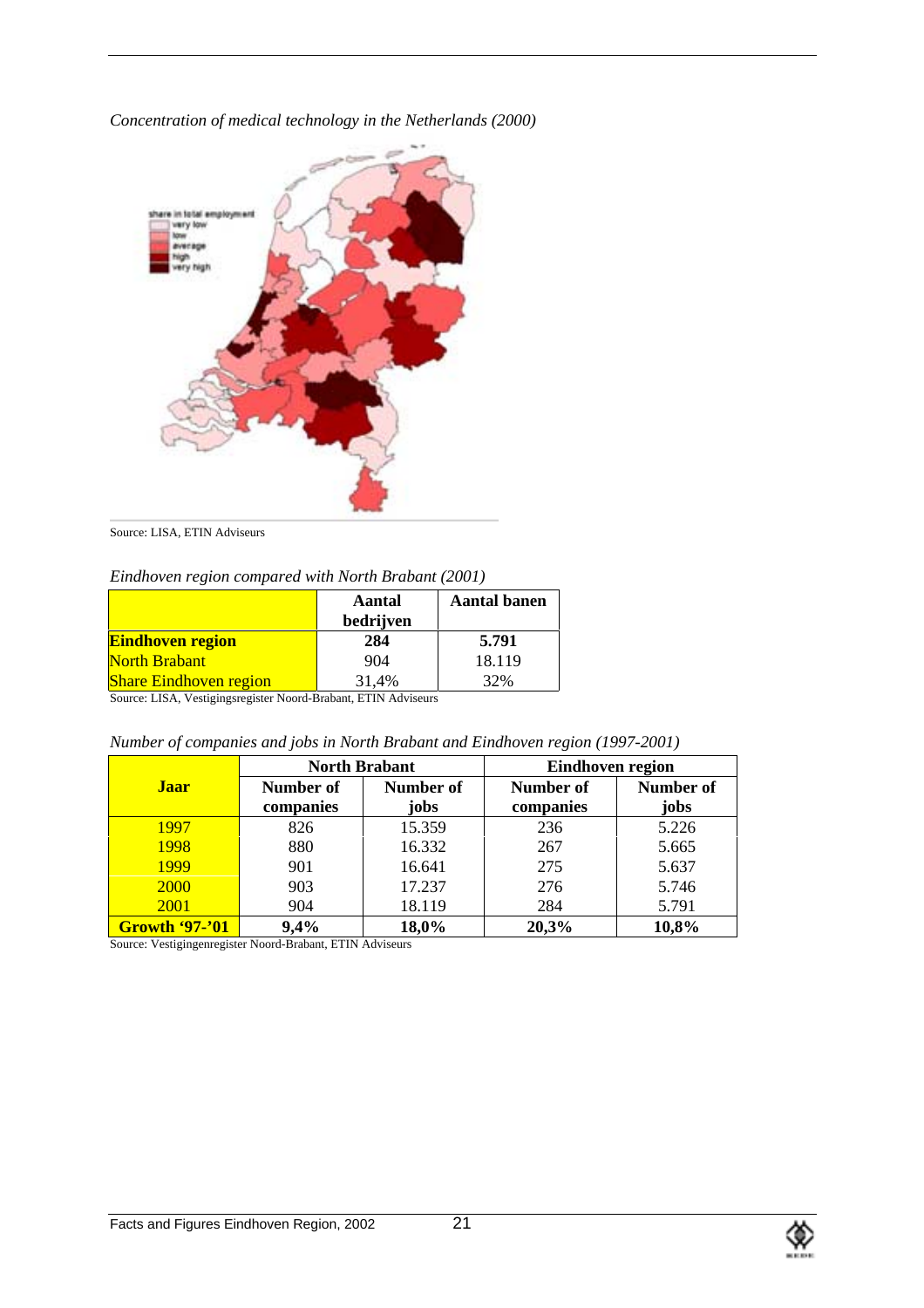

*Number of companies and jobs in Eindhoven region (1997=100)*

Source: Vestigingenregister North Brabant, ETIN Adviseurs

| <b>Bedrijven</b>                              | <b>Stad</b>   | <b>Product</b>                                            |
|-----------------------------------------------|---------------|-----------------------------------------------------------|
| <b>Philips Complex Best</b>                   | <b>Best</b>   | Production of medical equipment and instruments           |
| <b>Philips Complex A Zuid</b>                 | Eindhoven     | Production of measure and contol equipment                |
| <b>Dr., Ger Medical Electronics</b>           | <b>Best</b>   | Production of medical equipment and instruments           |
| Trex B.V.                                     | Eindhoven     | Production of measure and contol equipment                |
| <b>Eurovet Animal Health B.V.</b>             | <b>Bladel</b> | Production of pharmaceutical raw materials                |
| Movingpeople. Net Nederland B.V.              | Helmond       | Wholesale pharma products, medical and dental instruments |
| <b>Matas Electronics By</b>                   | <b>Best</b>   | Production of measure and contol equipment                |
| Ligtvoet Revalidatietechniek Bv               | Waalre        | Production of wheel chairs                                |
| Emotron                                       | Bladel        | Production of measure and contol equipment                |
| Cygne, Cyclotrontoep. In De Geneesk. Nl. B.V. | Eindhoven     | Production of pharmaceutical raw materials                |
| Toolex Asia B.V.                              | Eindhoven     | Wholesale of optical articles                             |
| <b>Medtronic By</b>                           | Eindhoven     | Wholesale pharma products, medical and dental instruments |
| <b>Brocacef By Sector Logistiek</b>           | Eindhoven     | Wholesale pharma products, medical and dental instruments |
| <b>Occam International By</b>                 | Eindhoven     | Wholesale pharma products, medical and dental instruments |
| <b>Stryker By</b>                             | Eindhoven     | Wholesale pharma products, medical and dental instruments |
| Hoek Loos Homecare B.V.                       | Eindhoven     | Wholesale pharma products, medical and dental instruments |
| <b>Metracom By</b>                            | Veldhoven     | Retail trade pf medical orthopaedic articles              |
| Stryker B.V.                                  | Eindhoven     | Production of medical equipment and instruments           |
| <b>Permobil By</b>                            | Helmond       | Production of medical equipment and instruments           |
| Tripod Autoaanpassingen B.V.                  | Nuenen        | Production of wheel chairs                                |
| <b>Bosman Hulpmiddelen</b>                    | Eindhoven     | Retail trade pf medical orthopaedic articles              |
| <b>Buchrnhornen By</b>                        | Eindhoven     | Production of medical equipment and instruments           |
| <b>Welzorg Revalidatie Techniek</b>           | Helmond       | Production of medical equipment and instruments           |
| <b>Stork Fdo</b>                              | Eindhoven     | Production of measure and contol equipment                |
| <b>Cook Nederland By</b>                      | Son           | Wholesale pharma products, medical and dental instruments |
| <b>Fluidics Instruments By</b>                | Eindhoven     | Production of measure and contol equipment                |
| <b>Helmond Precisie By</b>                    | Helmond       | Production of measure and contol equipment                |
| Ligtvoet Gelderland B.V.                      | Waalre        | Production of wheel chairs                                |
| Gymnauniphy B.V.                              | Son           | Production of medical equipment and instruments           |
| <b>Menarini Benelux Divisie Nederland</b>     | Valkenswaard  | Wholesale pharma products, medical and dental instruments |

*Largest companies in Eindhoven region*

Source: Vestigingenregister Noord-Brabant, ETIN Adviseurs

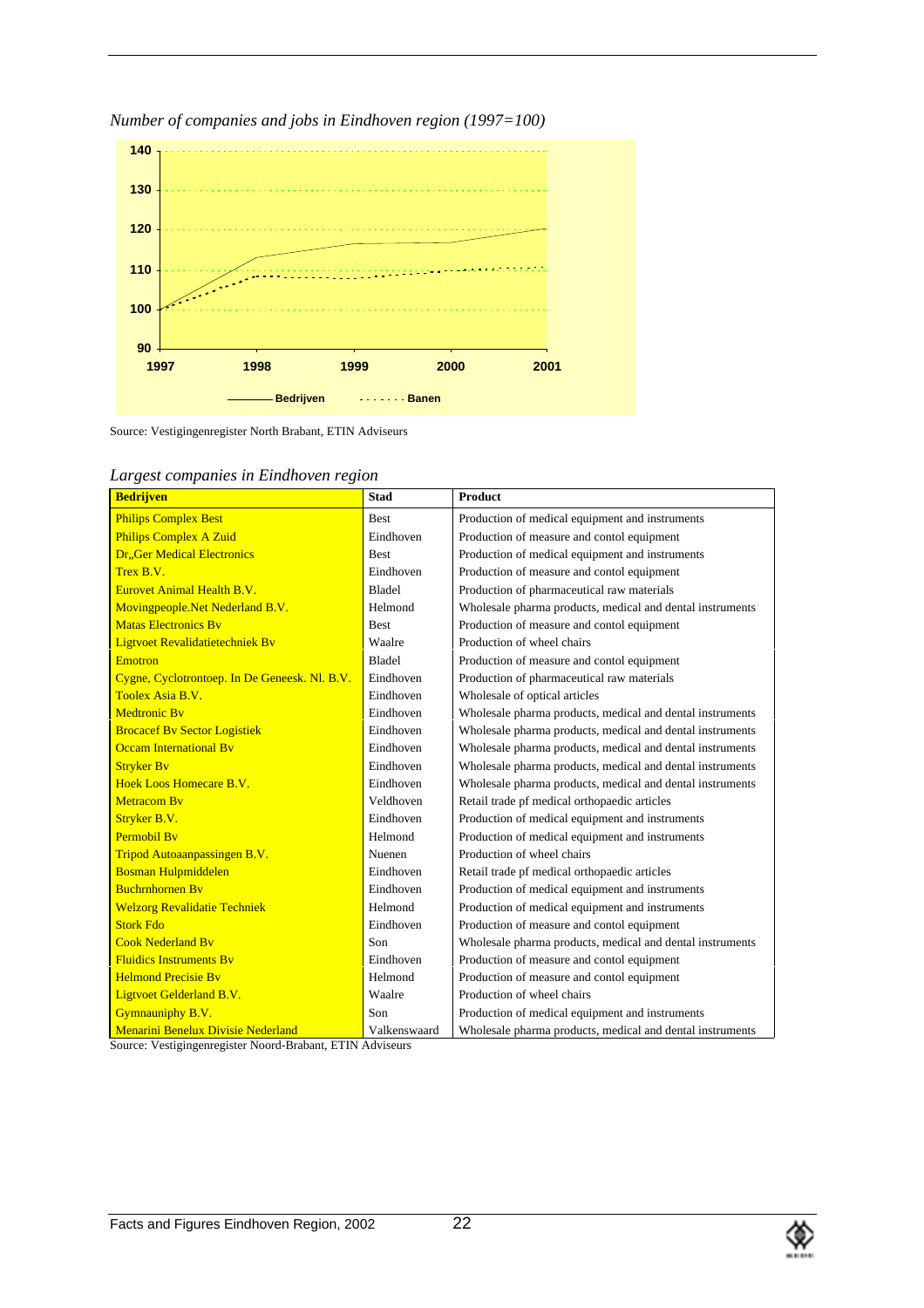| <b>Bedrijven</b>                     | Stad         | Product                                                   | Land       |
|--------------------------------------|--------------|-----------------------------------------------------------|------------|
| Dräger Medical                       | Best         | Production of measure and contol equipment                | Duitsland  |
| <b>Amersham Health B.V.</b>          | Eindhoven    | Production of pharmaceutical raw materials                | Engeland   |
| Emotron B.V.                         | Bladel c.a.  | Production of measure and contol equipment                | Zweden     |
| Medtronic B.V.                       | Eindhoven    | Wholesale pharma products, medical and dental instruments | U.S.A.     |
| Permobil B.V.                        | Helmond      | Wholesale pharma products, medical and dental instruments | Zweden     |
| <b>Menarini Diagnostics Benelux</b>  | Valkenswaard | Wholesale pharma products, medical and dental instruments | België     |
| N.V.                                 |              |                                                           |            |
| <b>Cook Nederland B.V.</b>           | Son          | Wholesale pharma products, medical and dental instruments | Denemarken |
| <b>Air Liquid Medical</b>            | Eindhoven    | Wholesale pharma products, medical and dental instruments | Frankrijk  |
| Merge Technologies Inc.              | Nuenen       | Wholesale pharma products, medical and dental instruments | U.S.A.     |
| <b>Medibol Medical Products B.V.</b> | Valkenswaard | Wholesale pharma products, medical and dental instruments | België     |
| <b>Novellus Systems B.V.</b>         | Eindhoven    | Production of measure and contol equipment                | U.S.A.     |
| <b>Vygon Nederland B.V.</b>          | Valkenswaard | Wholesale pharma products, medical and dental instruments | Frankrijk  |
| Abiomed B.V.                         | Eindhoven    | Production of medical equipment and instruments           | U.S.A.     |
| <b>ABX</b> Diagnostics               | Eindhoven    | Wholesale pharma products, medical and dental instruments | Frankrijk  |
| <b>Endicor Medical</b>               | Valkenswaard | Wholesale pharma products, medical and dental instruments | U.S.A.     |

*Largest foreign companies in Eindhoven region*

Source: Buitenlandse bedrijven in Noord-Brabant, ETIN Adviseurs

### **Automotive**

Europe is the largest of the three vehicle producing markets in the world. European productions accounts for almost one third of world production. With the expansion of the EU, it is expected that the Eastern market will grow rapidly. The potential vehicle demand in Eastern Europe is estimated at 6 to 8 million units. All of Europe's key vehicle manufacturers face the same challenge. They must become Pan-European and world Class producers, at the same time. European OEM's strive to differentiate with new models and to cut costs through platform consolidation. This means shorter cycles, fewer platforms, but more models each with higher volumes. European manufacturers are traditionally strong in engineering, styling and design. All major engine development laboratories in the world are located in Europe, including Nedcar in the Eindhoven region.

North Brabant and in particular Eindhoven region is considered as the center of the Dutch automotive industry. The main Dutch automotive manufacturers have a foothold in this region.

| Definition (SBI-codes):                           |  |
|---------------------------------------------------|--|
| 341: Production of cars                           |  |
| 342: Coach-work and production of trailers        |  |
| 343: Production of car parts and accessories      |  |
| (Design and furniture companies are not included) |  |

*Number of companies and jobs in Eindhoven region (2001)*

|                         | Eindhoven region       |                   |
|-------------------------|------------------------|-------------------|
| <b>Categories</b>       | Number of<br>companies | Number of<br>jobs |
| <b>SBI-code 34</b>      | 56                     | 5.494             |
| <b>Total automotive</b> | 56                     | 5.494             |

Source: Vestigingenregister Noord-Brabant, ETIN Adviseurs

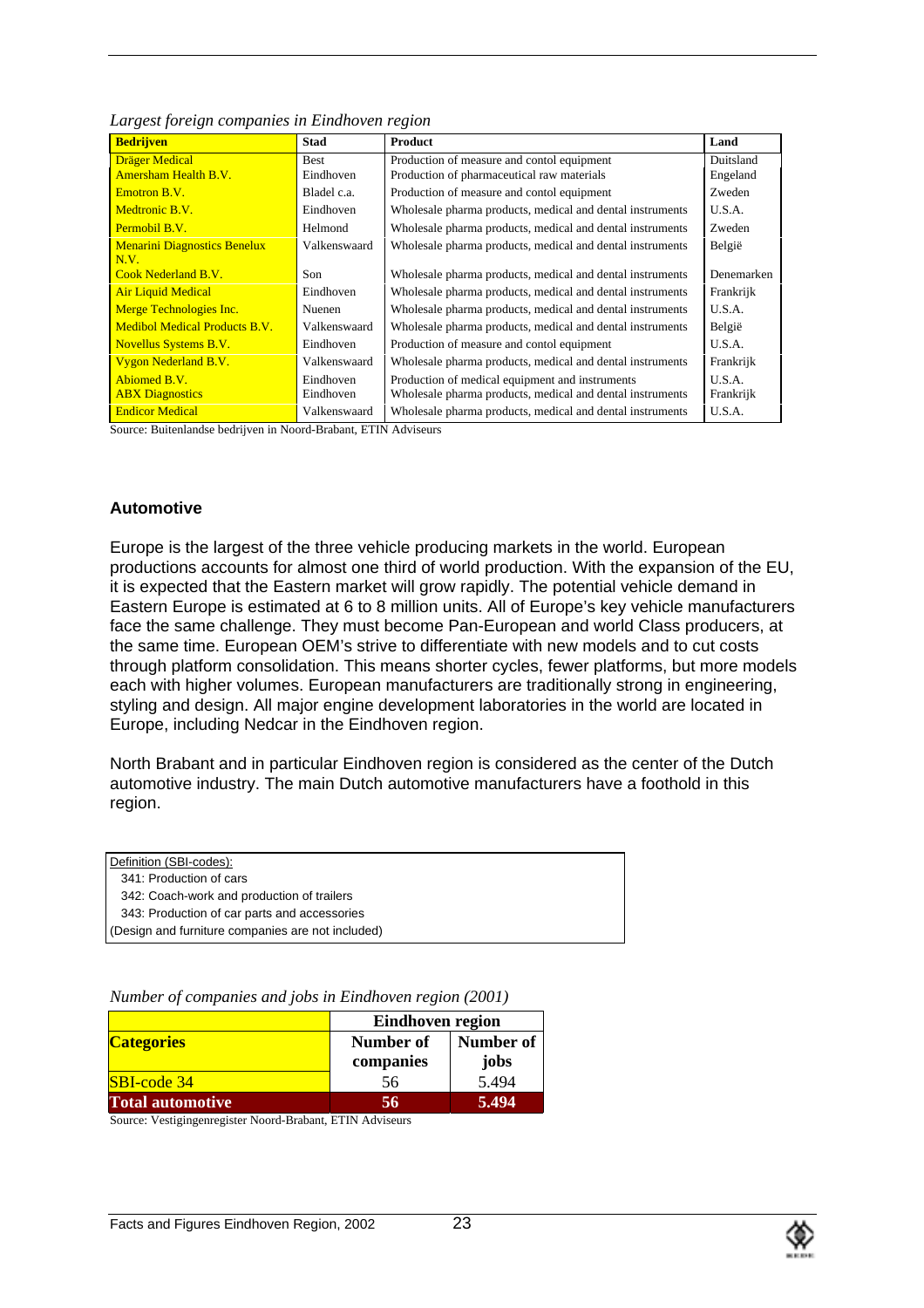*Concentration of automotive in the Netherlands (2000)*



Source: LISA, ETIN Adviseurs

*Eindhoven region compared with North Brabant (2001)*

| <b>SBI-code 34</b>            | Number of<br>companies | Number of<br>jobs |
|-------------------------------|------------------------|-------------------|
| <b>Eindhoven Region</b>       | 56                     | 5.494             |
| <b>North Brabant</b>          | 157                    | 8.040             |
| <b>Share Eindhoven region</b> | 36%                    | 58%               |

Source: LISA, Vestigingenregister Noord Brabant, ETIN Adviseurs

*Number of companies and jobs in North Brabant and Eindhoven region (1997-2001)*

|                       |           | <b>North Brabant</b> | Eindhoven region |           |
|-----------------------|-----------|----------------------|------------------|-----------|
| Year                  | Number of | Number of            | Number of        | Number of |
|                       | companies | jobs                 | companies        | jobs      |
| 1997                  | 135       | 7.346                | 47               | 5.396     |
| 1998                  | 148       | 8.172                | 52               | 6.079     |
| 1999                  | 155       | 8.180                | 52               | 5.835     |
| 2000                  | 152       | 8.089                | 51               | 5.684     |
| 2001                  | 157       | 8.040                | 56               | 5.494     |
| <b>Growth '97-'01</b> | 16,3%     | 9,4%                 | 19,2%            | 1,8%      |

Source: Vestigingenregister Noord Brabant, ETIN Adviseurs

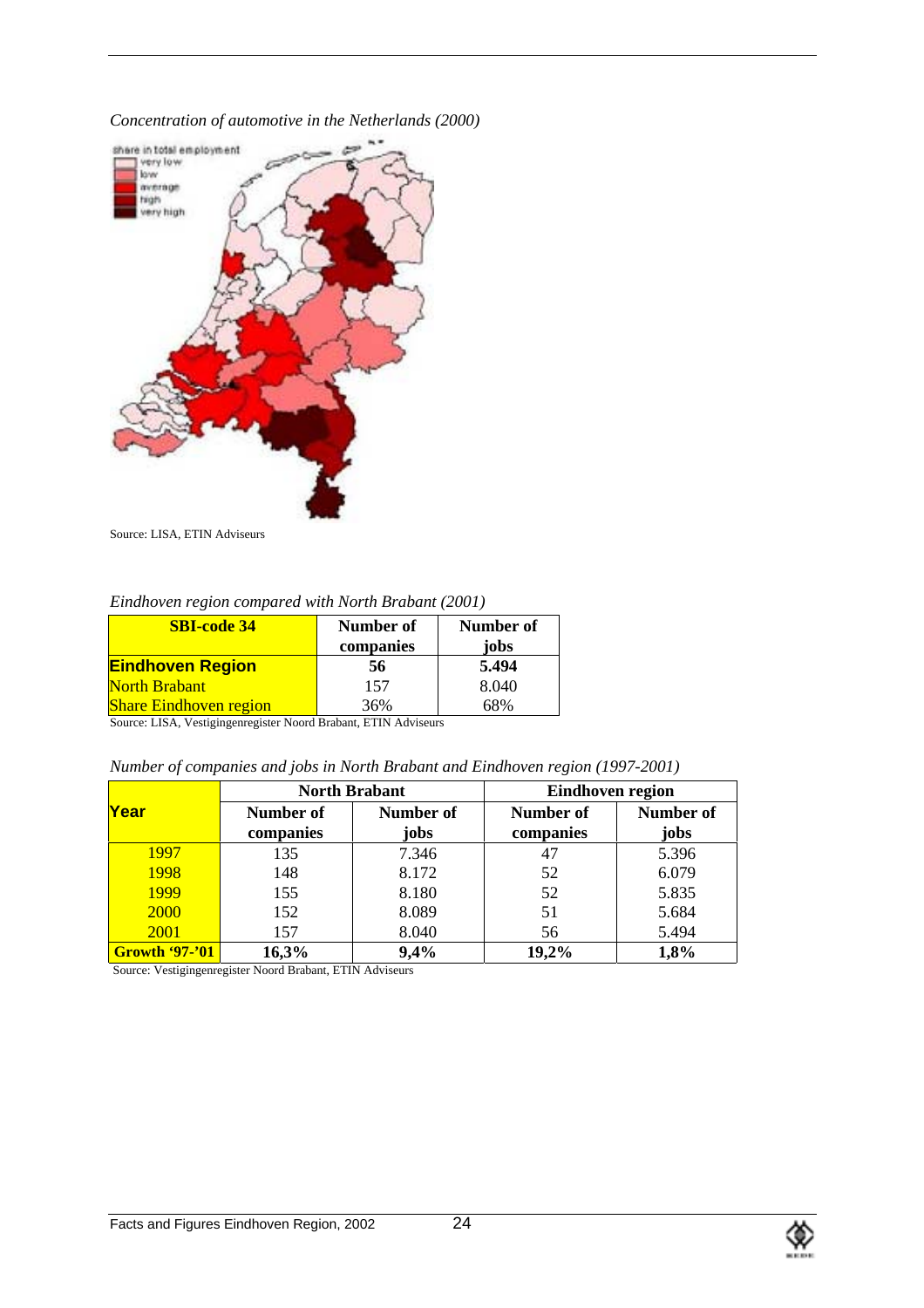

*Number of companies and jobs in Eindhoven region (1997=100)*

Source: Vestigingenregister Noord Brabant, ETIN Adviseurs

| <b>Company</b>                              | <b>City</b>        | <b>Product</b>                          |
|---------------------------------------------|--------------------|-----------------------------------------|
| <b>Daf Trucks Nv</b>                        | Eindhoven          | Production of cars                      |
| <b>Boya By</b>                              | Valkenswaard       | Coach-work and production of trailers   |
| Pd&E Automotive B.V.                        | Helmond            | Production of cars                      |
| <b>Berkhof Valkenswaard By</b>              | Valkenswaard       | Coach-work and production of trailers   |
| Daf Bus International By                    | Eindhoven          | Coach-work and production of trailers   |
| Vialle Autogasapparatuur Bv                 | Eindhoven          | Production of car parts and accessories |
| <b>Saris Aanhangers By</b>                  | Hapert             | Coach-work and production of trailers   |
| <b>Duvedec International By</b>             | Veldhoven          | Production of car parts and accessories |
| <b>Wagenbouw Hapert By</b>                  | Hapert             | Coach-work and production of trailers   |
| <b>Talson By</b>                            | Nuenen             | Coach-work and production of trailers   |
| Sonna By                                    | Geldrop            | Production of car parts and accessories |
| Jumbo Fabr Van Aanhangers En Opleggers By   | Helmond            | Coach-work and production of trailers   |
| <b>Knapen Trailers By</b>                   | Deurne             | Coach-work and production of trailers   |
| Karsmakers Carrosserieen En Hydrauliek Bv   | Valkenswaard       | Coach-work and production of trailers   |
| Hiab Leebur B.V.                            | <b>Bladel</b>      | Coach-work and production of trailers   |
| <b>Eindhovense Radiateurenfabriek By</b>    | Eindhoven          | Production of car parts and accessories |
| <b>B-Style Automotive B.V.</b>              | Eindhoven          | Production of cars                      |
| Carrosseriefabriek Roefs Middelbeers B V    | Oost W Middelbeers | Coach-work and production of trailers   |
| <b>Prins Autogassystemen By</b>             | Veldhoven          | Production of car parts and accessories |
| <b>Idee Systems By</b>                      | Eindhoven          | Production of car parts and accessories |
| Carrosseriebedrijf F Tielemans By           | Eindhoven          | Coach-work and production of trailers   |
| Van Rijssel Carrosseriebedrijf Bv           | Asten              | Coach-work and production of trailers   |
| Autogassyst-Automobielbedr. V. Rooij V.O.F. | Son                | Production of car parts and accessories |
| <b>Knapen Hydrauliek By</b>                 | Deurne             | Coach-work and production of trailers   |
| <b>Motoren Revisie Valkenswaard By</b>      | Valkenswaard       | Production of cars                      |
| Weijer Aanhangwagenfabriek Bv               | Deurne             | Coach-work and production of trailers   |
| <b>Jrz Suspension Engineering B.V.</b>      | Eindhoven          | Production of car parts and accessories |
| O.M.B. Nederland B.V.                       | Son                | Coach-work and production of trailers   |
| <b>Barclay By</b>                           | Helmond            | Production of car parts and accessories |
| <b>Quality Trailers B.V.</b>                | Hapert             | Coach-work and production of trailers   |

| Largest companies in Eindhoven region |  |  |  |  |  |  |
|---------------------------------------|--|--|--|--|--|--|
|---------------------------------------|--|--|--|--|--|--|

Source: Vestigingenregister Noord Brabant, ETIN Adviseurs

*Largest foreign companies in Eindhoven region*

| <b>Company</b>                                                        | <b>City</b> | Product                                 | Country |
|-----------------------------------------------------------------------|-------------|-----------------------------------------|---------|
| <b>DAF</b> Trucks N.V.                                                | Eindhoven   | Production of cars                      | U.S.A.  |
| <u>l Leebur Multilift B V I</u>                                       | Bladel c.a. | Coach-work and prodiction of trailers   | Finland |
| Collins & Aikman Automotive Floormats Europe B.V.                     | Deurne      | Production of car parts and accessories | U.S.A.  |
| Connect District of the Little of the March Duck on a PTIM Additional |             |                                         |         |

Source: Buitenlandse bedrijven in Noord Brabant, ETIN Adviseurs

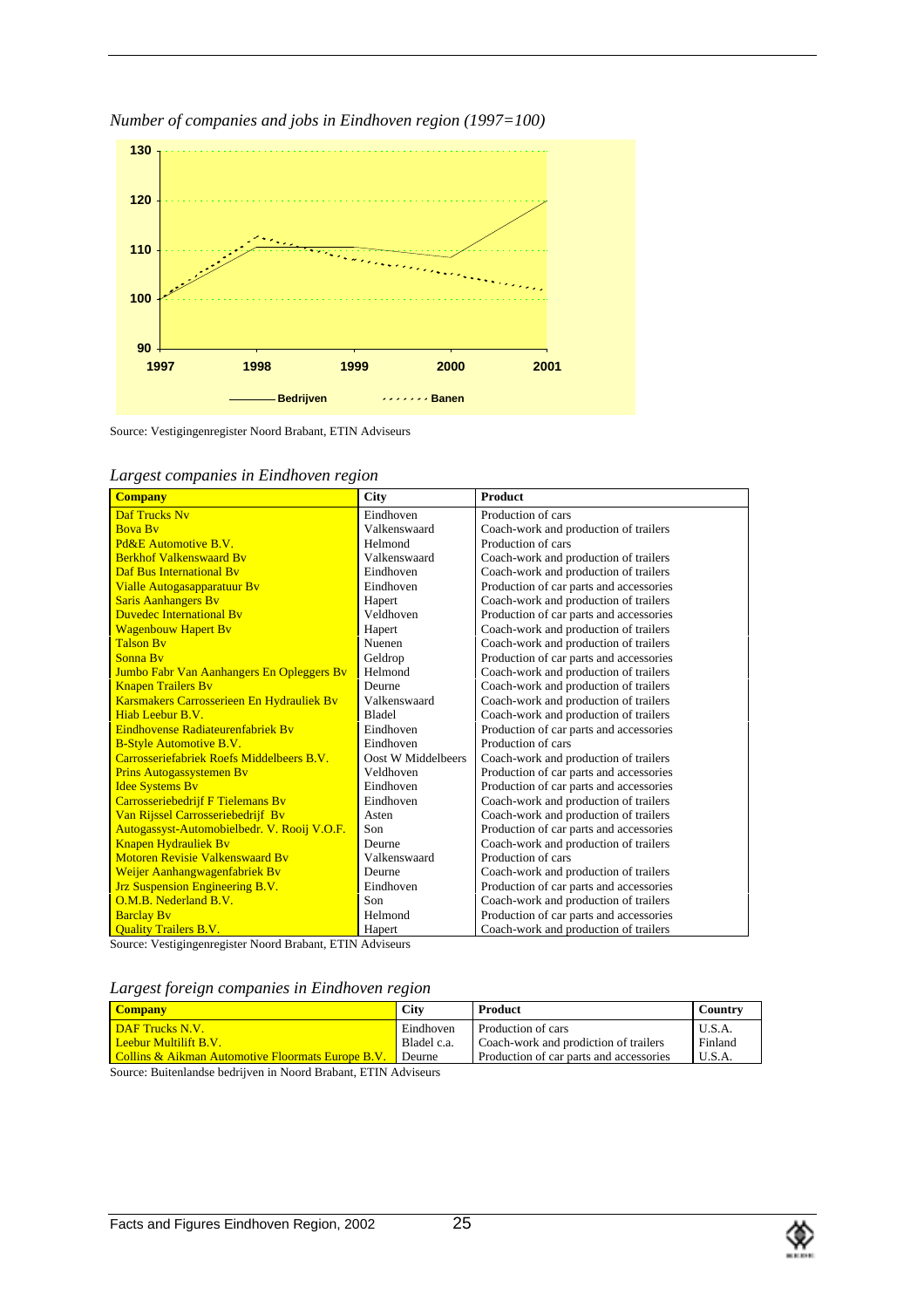# **Information and Communication Technology (ICT)**

A general picture of the ICT-sector

Information and communication technology is a major contributor to the economic development of the Eindhoven region. The ICT sector and ICT-related businesses are responsible for much of the growth in the region's economic activity and employment. Eindhoven is an important ICT area not only within the Netherlands but also on an international scale.

A significant force pushing the ICT sector forward is the ongoing innovation of its products and processes. But due to the short life cycle of these products and the considerable costs and risks associated with new products, it is becoming increasingly difficult to develop the required technology within a company itself. For this reason, the ICT sector is exhibiting more and more of a horizontal organisation in regard to product development. Fellow ICT companies and suppliers are being increasingly involved in product development.

|                   | <b>North Brabant</b>   |                   | <b>Zuidoost Brabant</b>       |                   |
|-------------------|------------------------|-------------------|-------------------------------|-------------------|
| <b>Categories</b> | Number of<br>companies | Number of<br>jobs | <b>Number of</b><br>companies | Number of<br>jobs |
| <b>Hardware</b>   | 854                    | 9.951             | 141                           | 9.731             |
| Communication     |                        |                   |                               | 4.358             |
| Technologie       | 275                    | 13.397            | 340                           |                   |
| <b>Software</b>   | 3.629                  | 16.327            | 1.492                         | 7.914             |
| <b>Total ICT</b>  | 4.758                  | 39.675            | 1.973                         | 22.003            |

#### *Number of companies and jobs in North Brabant and Eindhoven region (2001)*

Source: Vestigingenregister Noord Brabant, ETIN Adviseurs

#### *Employment in the ICT-sector in Eindhoven region (2001)*



Source: Vestigingenregister Noord Brabant, ETIN Adviseurs

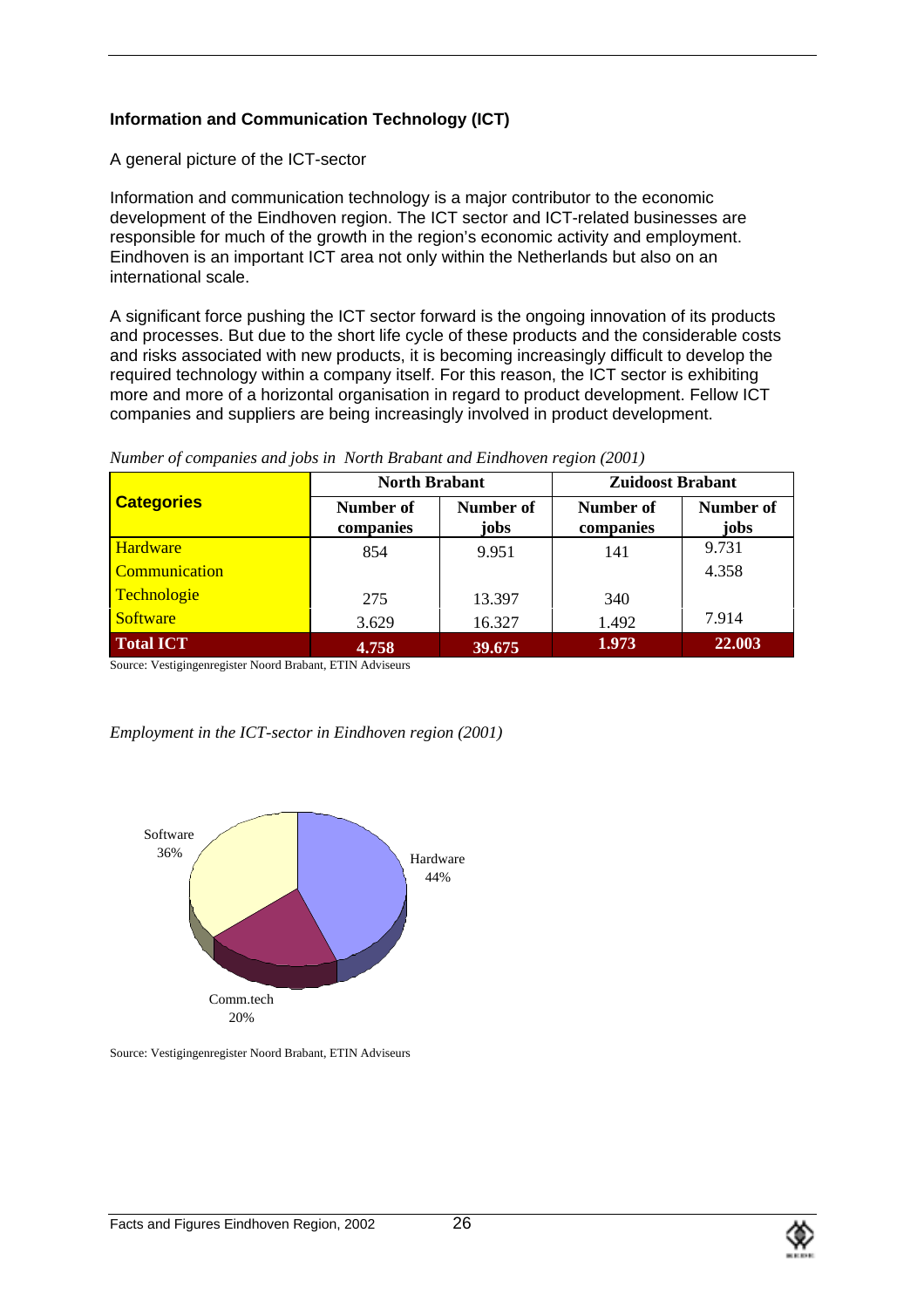*Concentration of the ICT-sector in the Netherlands (2000)*



Source: ETIN Adviseurs

*Eindhoven region compared with North Brabant (2001)*

|                               | Number of<br>companies | Number of<br>jobs |
|-------------------------------|------------------------|-------------------|
| <b>Eindhoven region</b>       | 1.973                  | 22.003            |
| North Brabant                 | 4.758                  | 39.675            |
| <b>Share Eindhoven region</b> | 41%                    | 55%               |

Source: LISA, Vestigingenregister Noord Brabant, ETIN Adviseurs

*Number of companies and jobs in North Brabant and Eindhoven region (1997-2001)*

|           |                             |                                                  | <b>Eindhoven region</b> |
|-----------|-----------------------------|--------------------------------------------------|-------------------------|
| Number of | Number of                   | Number of                                        | Number of<br>jobs       |
|           |                             |                                                  | 18.075                  |
|           |                             | 1.394                                            | 19.282                  |
| 3.998     | 39.231                      | 1.567                                            | 21.056                  |
| 4.288     | 40.568                      | 1.721                                            | 21.835                  |
| 4.758     | 39.675                      | 1.973                                            | 22.003                  |
| 55,3%     | 20,8%                       | 65,7%                                            | 21,7%                   |
|           | companies<br>3.063<br>3.563 | <b>North Brabant</b><br>jobs<br>32.837<br>36.088 | companies<br>1.191      |

Bron: Vestigingenregister Noord Brabant

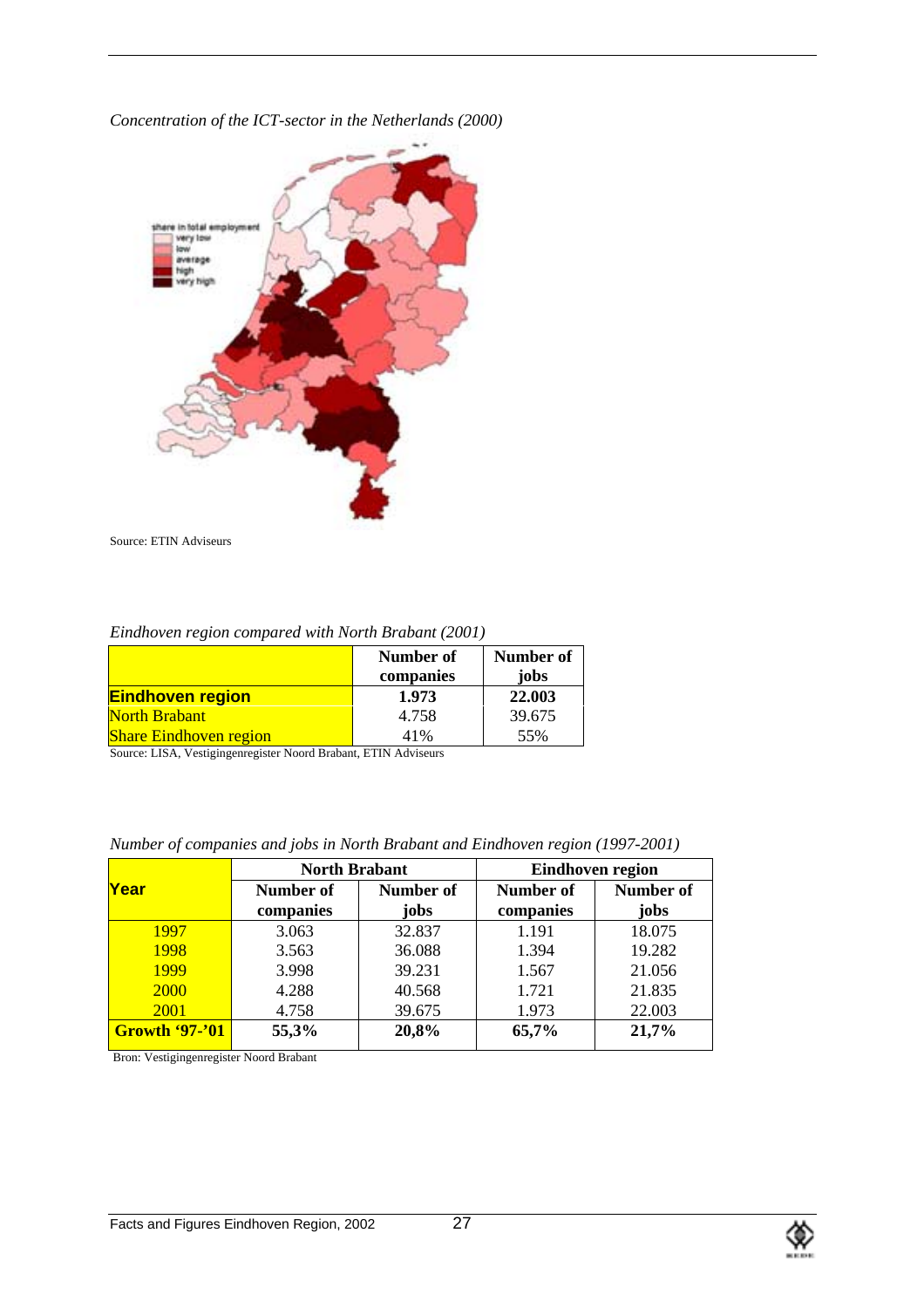

*Number of companies and jobs in Eindhoven region (1997=100)*

Source: Vestigingenregister Noord Brabant

*Largest companies in Eindhoven region*

| $\bm{\mathsf{\circ}}$<br><b>Company</b>             | City      | Product                                                                                                                                                             |
|-----------------------------------------------------|-----------|---------------------------------------------------------------------------------------------------------------------------------------------------------------------|
| <b>Philips Complex S</b>                            | Eindhoven | Production of radio, television and communication equipment                                                                                                         |
| <b>Philips Complex R</b>                            | Eindhoven | Production of radio, television and communication equipment                                                                                                         |
| Origin Nederland B.V.                               | Eindhoven | Computer service agencies<br>Production of instruments and appliances for measuring, checking,<br>testing, navigation and other purposes, except industrial process |
| <b>Philips Complex A Zuid</b>                       | Eindhoven | control equipment                                                                                                                                                   |
| <b>Philips Complex B Zuid</b>                       | Eindhoven | Production of radio, television and communication equipment                                                                                                         |
| <b>Kpn Telecom</b>                                  | Eindhoven | Telecommunication                                                                                                                                                   |
| <b>Ict Automatisering Eindhoven B.V.</b>            | Son       | Computer service agencies                                                                                                                                           |
| <b>Jds Uniphase Netherlands B.V.</b>                | Eindhoven | Production of insulated wire and cable                                                                                                                              |
| <b>Flat Panel Display Co</b>                        | Eindhoven | Production of radio, television and communication equipment                                                                                                         |
| <b>Pinkroccade Civility Standaardproducten B.V.</b> | Eindhoven | Computer service agencies                                                                                                                                           |
| Docvision B.V.                                      | Veldhoven | Rent of computers and office machines                                                                                                                               |
| <b>Css Solutions</b>                                | Eindhoven | Wholesale computers                                                                                                                                                 |
| <b>Plasma Optical Fibre By</b>                      | Eindhoven | Production of insulated wire and cable                                                                                                                              |
| Copaco Nederland B.V.                               | Eindhoven | Wholesale computers                                                                                                                                                 |
| <b>Ferroxcube Nederland B.V.</b>                    | Eindhoven | Production of radio, television and communication equipment                                                                                                         |
| Rabofacet B.V.                                      | Eindhoven | Rent of computers and office machines                                                                                                                               |
| <b>Philips Hkk</b>                                  | Eindhoven | Production of radio, television and communication equipment                                                                                                         |
| Simac Ict                                           | Veldhoven | Computer service agencies                                                                                                                                           |
| <b>Upc Nederland Nv</b>                             | Helmond   | Telecommunication                                                                                                                                                   |
| <b>Ramaer By</b>                                    | Helmond   | Production of radio, television and communication equipment                                                                                                         |
| A.C.A. Retail                                       | Eindhoven | Computer service agencies                                                                                                                                           |
| <b>Xycarb Ceramics By</b> / Operations Helmond      | Helmond   | Production of radio, television and communication equipment                                                                                                         |
| <b>Kpn Callcenter Eindhoven</b>                     | Son       | Telecommunication                                                                                                                                                   |
| <b>Inno-Assembly B.V.</b>                           | Eindhoven | Production of radio, television and communication equipment                                                                                                         |
| <b>IBM Globalservices</b>                           | Eindhoven | Computer service agencies                                                                                                                                           |
| <b>Ibm Nederland Nv</b>                             | Eindhoven | Wholesale computers                                                                                                                                                 |
| Centric Network & Office Automation B.V.            | Eindhoven | Computer service agencies                                                                                                                                           |

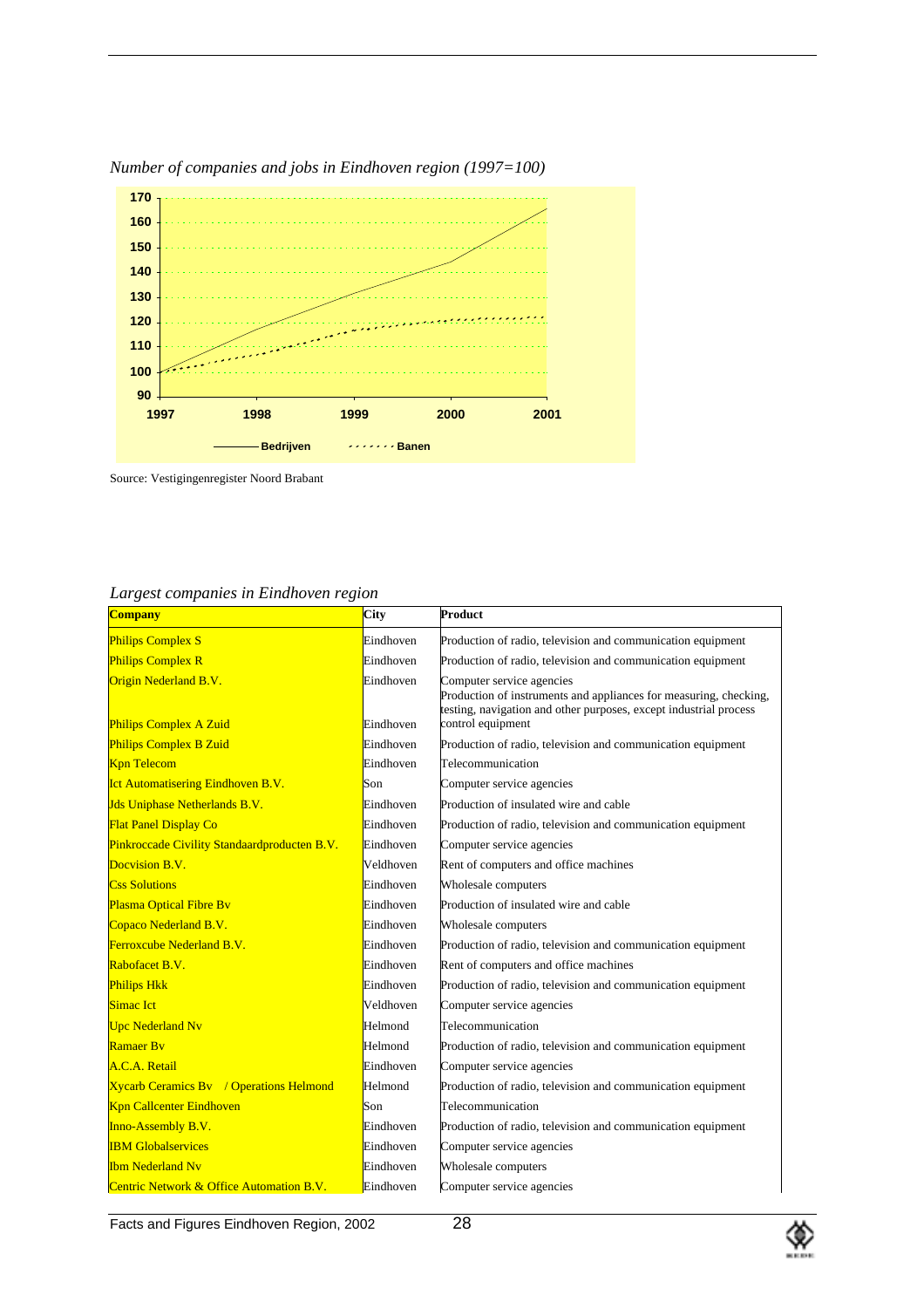| Trex B.V.                    | Eindhoven | Production of instruments and appliances for measuring, checking,<br>testing, navigation and other purposes, except industrial process<br>control equipment |
|------------------------------|-----------|-------------------------------------------------------------------------------------------------------------------------------------------------------------|
| Ripa S.M.T. Center I B.V.    | Best      | Production of radio, television and communication equipment                                                                                                 |
| <b>Ordina High Tech B.V.</b> | Son       | Computer service agencies                                                                                                                                   |

Source: Vestigingenregister Noord Brabant, ETIN Adviseurs

*Largest foreign companies in Eindhoven region*

| <b>Company</b>                                             | City                     | Product                                                                                                                                                                                  | Country             |
|------------------------------------------------------------|--------------------------|------------------------------------------------------------------------------------------------------------------------------------------------------------------------------------------|---------------------|
| <b>Navigation Technologies B.V.</b>                        | Best                     | Production of office machinery and computers                                                                                                                                             | U.S.A.              |
| Marc Global Services B.V.                                  | Eindhoven                | Computer service agencies<br>Production of instruments and appliances for measuring, checking,<br>testing, navigation and other purposes, except industrial process                      | U.S.A.              |
| <b>Dräger Medical</b>                                      | <b>Best</b>              | control equipment                                                                                                                                                                        | Duitsland           |
| <b>Via Net Works</b>                                       | Son                      | Computer service agencies                                                                                                                                                                | U.S.A.              |
| <b>Trigem Computer Netherlands B.V.</b>                    | Helmond                  | Production of office machinery and computers                                                                                                                                             | Korea               |
| <b>Aragorn Computers B.V.</b>                              | Eindhoven                | Computer service agencies                                                                                                                                                                | België              |
| Benq Europe B.V.                                           | Son                      | Wholesale computers                                                                                                                                                                      | Taiwan              |
| Wonderware Corp. Inc.<br><b>Emotron B.V.</b>               | Eindhoven<br>Bladel C.A. | Computer service agencies<br>Production of instruments and appliances for measuring, checking,<br>testing, navigation and other purposes, except industrial process<br>control equipment | U.S.A.<br>Zweden    |
| Kalamazoo B.V.                                             | Eindhoven                | Computer service agencies                                                                                                                                                                | Engeland            |
| Hunterskil Howard B.V.                                     | Eindhoven                | Computer service agencies                                                                                                                                                                | Engeland            |
| <b>Ibm Nederland N.V.</b>                                  | Eindhoven                | Wholesale computers                                                                                                                                                                      | U.S.A.              |
| Glovia International B.V.                                  | Eindhoven                | Computer service agencies                                                                                                                                                                | USA.                |
| Heidenhain Numeric B.V.                                    | Eindhoven                | Computer service agencies                                                                                                                                                                | Duitsland           |
| <b>Mystar Computer B.V.</b>                                | Son                      | Wholesale computers                                                                                                                                                                      | Taiwan              |
| Hanaro                                                     | Deurne                   | Wholesale computers                                                                                                                                                                      | Korea               |
| Sagantec Netherlands B.V.                                  | Eindhoven                | Computer service agencies                                                                                                                                                                | Israël              |
| Hays Logistics B.V.                                        | Helmond                  | Wholesale office machines                                                                                                                                                                | Engeland            |
| H.H.P. Bv                                                  | Eindhoven                | Production of office machinery and computers                                                                                                                                             | U.S.A.              |
| Giga Byte Technology B.V.                                  | Eindhoven                | Computer service agencies                                                                                                                                                                | Taiwan              |
| Unisys                                                     | Eindhoven                | Computer service agencies                                                                                                                                                                | U.S.A.              |
| Cegeka B.V.                                                | Eindhoven                | Computer service agencies                                                                                                                                                                | België              |
| Intentia Benelux B.V.                                      | Eindhoven                | Computer service agencies                                                                                                                                                                | Zweden              |
| <b>Bioteg Europe B.V.</b>                                  | Son                      | Wholesale computers                                                                                                                                                                      | Taiwan              |
| <b>Bestcom BV</b>                                          | Eindhoven                | Wholesale computers                                                                                                                                                                      | Taiwan              |
| Promis Technology Europe B.V.                              | Eindhoven                | Computer service agencies                                                                                                                                                                | Taiwan              |
| <b>Bechtle Direkt B.V.</b><br><b>Novellus Systems B.V.</b> | Son<br>Eindhoven         | Wholesale computers<br>Production of instruments and appliances for measuring, checking,<br>testing, navigation and other purposes, except industrial process<br>control equipment       | Duitsland<br>U.S.A. |
| Low Cost Linking Inc.                                      | Geldrop                  | Computer service agencies                                                                                                                                                                | U.S.A.              |
| <b>Edimax Technology B.V.</b>                              | Best                     | Wholesale computers                                                                                                                                                                      | Taiwan              |

Source: Buitenlandse bedrijven in Noord Brabant, ETIN Adviseurs

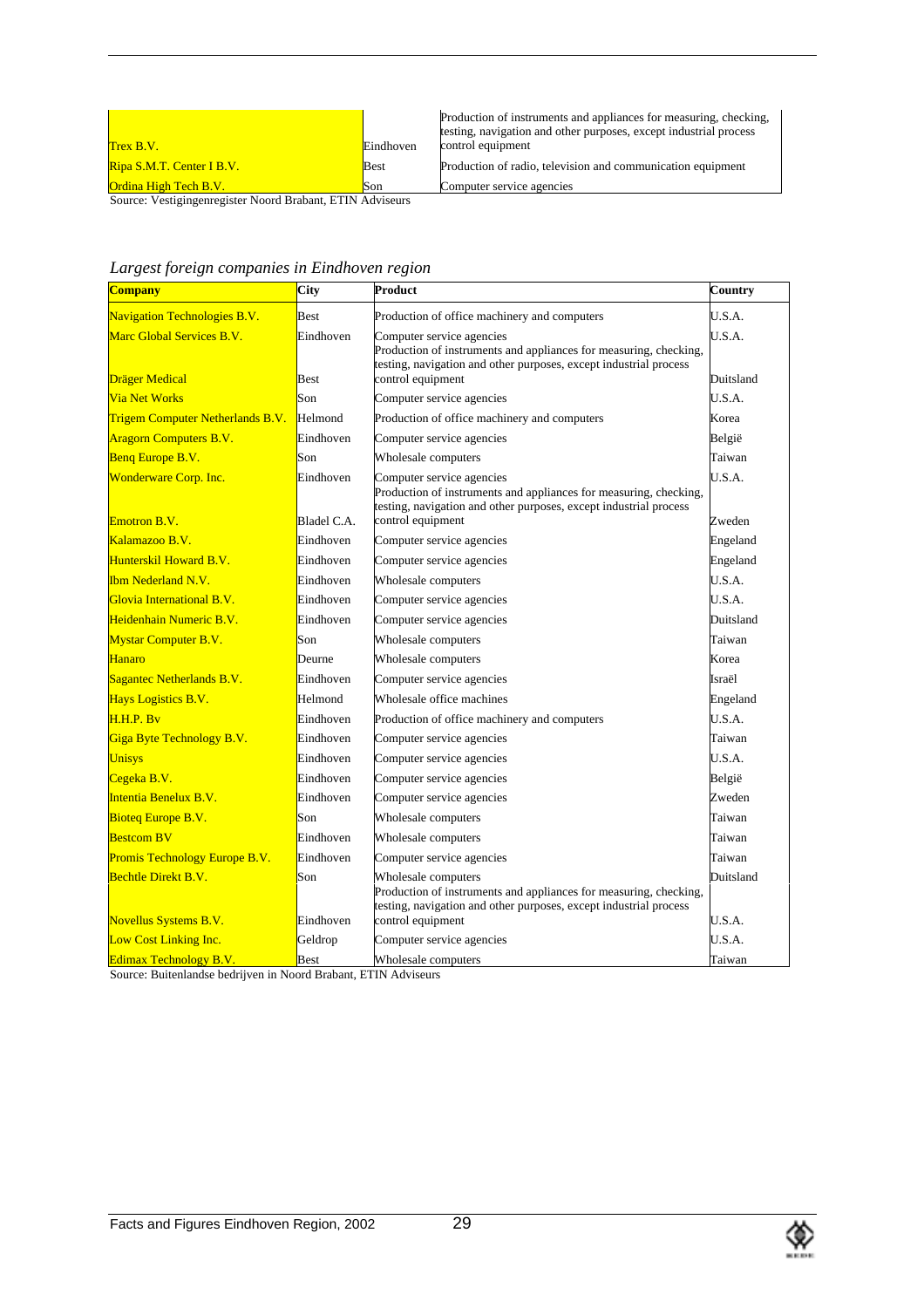### IT-hardware

| Definition (SBI-codes): |                                                                               |  |  |
|-------------------------|-------------------------------------------------------------------------------|--|--|
|                         |                                                                               |  |  |
| <b>IT Hardware</b>      |                                                                               |  |  |
| 30                      | Production of office machinery and computers                                  |  |  |
| 3320                    | Production of instruments and appliances for measuring, checking, testing and |  |  |
|                         | navigation                                                                    |  |  |
| 3330                    | Production of industrial process control equipment                            |  |  |
| 51641                   | Wholesale computers                                                           |  |  |
| 51642                   | Wholesale office machines                                                     |  |  |
| 7133                    | Rent of computers and office machines                                         |  |  |
|                         |                                                                               |  |  |

*Number of companies and jobs in IT-Hardware in Eindhoven region (2001)*

| <b>Categories</b>                                            | Number of<br>companies | Number of<br>jobs |
|--------------------------------------------------------------|------------------------|-------------------|
| <b>Production of computers a.o.</b>                          | 27                     | 177               |
| <b>Production of instruments</b>                             | 30                     | 1.628             |
| <b>Production of industrial process control</b><br>equipment | 17                     | 192               |
| <b>Wholesale computers</b>                                   | 225                    | 1.716             |
| <b>Wholesale office manchines</b>                            | 30                     | 224               |
| <b>Rent of computers and office machines</b>                 | 11                     | 421               |
| <b>Total</b>                                                 | 340                    | 4.358             |

Source: Vestigingenregister Noord Brabant, ETIN Adviseurs



# *Concentration of IT-Hardware in the Netherlands (1999)*

Source: LISA, ETIN Adviseurs

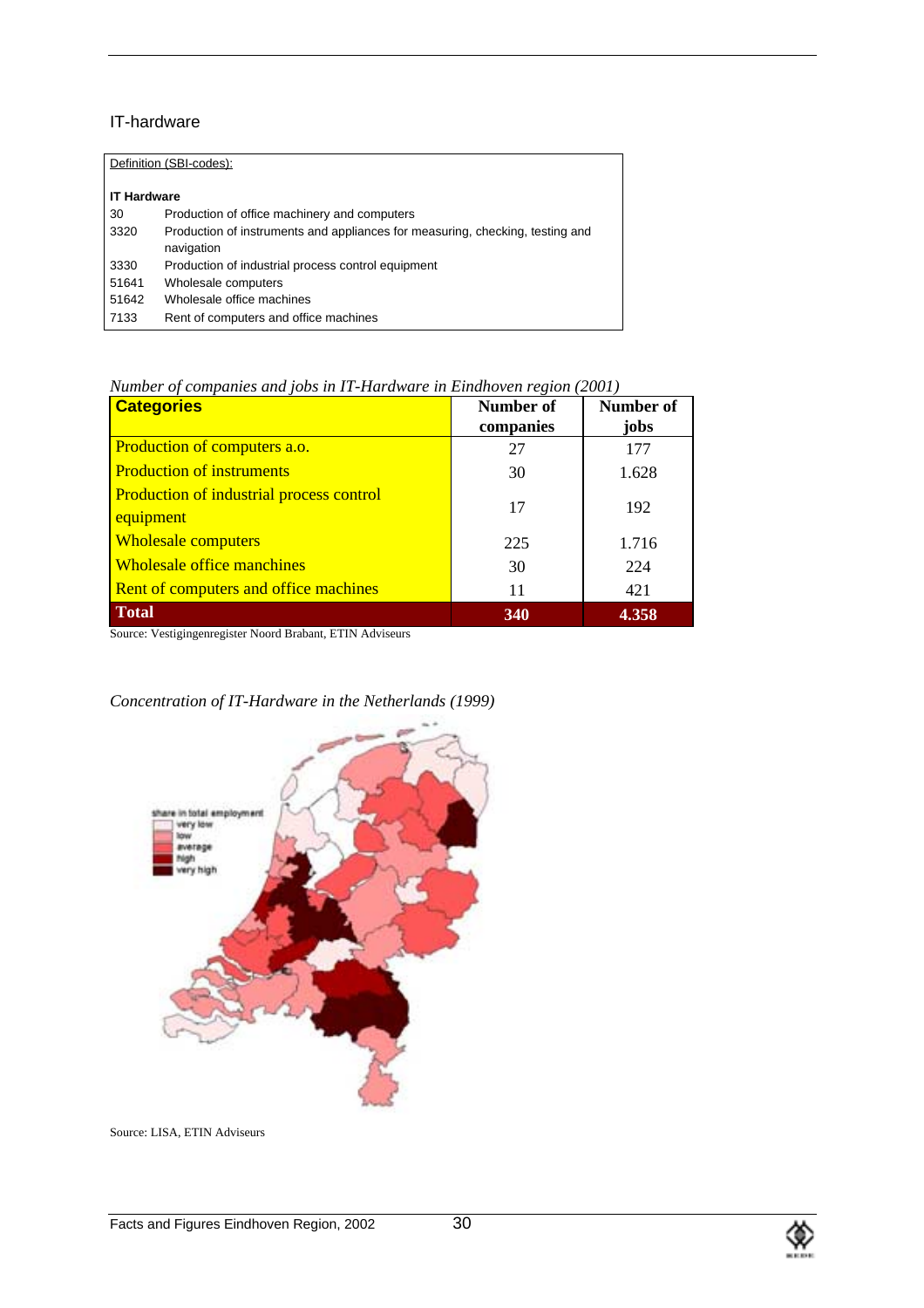| <b>Company</b>                                              | City                   | Activity                                                                                                                                                                                     |
|-------------------------------------------------------------|------------------------|----------------------------------------------------------------------------------------------------------------------------------------------------------------------------------------------|
|                                                             |                        | Production of instruments and appliances for measuring, checking,                                                                                                                            |
|                                                             | Eindhoven              | testing, navigation and other purposes, except industrial process                                                                                                                            |
| <b>Philips Complex A Zuid</b>                               |                        | control equipment                                                                                                                                                                            |
| Docvision B.V.                                              | Veldhoven              | Rent of computers and office machines                                                                                                                                                        |
| <b>Css Solutions</b>                                        | Eindhoven              | Wholesale computers                                                                                                                                                                          |
| Copaco Nederland B.V.                                       | Eindhoven              | Wholesale computers                                                                                                                                                                          |
| Rabofacet B.V.                                              | Eindhoven              | Rent of computers and office machines                                                                                                                                                        |
| Ibm Nederland Nv<br>Trex B.V.                               | Eindhoven<br>Eindhoven | Wholesale computers<br>Production of instruments and appliances for measuring, checking,<br>testing, navigation and other purposes, except industrial process<br>control equipment           |
| Compaq Computer B.V.                                        | <b>Best</b>            | Wholesale computers                                                                                                                                                                          |
| Aragorn Bv                                                  | Eindhoven              | Production of office machinery and computers                                                                                                                                                 |
| <b>Canon Nederland</b>                                      | Eindhoven              | Wholesale office machines                                                                                                                                                                    |
|                                                             | Eindhoven              |                                                                                                                                                                                              |
| <b>Computer Company Eindhoven</b>                           |                        | Wholesale computers                                                                                                                                                                          |
| Maas Systems B.V.                                           | Son                    | Production of industrial process control equipment                                                                                                                                           |
| <b>Barconet B.V.</b>                                        | Eindhoven              | Wholesale computers                                                                                                                                                                          |
| Lifeware B.V.                                               | Eindhoven              | Wholesale computers<br>Production of instruments and appliances for measuring, checking,<br>testing, navigation and other purposes, except industrial process                                |
| <b>Matas Electronics By</b>                                 | <b>Best</b>            | control equipment                                                                                                                                                                            |
| Automatische Identificatie Technologie B.V.                 | Son                    | Wholesale computers                                                                                                                                                                          |
| <b>Acer Communications &amp; Multimedia Europe B.V.</b> Son |                        | Wholesale computers                                                                                                                                                                          |
| <b>Delem</b>                                                | Eindhoven              | Production of industrial process control equipment<br>Production of instruments and appliances for measuring, checking,<br>testing, navigation and other purposes, except industrial process |
| <b>Emotron</b>                                              | Bladel                 | control equipment                                                                                                                                                                            |
| Rein Elektronik By                                          | Eindhoven              | Wholesale computers                                                                                                                                                                          |
| Gacy Software B.V.                                          | Hapert                 | Wholesale computers                                                                                                                                                                          |
| <b>Sydicom Distribution B.V.</b>                            | Eindhoven              | Wholesale computers                                                                                                                                                                          |
| Mystar Computer B.V.                                        | Son                    | Wholesale computers                                                                                                                                                                          |
| <b>Compricon Nederland By</b>                               | Helmond                | Wholesale computers                                                                                                                                                                          |

| Largest IT-Hardware companies in Eindhoven region |  |  |
|---------------------------------------------------|--|--|
|                                                   |  |  |
|                                                   |  |  |
|                                                   |  |  |

Corp. Express Document Automatisering B.V. Best Wholesale office machines Source: Vestigingenregister Noord-Brabant, Buitenlandse bedrijven in North Brabant, ETIN Adviseurs

Talcom Benelux By **Eindhoven** Wholesale computers

# Communication Technology

|      | Definition (SBI-codes):                                     |
|------|-------------------------------------------------------------|
|      | <b>Communication Technology</b>                             |
| 3130 | Production of insulated wire and cable                      |
| -32  | Production of radio, television and communication equipment |
| 6420 | Telecommunication                                           |

#### *Number of companies and jobs in Communication Technology in Eindhoven region (2001)*

| <b>Categories</b>                          | Number of  | Number of |
|--------------------------------------------|------------|-----------|
|                                            | comapanies | jobs      |
| <b>Production of wire and cable</b>        |            | 570       |
| Production of communication equipment a.o. | 73         | 8.188     |
| Telecommunication                          | 63         | 973       |
| <b>Total</b>                               | 141        | 9.731     |

Source: Vestigingenregister Noord Brabant, ETIN Adviseurs

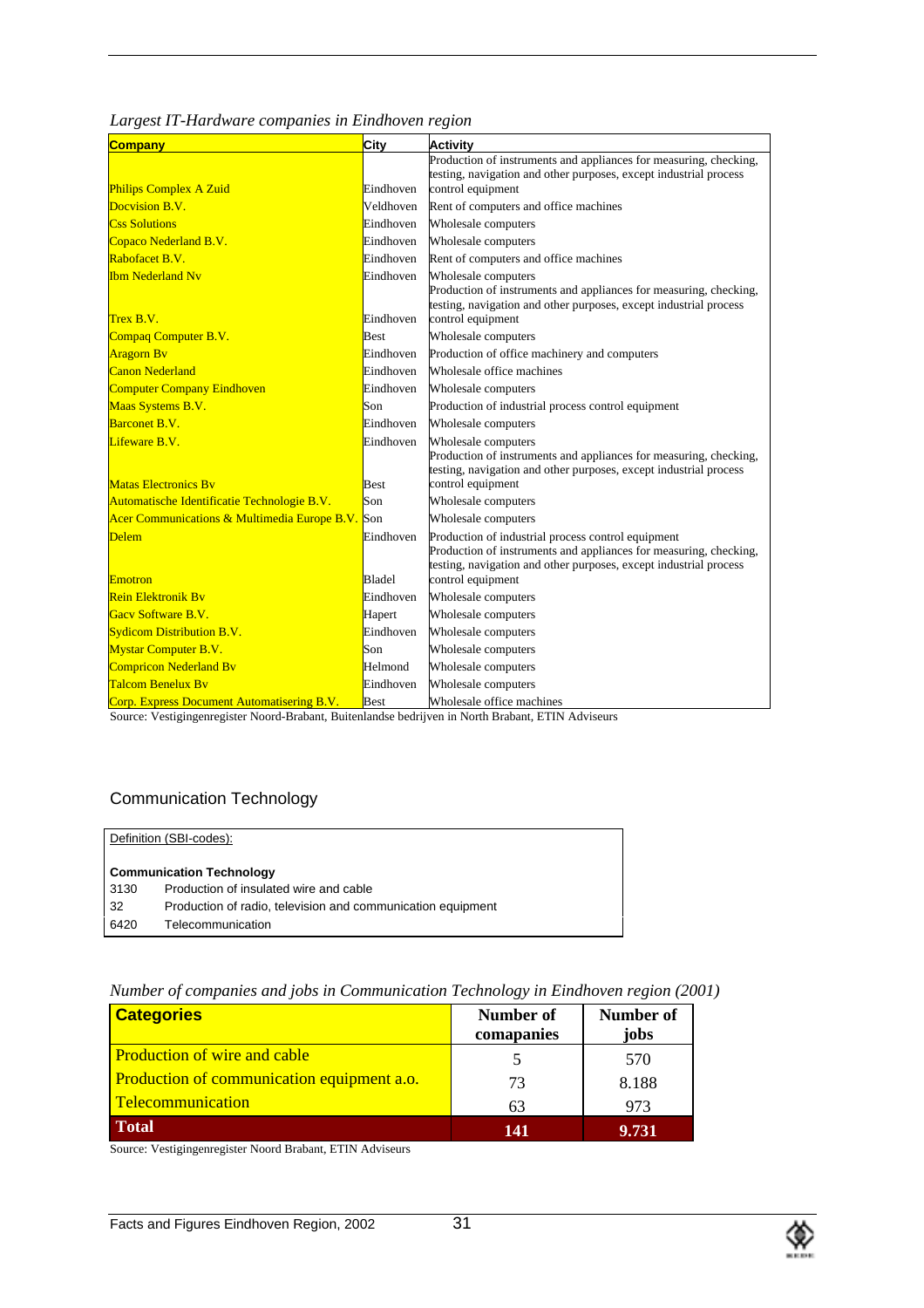

*Concentration of Communication Technology in the Netherlands (1999)*

Source: LISA, ETIN Adviseurs

| <b>Company</b>                                  | City        | <b>Activity</b>                                             |
|-------------------------------------------------|-------------|-------------------------------------------------------------|
| <b>Philips Complex S</b>                        | Eindhoven   | Production of radio, television and communication equipment |
| <b>Philips Complex R</b>                        | Eindhoven   | Production of radio, television and communication equipment |
| <b>Philips Complex B Zuid</b>                   | Eindhoven   | Production of radio, television and communication equipment |
| <b>Kpn Telecom</b>                              | Eindhoven   | Telecommunication                                           |
| <b>Jds Uniphase Netherlands B.V.</b>            | Eindhoven   | Production of insulated wire and cable                      |
| <b>Flat Panel Display Co</b>                    | Eindhoven   | Production of radio, television and communication equipment |
| <b>Plasma Optical Fibre By</b>                  | Eindhoven   | Production of insulated wire and cable                      |
| <b>Ferroxcube Nederland B.V.</b>                | Eindhoven   | Production of radio, television and communication equipment |
| <b>Philips Hkk</b>                              | Eindhoven   | Production of radio, television and communication equipment |
| <b>Upc Nederland Nv</b>                         | Helmond     | Telecommunication                                           |
| <b>Ramaer By</b>                                | Helmond     | Production of radio, television and communication equipment |
| <b>Xycarb Ceramics By</b> / Operations Helmond  | Helmond     | Production of radio, television and communication equipment |
| <b>Kpn Callcenter Eindhoven</b>                 | Son         | Telecommunication                                           |
| <b>Inno-Assembly B.V.</b>                       | Eindhoven   | Production of radio, television and communication equipment |
| Ripa S.M.T. Center I B.V.                       | <b>Best</b> | Production of radio, television and communication equipment |
| <b>Ripa Smt Center By</b>                       | <b>Best</b> | Production of radio, television and communication equipment |
| <b>Walker Magnetics Europe B.V.</b>             | Bladel      | Production of radio, television and communication equipment |
| <b>Shell Solar Energy By</b>                    | Helmond     | Production of radio, television and communication equipment |
| 'B.T.I.' Bremi Teletronica Industrie B.V.       | Eersel      | Production of radio, television and communication equipment |
| <b>Shell Solar Energy By</b>                    | Helmond     | Production of radio, television and communication equipment |
| <b>Kpn Telecom</b>                              | Eindhoven   | Telecommunication                                           |
| Lapp Kabel By                                   | Veldhoven   | Production of insulated wire and cable                      |
| Klingelnberg-Klauss Electronics By (Kke)        | Helmond     | Production of radio, television and communication equipment |
| <b>Kpn Telecom Netwerk Bouw Rayon Zuid Oost</b> | Eindhoven   | Telecommunication                                           |

#### *Largest Communication Technology companies in Eindhoven region*

Source: Vestigingenregister Noord Brabant, Buitenlandse bedrijven in North Brabant, ETIN Adviseurs

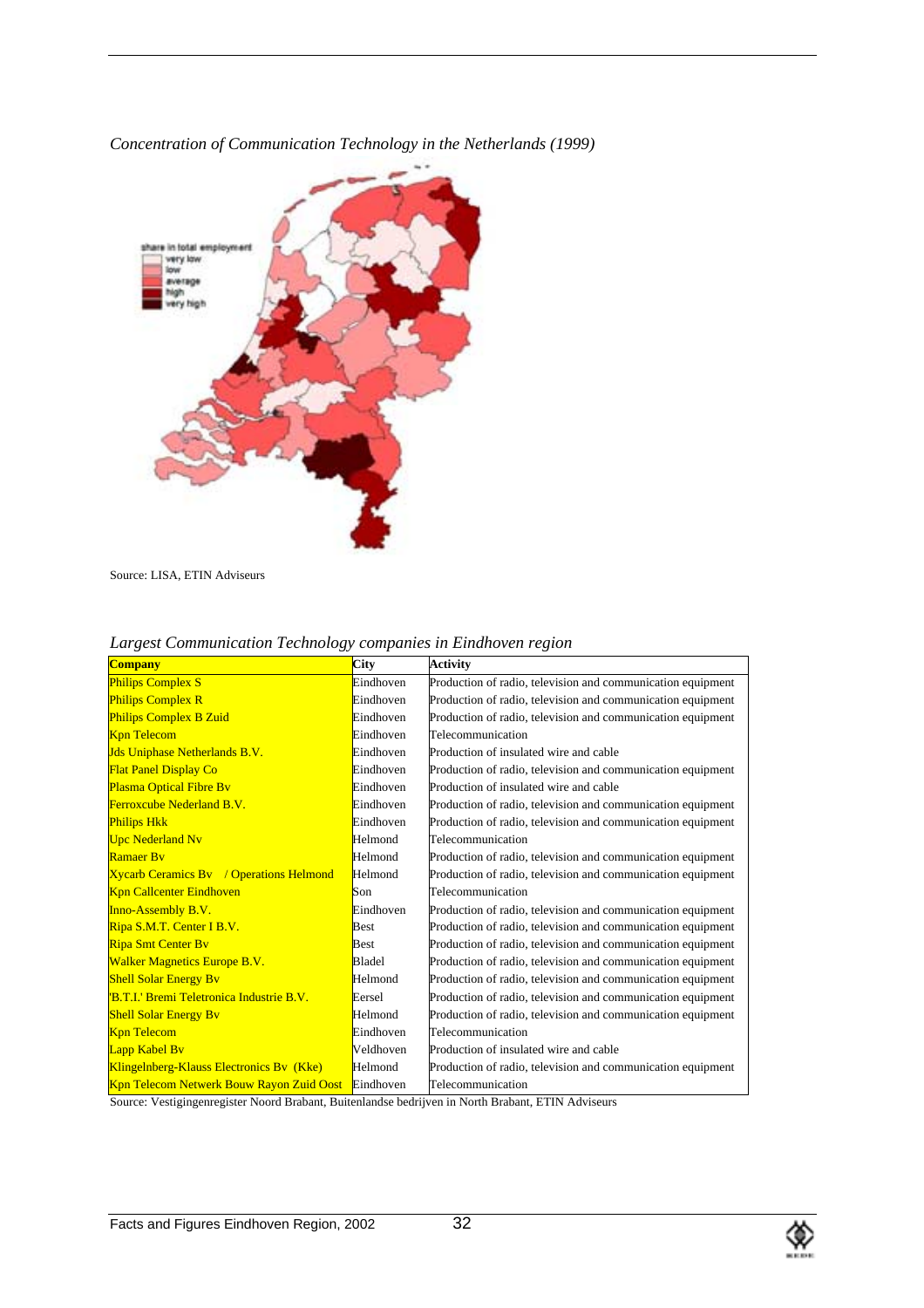# IT Software & Services

|     | Definition (SBI-codes):   |
|-----|---------------------------|
|     | l IT Software & Diensten  |
| -72 | Computer service agencies |

*Number of companies and jobs in IT-Software and services in Eindhoven region (2001)*

| <b>Category</b>                  | Number of<br>companies | Number of<br>jobs |
|----------------------------------|------------------------|-------------------|
| <b>Computer service agencies</b> | 1.492                  | 7.914             |
| <b>Total</b>                     | 1.492                  | 7.914             |

Source: Vestigingenregister Noord Brabant, ETIN Adviseurs

# *Concentration of IT-Software & Services in the Netherlands (1999)*



Source: LISA, ETIN Adviseurs

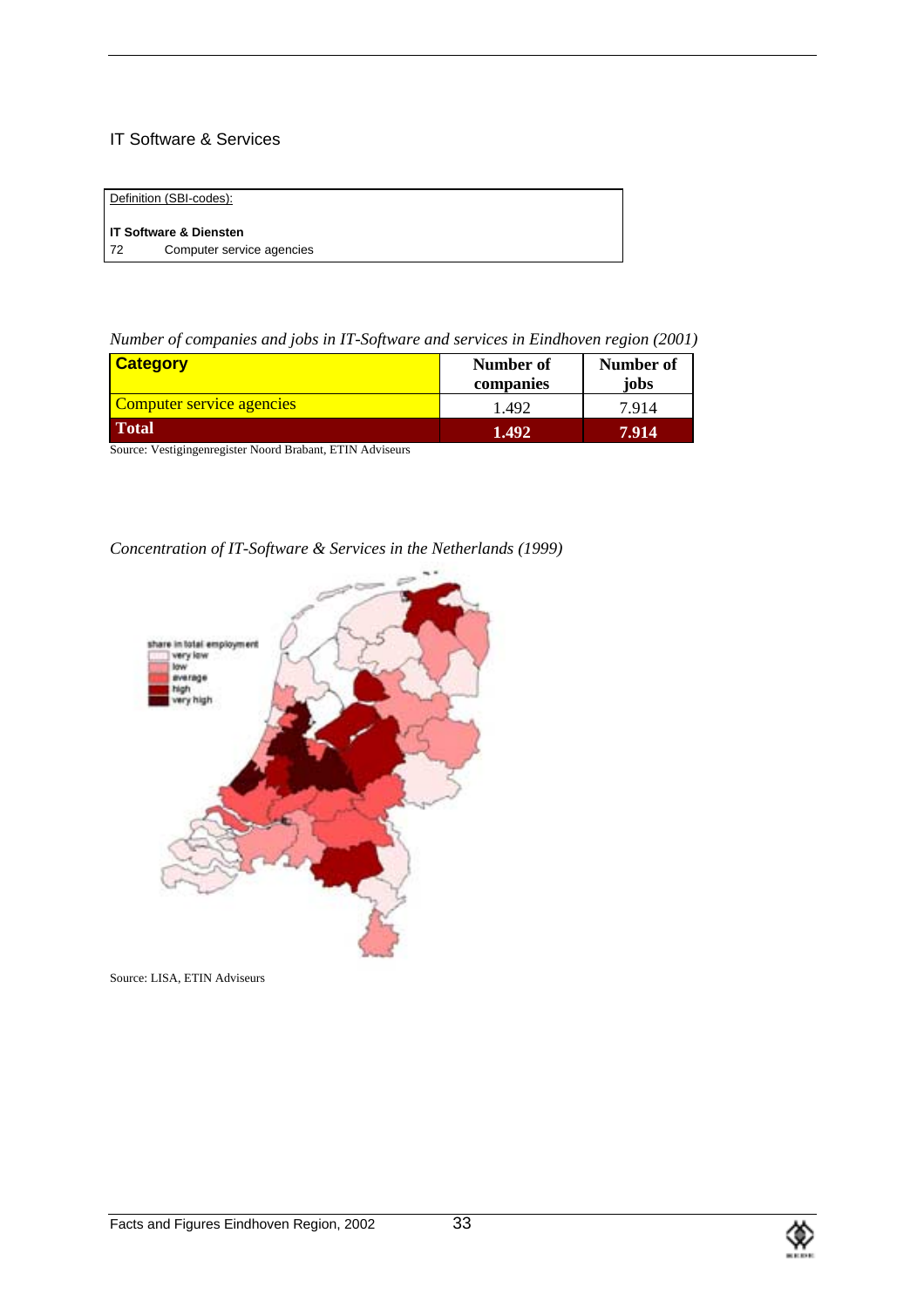| Largest IT-Software companies in Eindhoven region |  |  |  |
|---------------------------------------------------|--|--|--|
|---------------------------------------------------|--|--|--|

| <b>Company</b>                               | City               | <b>Activity</b>         |
|----------------------------------------------|--------------------|-------------------------|
| Origin Nederland B.V.                        | Eindhoven          | Computer service agency |
| <b>Ict Automatisering Eindhoven B.V.</b>     | Son                | Computer service agency |
| Pinkroccade Civility Standaardproducten B.V. | Eindhoven          | Computer service agency |
| Simac Ict                                    | Veldhoven          | Computer service agency |
| A.C.A. Retail                                | Eindhoven          | Computer service agency |
| <b>I B M Globalservices</b>                  | Eindhoven          | Computer service agency |
| Centric Network & Office Automation B.V.     | Eindhoven          | Computer service agency |
| Ordina High Tech B.V.                        | Son                | Computer service agency |
| Delta Informatica Groep International B.V.   | Veldhoven          | Computer service agency |
| <b>Simac Services</b>                        | Veldhoven          | Computer service agency |
| <b>Aakwadraat Networks By</b>                | <b>Best</b>        | Computer service agency |
| Data- En Telecom Services B.V.               | Eindhoven          | Computer service agency |
| Sioux Technische Software Ontwikkeling Bv    | Son                | Computer service agency |
| Kalamazoo B.V.                               | Eindhoven          | Computer service agency |
| Ordina Finance Zuid Nederland B V.           | Eindhoven          | Computer service agency |
| <b>Circle Software Group By</b>              | Eindhoven          | Computer service agency |
| <b>Ilse Media B.V.</b>                       | Eindhoven          | Computer service agency |
| Centric Informationa Engineering B.V.        | Eindhoven          | Computer service agency |
| Dassen Lyh By                                | Helmond            | Computer service agency |
| Gac Group Of Companies B.V.                  | Oost W Middelbeers | Computer service agency |
| Atwork Automatiseringsprojecten Bv           | Son                | Computer service agency |
| <b>Ifs Benelux B.V.</b>                      | Eindhoven          | Computer service agency |
| Ttp Automatiseringsdiensten B.V.             | Eindhoven          | Computer service agency |
| 2b Interactive B.V.                          | Eindhoven          | Computer service agency |
| <b>Aspentech</b>                             | Best               | Computer service agency |
| <b>Bergson Technology Bv</b>                 | Eindhoven          | Computer service agency |
| Glovia International B.V.                    | Eindhoven          | Computer service agency |
| <b>Mountside Software Engineering</b>        | Eindhoven          | Computer service agency |
| <b>Infopulse Electronic Commerce B.V.</b>    | <b>Best</b>        | Computer service agency |
| Euphoria                                     | Son                | Computer service agency |

Source: Vestigingenregister Noord Brabant, Buitenlandse bedrijven in North Brabant, ETIN Adviseurs

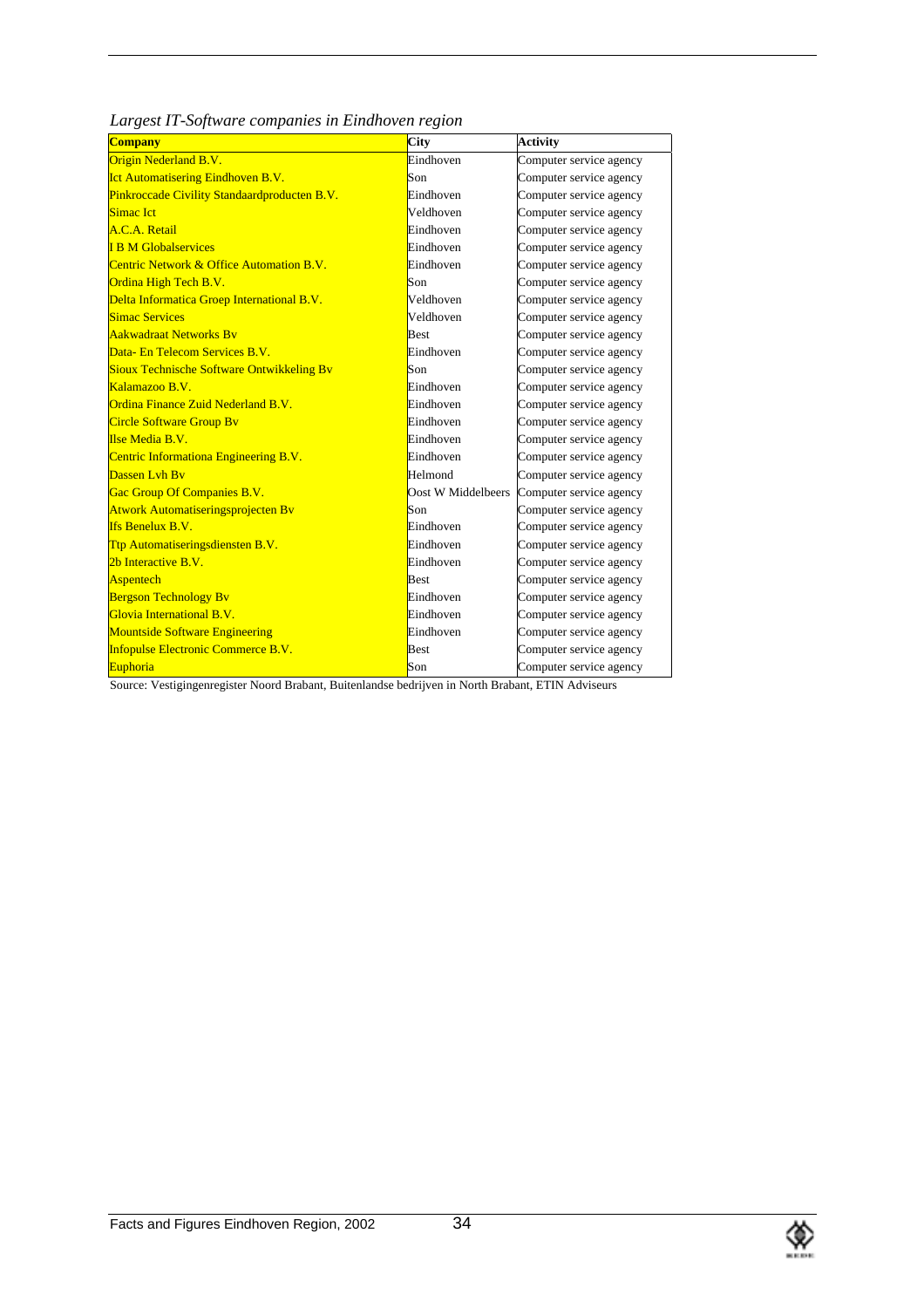#### **Mechatronics**

As a combination of various branches, mechatronics is an important sector for the manufacturing industry in the Eindhoven region. Besides being a source of employment, it accounts for a sizeable portion of R&D expenditure. Although many mechatronics personnel work at large OEMs<sup>3</sup> (e.g. Phillips and DAF) and an even larger number work at mediumsized suppliers, the largest number of mechatronics specialists work at the smaller subcontractors and suppliers. Although mechatronics has enjoyed success in recent years, it will have to undergo some major change processes to cope with future international competition and to continue its growth. In this regard, upsizing and a distribution of activities over several markets and end users as well as investing in product development and chain management will be necessary.

|       | Definition (NACE codes):                                                                              |
|-------|-------------------------------------------------------------------------------------------------------|
| 2912  | Manufacture of pumps and compressors                                                                  |
| 2913  | Manufacture of taps and valves                                                                        |
| 2914  | Manufacture of bearings, gears, gearing and driving elements                                          |
| 2921  | Manufacture of industrial furnaces and incinerators                                                   |
| 2922  | Manufacture of hoisting, lifting and other handling equipment                                         |
| 2923  | Manufacture of machinery and equipment for industrial cooling and climate technology                  |
| 2924  | Manufacture of other general purpose machinery n.e.c. and components n.e.c.                           |
| 2932  | Manufacture of other agricultural machinery and vehicles (excl. tractors)                             |
| 2940  | Manufacture of machine-tools                                                                          |
| 2951  | Manufacture of machinery for metallurgy                                                               |
| 2952  | Manufacture of machinery for mining, quarrying and construction                                       |
| 2953  | Manufacture of machinery for food and confection                                                      |
| 2954  | Manufacture of machinery for textile, apparel and leather production                                  |
| 2955  | Manufacture of machinery for paper and paperboard production                                          |
| 2956  | Manufacture of other special purpose machinery n.e.c.                                                 |
| 2960  | Manufacture of weapons and munitions                                                                  |
| 2971  | Manufacture of electrical domestic appliances                                                         |
| 2972  | Manufacture of non-electrical domestic appliances                                                     |
| 3001  | Manufacture of office machinery                                                                       |
| 3002  | Manufacture of computers                                                                              |
| 3110  | Manufacture of electric motors, generators and transformers                                           |
| 3120  | Manufacture of electricity distribution and control apparatus                                         |
| 3130  | Manufacture of insulated wire and cable                                                               |
| 3150  | Manufacture of electrical lighting and tubes and lighting equipment                                   |
| 3161  | Manufacture of electrical equipment for engines and vehicles                                          |
| 3162  | Manufacture of other electrical equipment                                                             |
| 3210  | Manufacture of electric components                                                                    |
| 3220  | Manufacture of TV and radio transmitters and apparatus for line telephony and telegraphy              |
| 3230  | Manufacture of audio and video equipment                                                              |
| 33102 | Manufacture of medical equipment and instruments as well as other orthopaedic and prosthetic articles |
| 3320  | Manufacture of measuring, regulating and control equipment (not for monitoring industrial processes)  |
| 3330  | Manufacture of industrial process monitoring equipment                                                |
| 3340  | Manufacture of optical instruments and photographic equipment                                         |
| 3350  | Manufacture of watches and clocks                                                                     |
| 3410  | Manufacture of motor vehicles                                                                         |
| 34201 | Manufacture of coachwork                                                                              |
| 34202 | Manufacture of trailers and semi-trailers                                                             |
| 3430  | Manufacture of car parts and accessories                                                              |



 <sup>3</sup> Original Equipment Manufacturer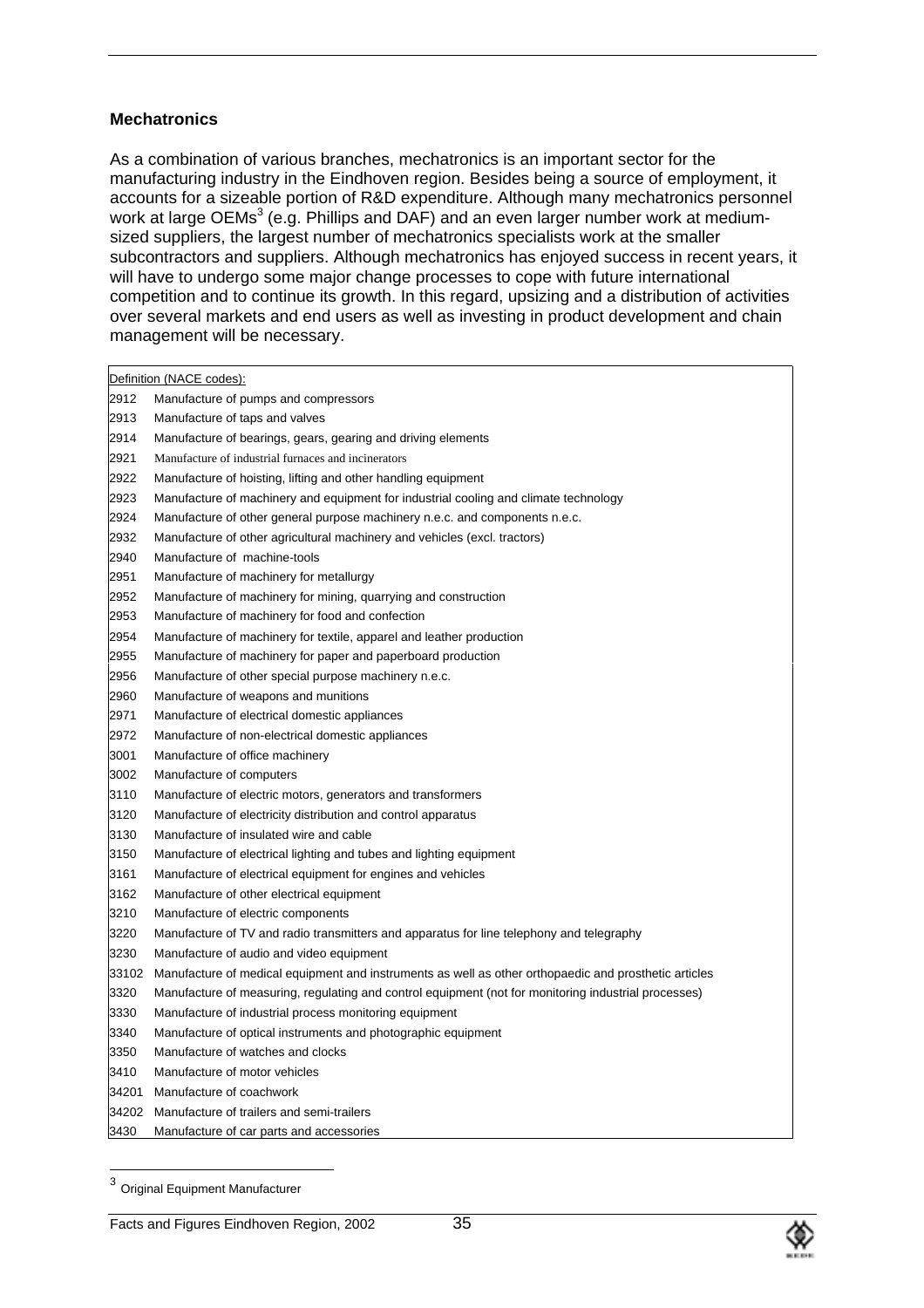| 3511  | Building and repairing ships (excluding pleasure and sporting boats), dredging equipment, drilling islands, etc. |
|-------|------------------------------------------------------------------------------------------------------------------|
| 3512  | Building and repairing of pleasure and sporting boats                                                            |
| 3520  | Manufacture of railway and tramway rolling stock material                                                        |
| 3530  | Manufacture of aircraft and spacecraft                                                                           |
| 3541  | Manufacture of motorcycles and mopeds                                                                            |
| 3542  | Manufacture of bicycles                                                                                          |
| 3543  | Manufacture of invalid carriages                                                                                 |
| 3550  | Manufacture of other transport equipment                                                                         |
| 73102 | Technical investigation and development work                                                                     |
| 74204 | Technical design and advice for electrical and installation technology and telematics                            |
| 74205 | Technical design and advice for mechanical engineering, machine building and equipment building                  |
| 74206 | Technical design and advice for process technology                                                               |
| 74207 | General technical design and advice                                                                              |
|       | 74208 Other technical design, drafting and consulting firms                                                      |

|                                                                                           | <b>North Brabant</b>          |                   | Eindhoven region       |                   |  |
|-------------------------------------------------------------------------------------------|-------------------------------|-------------------|------------------------|-------------------|--|
| <b>Categories</b>                                                                         | <b>Number of</b><br>companies | Number of<br>jobs | Number of<br>companies | Number of<br>jobs |  |
| <b>Machinery and equipment</b>                                                            | 893                           | 23.059            | 290                    | 9.056             |  |
| <b>Office machines and computers</b>                                                      | 64                            | 746               | 27                     | 177               |  |
| Other electronic machines,<br>equipment and accessories                                   | 259                           | 12.223            | 116                    | 5.093             |  |
| Audio, video and<br>telecommunication equipment                                           | 119                           | 10.135            | 73                     | 8.188             |  |
| <b>Medical equipment and</b><br><i>instruments</i>                                        | 271                           | 7.108             | 112                    | 5.051             |  |
| Motor vehicles, trailers and semi-<br><b>trailers</b>                                     | 157                           | 8.040             | 56                     | 5.494             |  |
| <b>Transport equipment (excluding)</b><br>motor vehicles, trailers and semi-<br>trailers) | 203                           | 4.296             | 32                     | 450               |  |
| <b>Technical investigation and</b><br>development work                                    | 94                            | 2.870             | 59                     | 2.721             |  |
| <b>Technical design and advice</b>                                                        | 1.965                         | 9.137             | 838                    | 4.120             |  |
| <b>Total mechatronics</b>                                                                 | 4.025                         | 77.614            | 1.603                  | 40.350            |  |

*Number of companies and jobs in North Brabant and Eindhoven region (2001)*

Source: Vestigingenregister Noord Brabant, ETIN Adviseurs

#### *Eindhoven region compared with North Brabant (2001)*

|                               | Number of<br>companies | Number of<br>jobs |
|-------------------------------|------------------------|-------------------|
| <b>Eindhoven region</b>       | 1.603                  | 40.350            |
| <b>North Brabant</b>          | 4.025                  | 77.614            |
| <b>Share Eindhoven region</b> | 39,8%                  | 52%               |

Source: LISA, Vestigingenregister Noord Brabant, ETIN Adviseurs

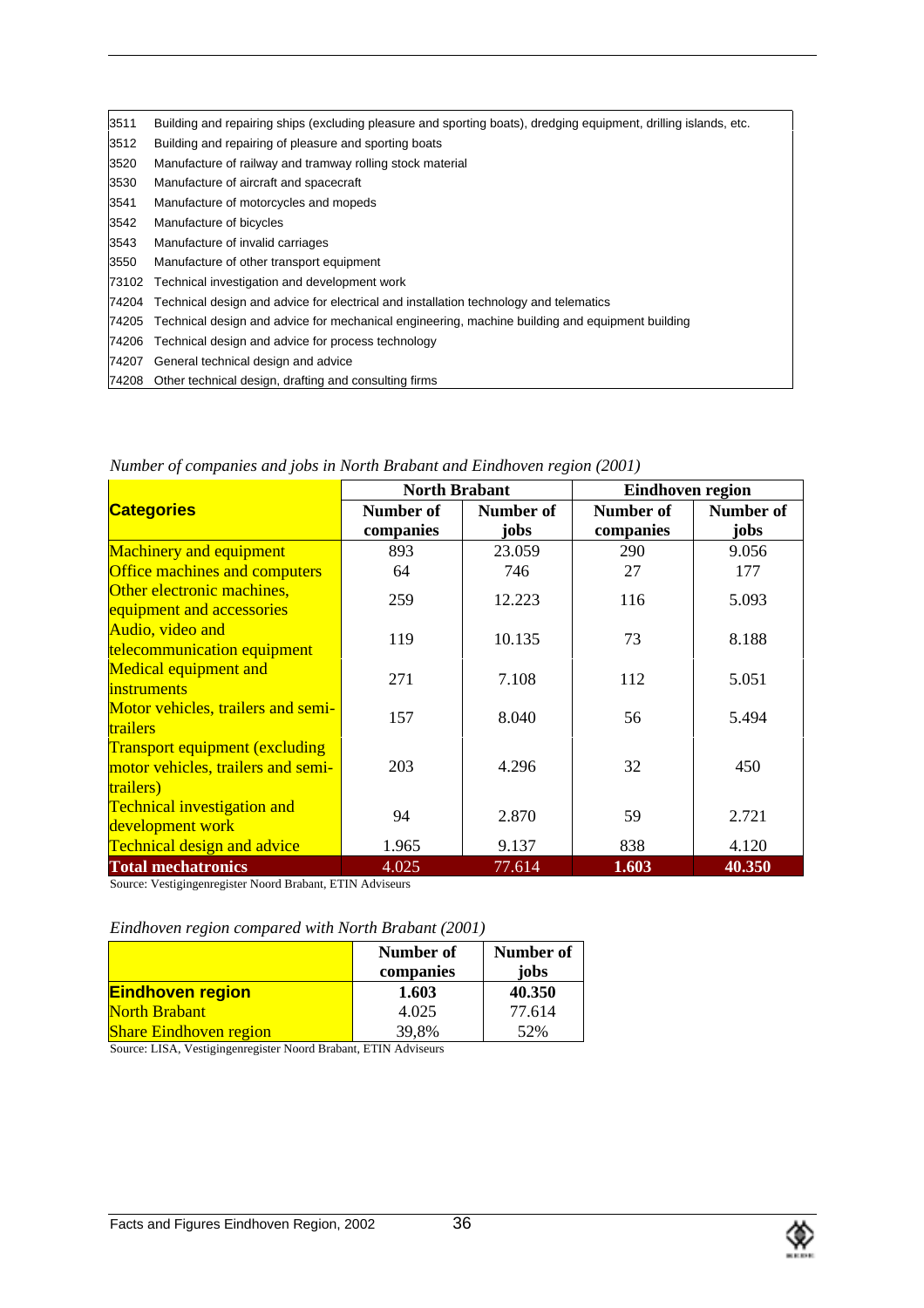|               | <b>North Brabant</b> |           |           | <b>Eindhoven region</b> |
|---------------|----------------------|-----------|-----------|-------------------------|
| <b>Year</b>   | Number of            | Number of | Number of | Number of jobs          |
|               | companies            | jobs      | companies |                         |
| 1997          | 3.299                | 70.172    | 1.321     | 36.251                  |
| 1998          | 3.597                | 73.178    | 1.482     | 38.027                  |
| 1999          | 3.750                | 74.041    | 1.555     | 38.942                  |
| 2000          | 3.870                | 74.905    | 1.546     | 39.178                  |
| <b>2001</b>   | 4.025                | 77.614    | 1.603     | 40.350                  |
| <b>Growth</b> | 22%                  | 10,6%     |           |                         |
| $97 - 01$     |                      |           | 21,3%     | 11,3%                   |

*Number of companies and jobs in North Brabant and Eindhoven region (1997-2001)*

Source: Vestigingenregister Noord Brabant, ETIN Adviseurs

*Number of companies and jobs in Eindhoven region (1997=100)*



Source: Vestigingenregister Noord Brabant, ETIN Adviseurs

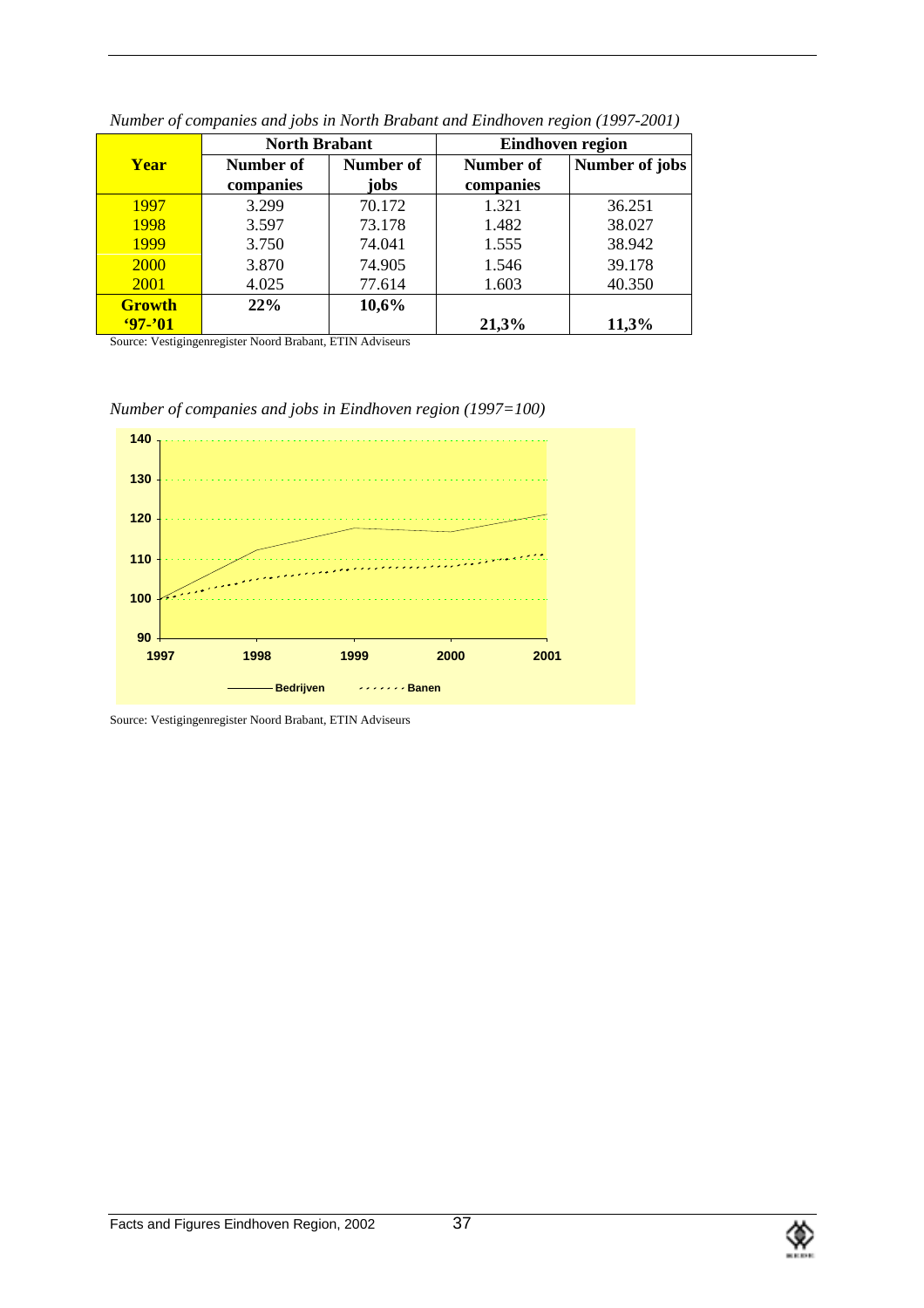*Concentration of Mechatronics in the Netherlands(2000)*



Source: LISA, ETIN Adviseurs

|  |  | Largest companies in Eindhoven region |  |
|--|--|---------------------------------------|--|
|  |  |                                       |  |

| <b>Companies</b>                                                                                  | <b>City</b>           | <b>Product</b>                                                                                                                                                                                                                                          |
|---------------------------------------------------------------------------------------------------|-----------------------|---------------------------------------------------------------------------------------------------------------------------------------------------------------------------------------------------------------------------------------------------------|
| <b>Daf Trucks Nv</b>                                                                              | Eindhoven             | Vervaardiging van auto's                                                                                                                                                                                                                                |
| <b>Philips Complex S</b>                                                                          | Eindhoven             | Vervaardiging van audio- en videoapparatuur                                                                                                                                                                                                             |
| <b>Asm Lithography By</b>                                                                         | Veldhoven             | Vervaardiging van overige machines en apparaten n.e.g. voor<br>specifieke industriële activiteiten<br>Vervaardiging van medische apparaten en instrumenten en                                                                                           |
| <b>Philips Complex Best</b>                                                                       | <b>Best</b>           | overige orthopedische en prothese-artikelen                                                                                                                                                                                                             |
| <b>Philips Complex W</b>                                                                          | Eindhoven             | Technisch speur- en ontwikkelingswerk                                                                                                                                                                                                                   |
| <b>Philips Complex R</b>                                                                          | Eindhoven             | Vervaardiging van elektrische componenten<br>Vervaardiging van meet-, regel- en controle-apparatuur (niet                                                                                                                                               |
| <b>Philips Complex A Zuid</b>                                                                     | Eindhoven             | voor de bewaking van industriële processen)                                                                                                                                                                                                             |
| <b>Philips Complex B Zuid</b>                                                                     | Eindhoven             | Vervaardiging van elektrische componenten                                                                                                                                                                                                               |
| <b>Philips Complex T</b>                                                                          | Eindhoven             | Vervaardiging van overige elektrische benodigdheden n.e.g.                                                                                                                                                                                              |
| <b>Philips Complex E</b>                                                                          | Eindhoven             | Vervaardiging van elektrische lampen en buizen en van<br>verlichtingsbenodigdheden<br>Vervaardiging van overige machines en apparaten voor                                                                                                              |
| <b>Maas International By</b>                                                                      | Son                   | algemeen gebruik n.e.g. en van machine-onderdelen n.e.g.                                                                                                                                                                                                |
| <b>Boya By</b>                                                                                    | Valkenswaard          | Carrosseriebouw                                                                                                                                                                                                                                         |
| <b>Smeva Koeling En Airconditioning</b><br><b>Cfs Bakel B.V.</b> (Convenience Food Systems<br>Bv) | Valkenswaard<br>Bakel | Vervaardiging van machines en apparaten voor industriële<br>koeltechniek en klimaatregeling<br>Vervaardiging van machines en apparaten voor de produktie<br>van voedings- en genotmiddelen<br>Vervaardiging van machines en apparaten voor de produktie |
| <b>Te Strake By</b>                                                                               | Deurne                | van textiel, kleding, leer en lederwaren                                                                                                                                                                                                                |
| <b>Stork Industrial Modules</b>                                                                   | Eindhoven             | Vervaardiging van schakel- en verdeelinrichtingen                                                                                                                                                                                                       |
| <b>Jds Uniphase Netherlands B.V.</b>                                                              | Eindhoven             | Vervaardiging van geïsoleerde kabel en draad                                                                                                                                                                                                            |
| <b>Flat Panel Display Co</b>                                                                      | Eindhoven             | Vervaardiging van elektrische componenten                                                                                                                                                                                                               |
| <b>Tho Industrie</b>                                                                              | Eindhoven             | Technisch speur- en ontwikkelingswerk                                                                                                                                                                                                                   |
| Pd&E Automotive B.V.                                                                              | Helmond               | Vervaardiging van auto's                                                                                                                                                                                                                                |
| <b>Philips Hwd</b>                                                                                | Eindhoven             | Vervaardiging van elektrische lampen en buizen en van<br>verlichtingsbenodigdheden                                                                                                                                                                      |

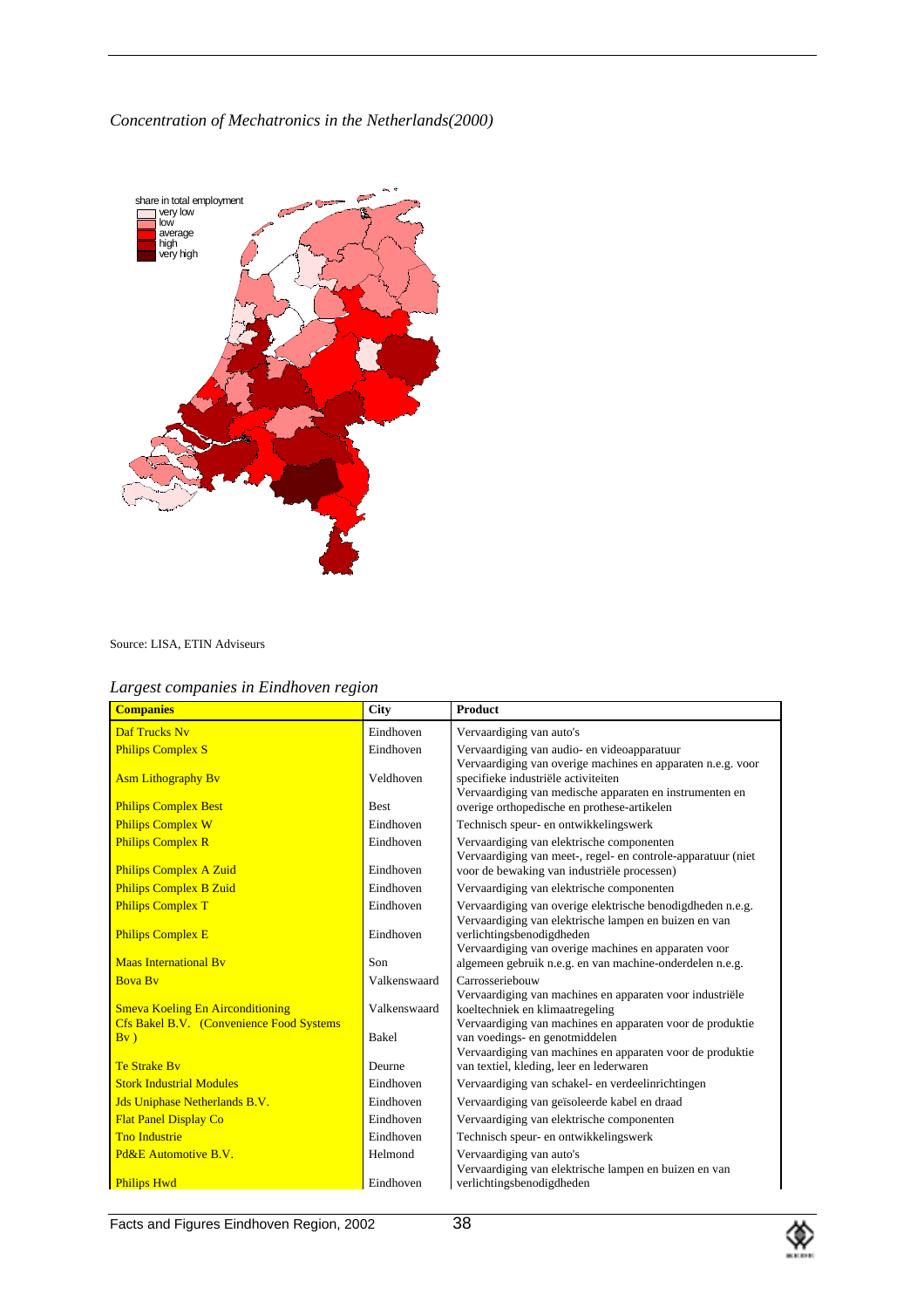| <b>Toolex International By</b>      | Eindhoven    | Vervaardiging van optische instrumenten, foto- en<br>filmapparaten<br>Vervaardiging van landbouwmachines en -werktuigen (excl. |
|-------------------------------------|--------------|--------------------------------------------------------------------------------------------------------------------------------|
| <b>Kverneland Geldrop B.V.</b>      | Geldrop      | tractoren)                                                                                                                     |
| Capax By                            | Eindhoven    | Vervaardiging van elektromotoren en elektrische generatoren                                                                    |
| <b>Philips Complex O Cederlaan</b>  | Eindhoven    | Overige technische ontwerp-, teken- en adviesbureaus<br>Technisch ontwerp en advies voor elektro-, installatietechniek         |
| <b>Onstream B.V.</b>                | Eindhoven    | en telematica                                                                                                                  |
| Sp Aerospace And Vehicle Systems By | Geldrop      | Vervaardiging van vlieg- en ruimtevaartuigen                                                                                   |
| Elta Claas J By                     | Westerhoven  | Overige technische ontwerp-, teken- en adviesbureaus                                                                           |
| <b>Berkhof Valkenswaard By</b>      | Valkenswaard | Carrosseriebouw                                                                                                                |
| <b>Plasma Optical Fibre By</b>      | Eindhoven    | Vervaardiging van geisoleerde kabel en draad                                                                                   |

Source: Vestigingenregister Noord Brabant, ETIN Adviseurs

| <b>Companies</b>                                            | City        | <b>Product</b>                                                                                                               | Country     |
|-------------------------------------------------------------|-------------|------------------------------------------------------------------------------------------------------------------------------|-------------|
| DAF Trucks N.V.                                             | Eindhoven   | Vervaardiging van auto's                                                                                                     | U.S.A.      |
|                                                             |             | Vervaardiging van landbouwmachines en -werktuigen (excl.                                                                     |             |
| <b>Kverneland Geldrop B.V.</b>                              | Geldrop     | tractoren)                                                                                                                   | Noorwegen   |
| Capax B.V.                                                  | Eindhoven   | Vervaardiging van elektromotoren en elektrische generatoren<br>Vervaardiging van overige machines en apparaten voor algemeen | U.S.A.      |
| <b>Frencken Group</b>                                       | Eindhoven   | gebruik n.e.g. en van machine-onderdelen n.e.g.                                                                              | Maleisië    |
| <b>Koppens Automatic Fabrieken</b>                          |             | Vervaardiging van overige machines en apparaten voor algemeen                                                                |             |
| B.V.                                                        | Bladel c.a. | gebruik n.e.g. en van machine-onderdelen n.e.g.                                                                              | U.S.A.      |
| <b>Navigation Technologies B.V.</b>                         | <b>Best</b> | Vervaardiging van computers<br>Vervaardiging van meet-, regel- en controle-apparatuur (niet voor                             | U.S.A.      |
| <b>Dräger Medical</b>                                       | <b>Best</b> | de bewaking van industriele processen)                                                                                       | Duitsland   |
| <b>Xycarb Ceramics B.V.</b>                                 | Helmond     | Vervaardiging van gereedschapswerktuigen                                                                                     | Duitsland   |
| <b>Hek International Group</b>                              | Middelbeers | Vervaardiging van hijs-, hef- en andere transportwerktuigen                                                                  | Zweden      |
| <b>Walker Hagou Magnetics B.V.</b>                          | Bladel c.a. | Vervaardiging van hijs-, hef- en andere transportwerktuigen                                                                  | U.S.A.      |
| <b>Hydrowa BV</b>                                           | Eindhoven   | Vervaardiging van pompen en compressoren                                                                                     | U.S.A.      |
|                                                             |             | Vervaardiging van overige machines en apparaten voor algemeen                                                                |             |
| Fuji Seal Europe B.V.                                       | Deurne      | gebruik n.e.g. en van machine-onderdelen n.e.g.                                                                              | Japan       |
| Leebur Multilift B.V.<br><b>TriGem Computer Netherlands</b> | Bladel c.a. | Carrosseriebouw                                                                                                              | Finland     |
| B.V.                                                        | Helmond     | Vervaardiging van computers                                                                                                  | Korea       |
| <b>Smith (A.O.) Water Products</b>                          |             |                                                                                                                              |             |
| Co. B.V.                                                    | Veldhoven   | Vervaardiging van elektrische huishoudelijke apparaten<br>Vervaardiging van meet-, regel- en controle-apparatuur (niet voor  | U.S.A.      |
| Emotron B.V.                                                | Bladel c.a. | de bewaking van industriele processen)                                                                                       | Zweden      |
| <b>Collins &amp; Aikman Automotive</b>                      |             |                                                                                                                              |             |
| <b>Floormats Europe B.V.</b>                                | Deurne      | Vervaardiging van auto-onderdelen en -accessoires<br>Vervaardiging van elektrische benodigdheden voor motoren en             | U.S.A.      |
| <b>Berson UV Milieutechniek B.V.</b>                        | Nuenen      | voertuigen                                                                                                                   | Engeland    |
| <b>Aspentech Europe B.V.</b>                                | <b>Best</b> | Overige technische ontwerp-, teken- en adviesbureaus                                                                         | U.S.A.      |
| <b>Pulsarr Industrial Research B.V.</b>                     | Eindhoven   | Technisch speur- en ontwikkelingswerk                                                                                        | België      |
| Leica Microsystems Lithography                              | <b>Best</b> | Overige technische ontwerp-, teken- en adviesbureaus                                                                         | Zwitserland |
| Kone Liften en Roltrappen B.V.                              | Eindhoven   | Vervaardiging van hijs-, hef- en andere transportwerktuigen                                                                  | Finland     |
| H.H.P. by                                                   | Eindhoven   | Vervaardiging van computers                                                                                                  | U.S.A.      |
|                                                             |             | Vervaardiging van overige machines en apparaten voor algemeen                                                                |             |
| <b>Prontophot Holland B.V.</b>                              | Hapert      | gebruik n.e.g. en van machine-onderdelen n.e.g.                                                                              | Engeland    |
| Fremach Toolshop B.V.                                       | Helmond     | Vervaardiging van gereedschapswerktuigen                                                                                     | België      |
| Genoa B.V.                                                  | Eindhoven   | Vervaardiging van overige elektrische benodigdheden n.e.g.                                                                   | U.S.A.      |
| Promatic-N B.V.                                             | Eindhoven   | Overige technische ontwerp-, teken- en adviesbureaus                                                                         | België      |
|                                                             |             | Vervaardiging van meet-, regel- en controle-apparatuur (niet voor                                                            |             |
| <b>Novellus Systems B.V.</b>                                | Eindhoven   | de bewaking van industriele processen)                                                                                       | U.S.A.      |
| <b>K&amp;N</b> Engineering BV                               | Eindhoven   | Overige technische ontwerp-, teken- en adviesbureaus                                                                         | U.S.A.      |
| <b>SM-Cyclo Benelux B.V.</b>                                | Maarheeze   | Vervaardiging van elektromotoren en elektrische generatoren                                                                  | Engeland    |

*Largest foreign companies in Eindhoven region*

Source: Buitenlandse bedrijven in Noord Brabant, ETIN Adviseurs

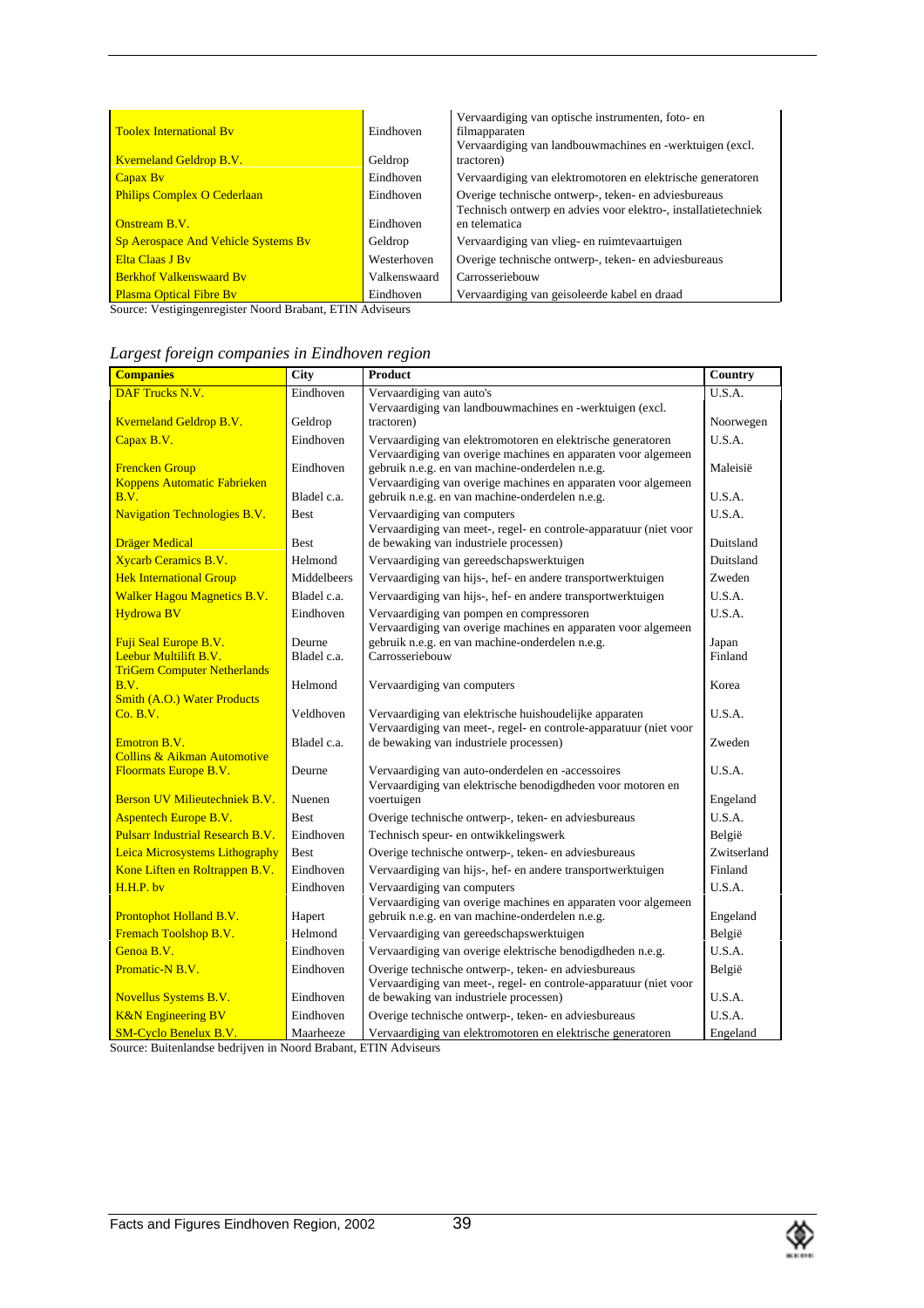# **7. R&D en Innovation**

| <b>Province</b>       | <b>Companies</b> |      |       | <b>Universities</b> |                | Knowledge<br>institutes |       | <b>Total</b> |  |
|-----------------------|------------------|------|-------|---------------------|----------------|-------------------------|-------|--------------|--|
|                       |                  |      |       |                     |                |                         |       |              |  |
|                       | total            | $\%$ | total | $\%$                | total          | $\%$                    | total | $\%$         |  |
| Noord-Nederland       | 209              | 4.9  | 204   | 10.3                | 16             | 1.2                     | 429   | 5.7          |  |
| Groningen             | x                | X    | 204   | 10.3                | X              | x                       | 304   | 4.0          |  |
| Friesland             | 64               | 1.5  | x     | X                   | 7              | 0.5                     | 71    | 0.9          |  |
| Drenthe               | X                | X    | X     | X                   | x              | X                       | 54    | 0.7          |  |
| Oost-Nederland        | 671              | 15.7 | 378   | 19.1                | 268            | 20.3                    | 1,317 | 17.4         |  |
| Overijssel            | 191              | 4.5  | 98    | 4.9                 |                | 0.5                     | 296   | 3.9          |  |
| Flevoland             | 15               | 0.4  | X     | X                   | 87             | 6.6                     | 102   | 1.3          |  |
| Gelderland            | 465              | 10.9 | 280   | 14.1                | 174            | 13.2                    | 919   | 12.2         |  |
| <b>West-Nederland</b> | 1,633            | 38.3 | 1,141 | 57.5                | 1,023          | 77.7                    | 3,797 | 50.2         |  |
| <b>Utrecht</b>        | 277              | 6.5  | 262   | 13.2                | 168            | 12.8                    | 707   | 9.3          |  |
| Noord-Holland         | 682              | 16.0 | 368   | 18.6                | 215            | 19.1                    | 1301  | 17.2         |  |
| Zuid-Holland          | 624              | 14.6 | 511   | 25.8                | 597            | 45.3                    | 1732  | 22.9         |  |
| Zeeland               | 50               | 1.2  | X     | X                   |                | 0.5                     | 57    | 0.8          |  |
| <b>Zuid-Nederland</b> | 1,751            | 41.1 | 258   | 13.0                | 11             | 0.8                     | 2,020 | 26.7         |  |
| Noord-Brabant         | 1,307            | 30.7 | 157   | 7.9                 | $\overline{2}$ | 0.2                     | 1,466 | 19.4         |  |
| Limburg               | 444              | 10.4 | 101   | 5.1                 | 8              | 0.6                     | 553   | 7.3          |  |
| <b>Nederland</b>      | 4,263            | 100  | 1,983 | 100                 | 1,317          | 100                     | 7,563 | 100          |  |

#### *R&D-expenses (*x million euro*) per province, 1999*

Source: CBS; adaptation ETIN Adviseurs

#### *R&D-expenses per province, 1999*

| $\frac{1}{2}$<br><b>Province</b> | <b>BRP</b> | <b>R&amp;D-expenses</b> | <b>R&amp;D-level</b> | Ranking        |
|----------------------------------|------------|-------------------------|----------------------|----------------|
|                                  | x mln euro | x mln euro              |                      |                |
| Noord-Nederland                  | 15,739     | 429                     | 2.7                  |                |
| Groningen                        | 6,635      | 304                     | 4.6                  | 6              |
| Friesland                        | 5,289      | 71                      | 1.3                  | 12             |
| Drenthe                          | 3,814      | 54                      | 1.4                  | 11             |
| Oost-Nederland                   | 29,116     | 1,317                   | 4.5                  |                |
| Overijssel                       | 9,542      | 296                     | 3.1                  | 9              |
| Flevoland                        | 2,266      | 102                     | 4.5                  |                |
| Gelderland                       | 17,308     | 919                     | 5.3                  | 3              |
| <b>West-Nederland</b>            | 85,416     | 3,797                   | 4.4                  |                |
| <b>Utrecht</b>                   | 14,574     | 707                     | 4.9                  | 4              |
| Noord-Holland                    | 30,494     | 1,301                   | 4.3                  | 8              |
| Zuid-Holland                     | 36,865     | 1,732                   | 4.7                  | 5              |
| Zeeland                          | 3,483      | 57                      | 1.6                  | 10             |
| <b>Zuid-Nederland</b>            | 34,365     | 2,020                   | 5.9                  |                |
| Noord-Brabant                    | 24,151     | 1,466                   | 6.1                  |                |
| Limburg                          | 10,214     | 553                     | 5.4                  | $\overline{2}$ |
| <b>Nederland</b>                 | 166,058    | 7,563                   | 4.6                  |                |

Source: CBS; adaptation ETIN Adviseurs

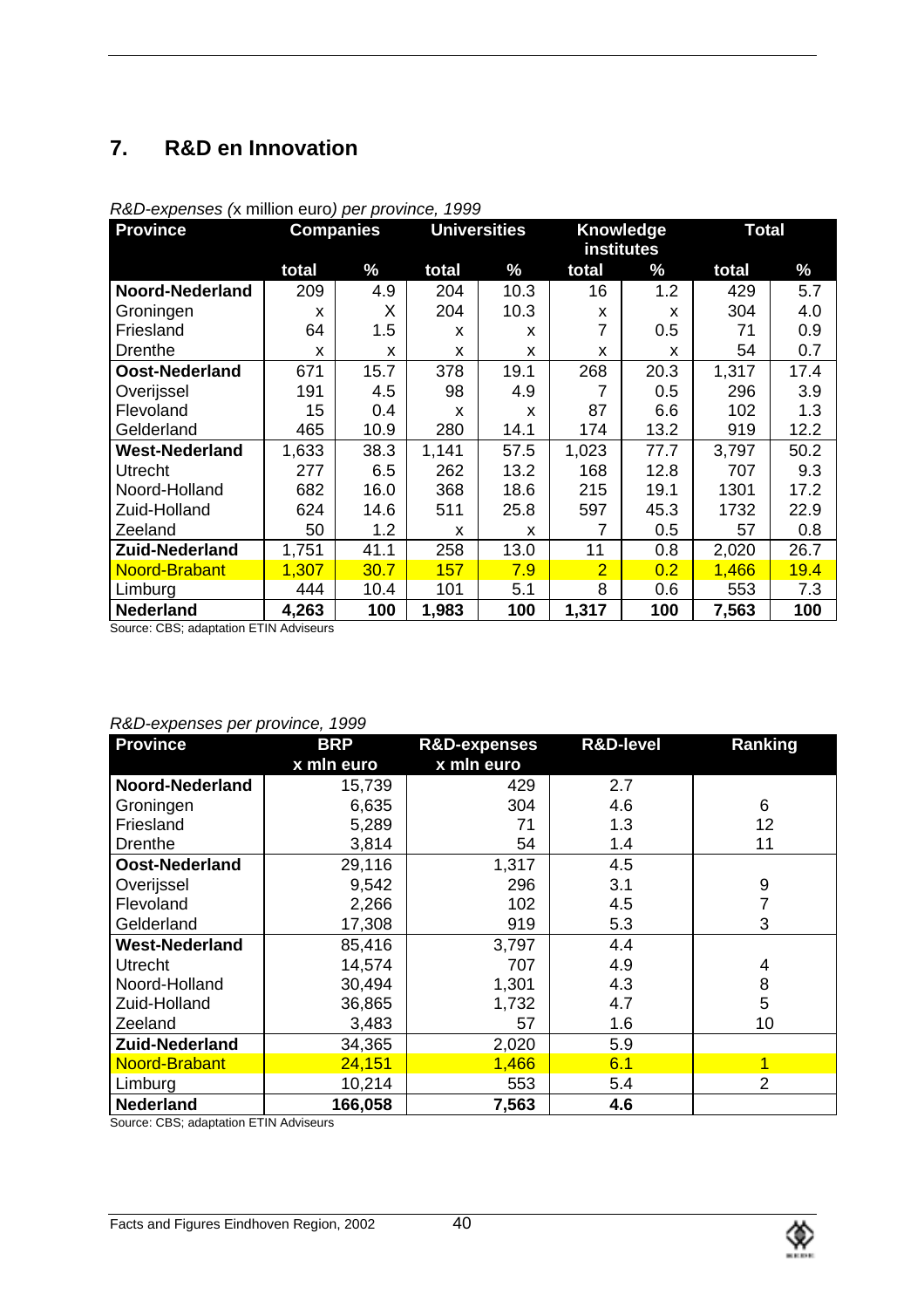| <b>Province</b>       | <b>Universities</b><br><b>Companies</b> |      | Knowledge<br><b>institutions</b> |      | <b>Total</b> |      |        |      |
|-----------------------|-----------------------------------------|------|----------------------------------|------|--------------|------|--------|------|
|                       | total                                   | %    | total                            | %    | total        | %    | total  | %    |
| Noord-Nederland       | 2,270                                   | 5.0  | 2,423                            | 10.0 | 249          | 1.4  | 4,942  | 5.7  |
| Groningen             |                                         |      | 2,423                            | 10.0 |              |      | 3,498  | 4.0  |
| Friesland             | 755                                     | 1.7  |                                  |      | 108          | 0.6  | 863    | 1.0  |
| Drenthe               |                                         |      |                                  |      |              |      | 582    | 0.7  |
| Oost-Nederland        | 7,463                                   | 16.5 | 4,694                            | 19.3 | 3,563        | 20.3 | 15,720 | 18.1 |
| Overijssel            | 2,649                                   | 5.9  | 1,210                            | 5.0  | 110          | 0.6  | 3,969  | 4.6  |
| Flevoland             | 242                                     | 0.5  |                                  |      | 1,125        | 6.4  | 1,367  | 1.6  |
| Gelderland            | 4,572                                   | 10.1 | 3,484                            | 14.3 | 2,328        | 13.3 | 10,384 | 11.9 |
| <b>West-Nederland</b> | 18,276                                  | 40.5 | 13,940                           | 57.4 | 13.542       | 77.2 | 45,758 | 52.6 |
| Utrecht               | 3,515                                   | 7.8  | 3,228                            | 13.3 | 2,609        | 14.9 | 9,352  | 10.7 |
| Noord-Holland         | 7,718                                   | 17.1 | 4,205                            | 17.3 | 3,347        | 19.1 | 15,270 | 17.5 |
| Zuid-Holland          | 6,544                                   | 14.5 | 6,507                            | 26.8 | 7.475        | 42.6 | 20,526 | 23.6 |
| Zeeland               | 500                                     | 1.1  |                                  |      | 112          | 0.6  | 612    | 0.7  |
| <b>Zuid-Nederland</b> | 17,171                                  | 38.0 | 3,243                            | 13.3 | 186          | 1.1  | 20,600 | 23.7 |
| Noord-Brabant         | 12,828                                  | 28.4 | 1,883                            | 7.7  | 35           | 0.2  | 14,746 | 16.9 |
| Limburg               | 4,343                                   | 9.6  | 1,361                            | 5.6  | 150          | 0.9  | 5,854  | 6.7  |
| <b>Nederland</b>      | 45,181                                  | 100  | 24,301                           | 100  | 17,540       | 100  | 87,022 | 100  |

#### *R&D-employment per province, 1999*

Source: CBS; adaptation ETIN Adviseurs

# *Innovation level of the small and medium-sized businesses per province (1999)*



Source: CBS; adaptation ETIN Adviseurs

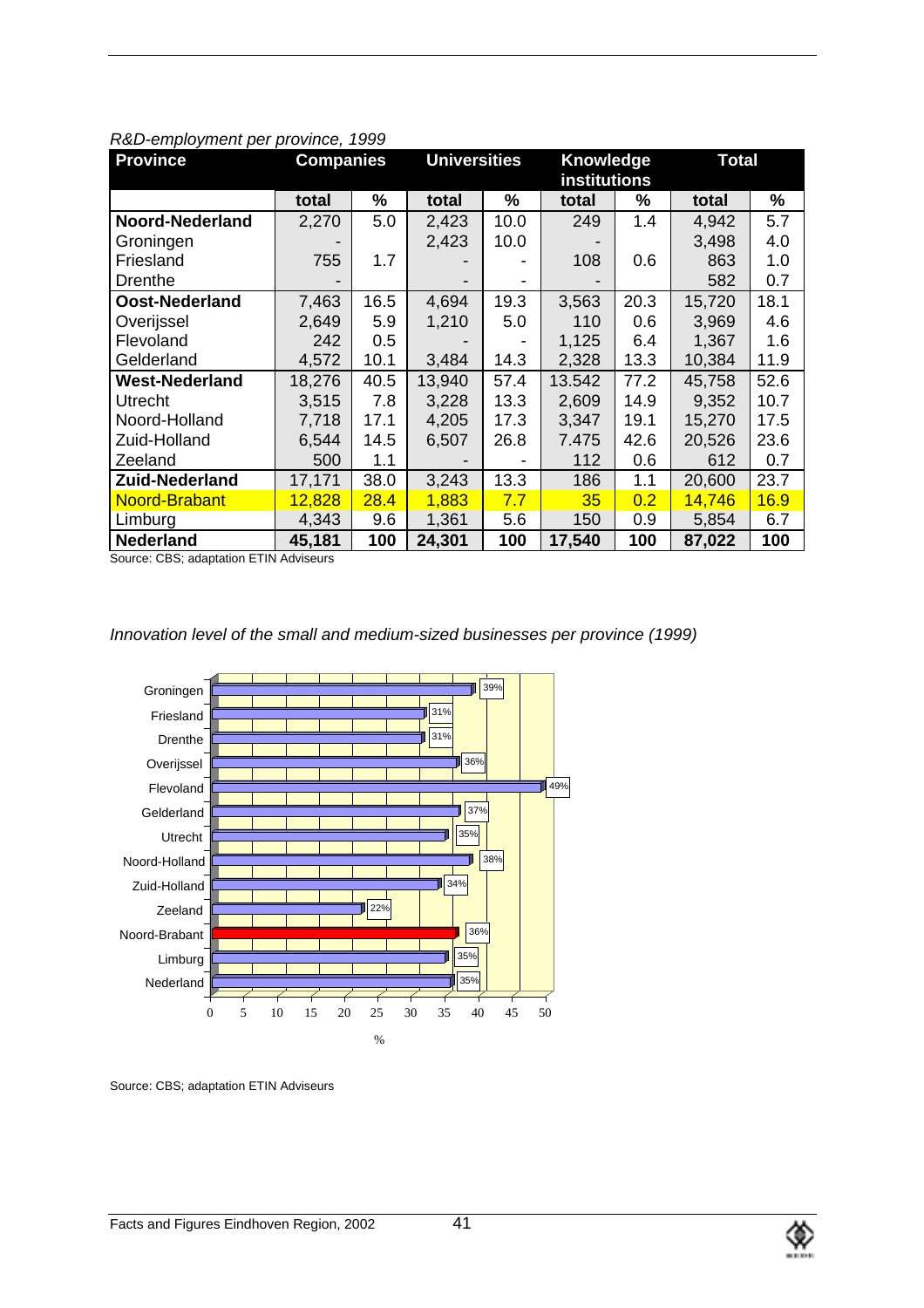# **8. Economical development**

*Development of turnover value in % (1995-2001)*



Source: ERBO

*Share of investing companies in % (1995-2001)*



Source: ERBO

*Development of the export value in % (1995-2001)*



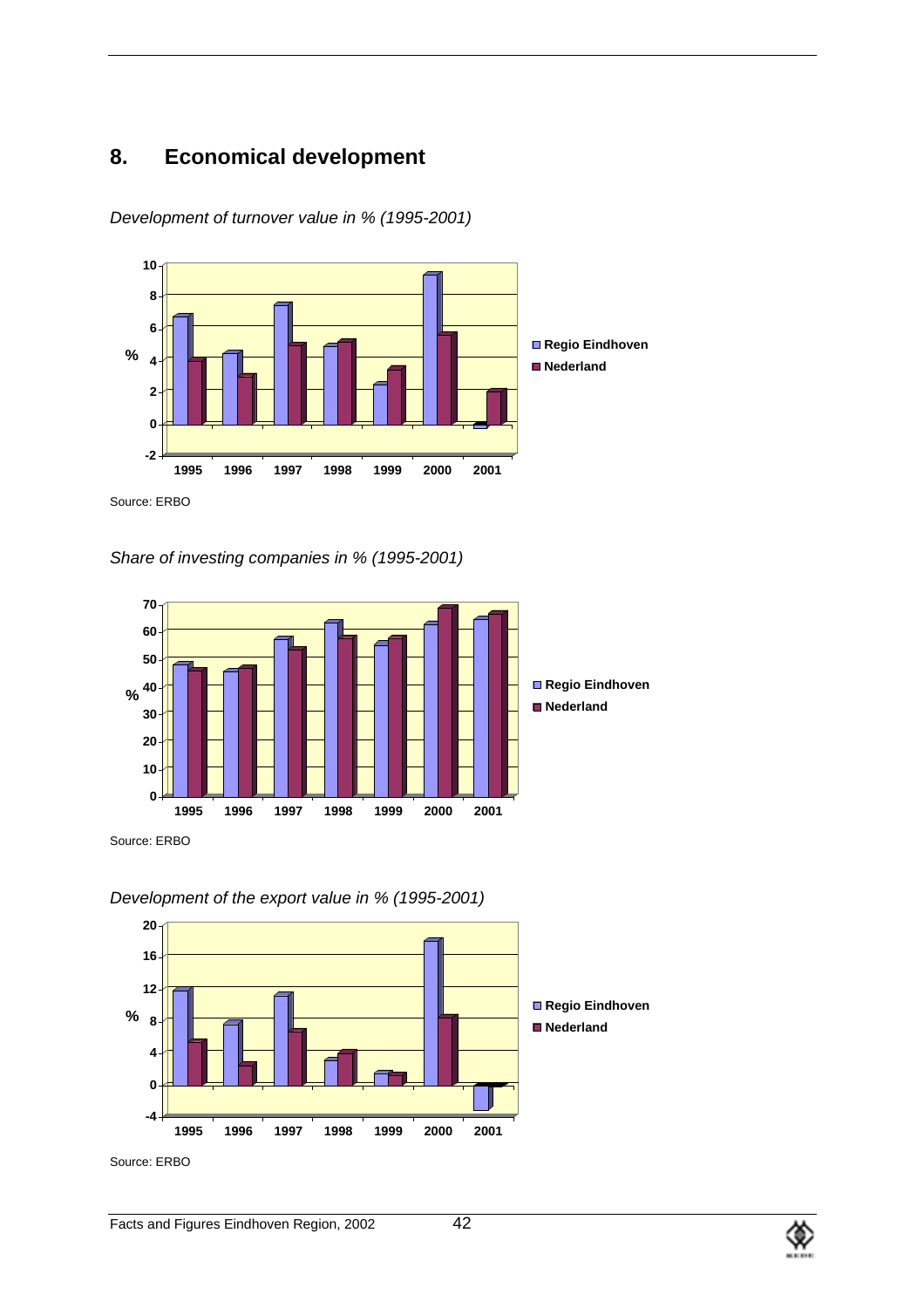

*Share of exporting companies in % (1995-2001)*

*Development of the turnover value in 2000 by sector (in %)*



Source: ERBO

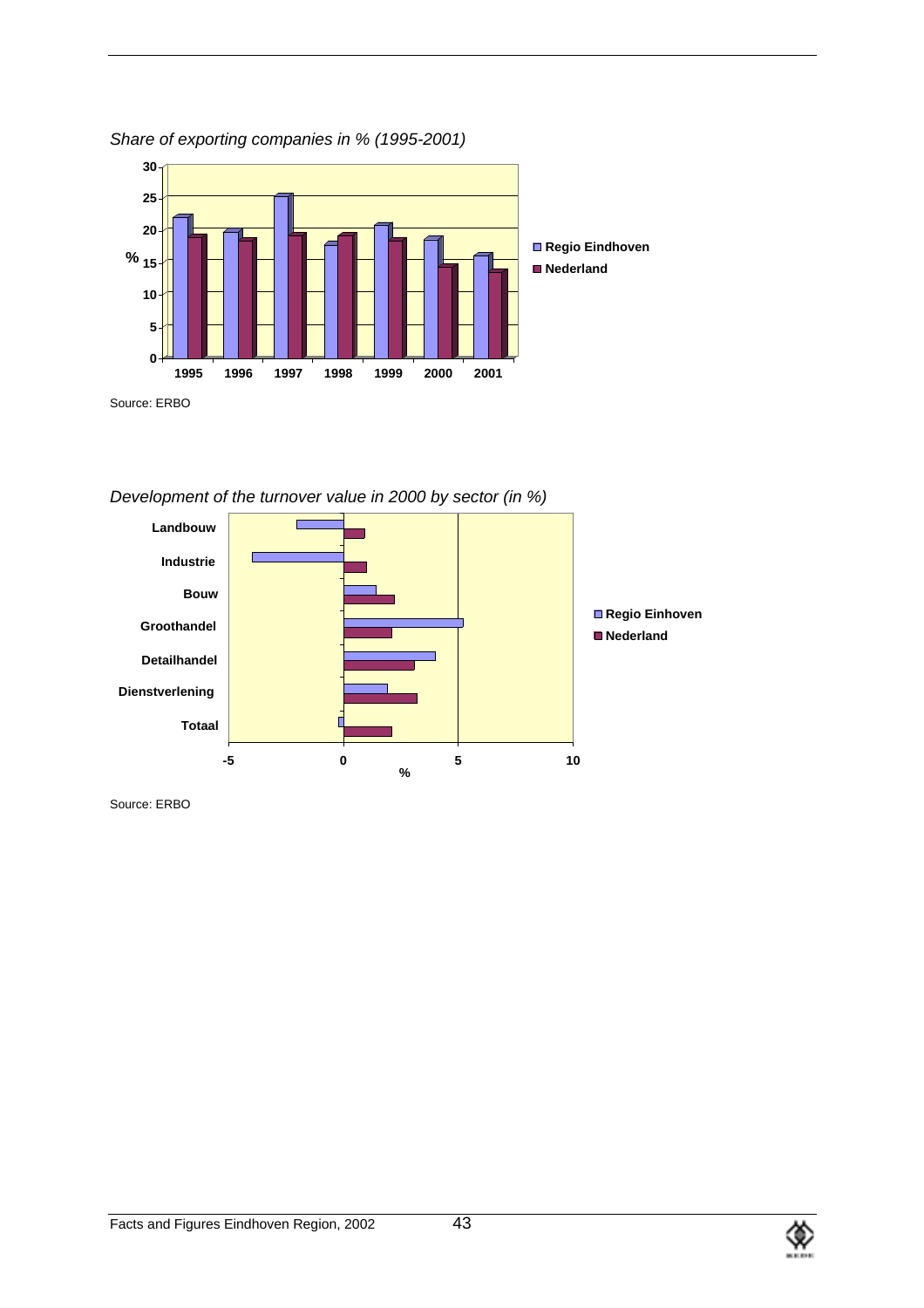

Source: NV REDE



Source: DTZ Zadelhoff 2000



Source: DTZ Zadelhoff 2000

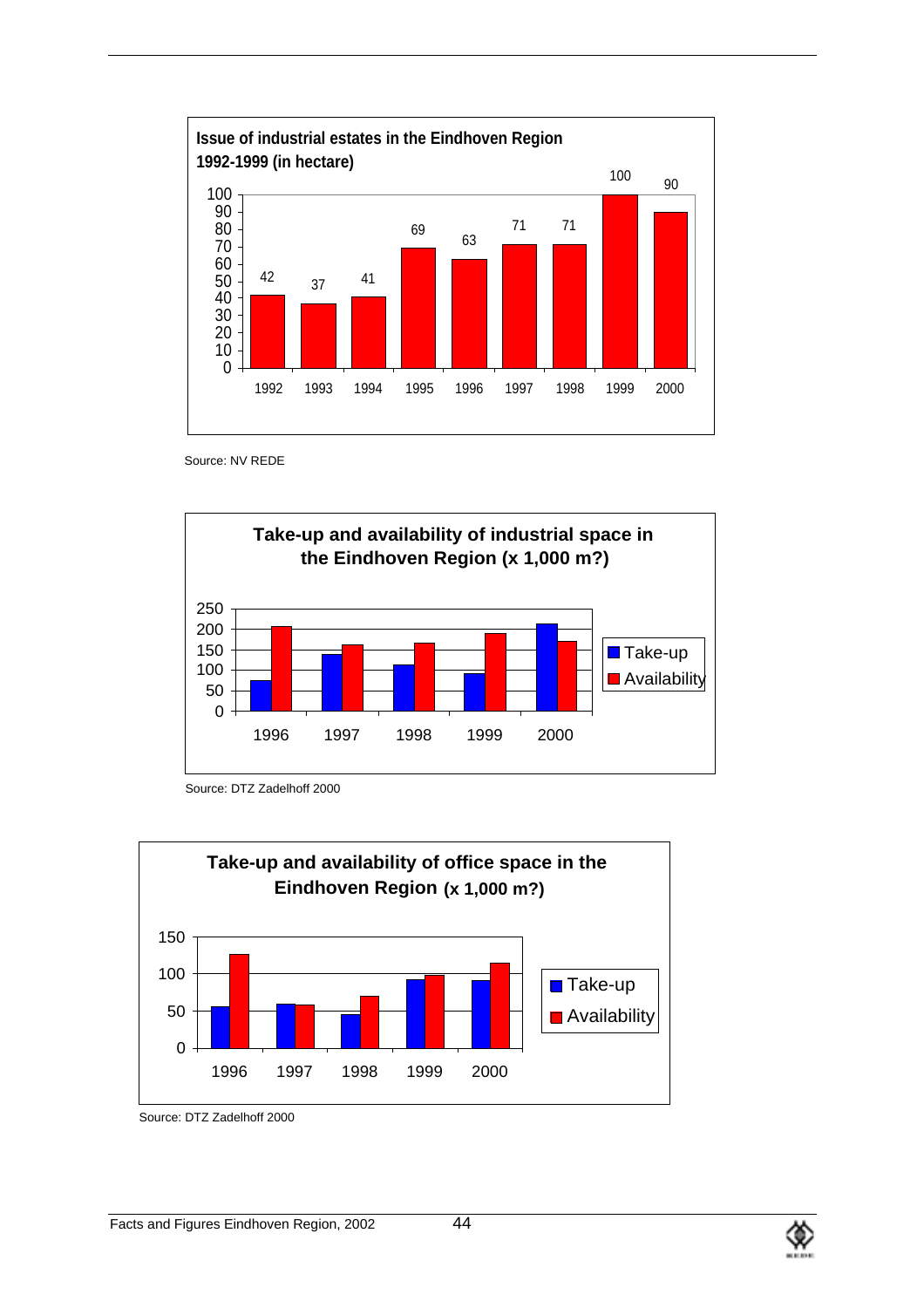# **9. Eindhoven Airport**

|                  | 1994    | 1995    | 1996    | 1997    | 1998    | 1999    | 2000    | 2001    |
|------------------|---------|---------|---------|---------|---------|---------|---------|---------|
| Regular services | 152,000 | 168,000 | 203,000 | 204,000 | 209,757 | 232,300 | 256,000 | 201,000 |
| Holiday charters | 13,000  | 18,000  | 32,000  | 47,000  | 61,053  | 43,459  | 62,000  | 64,000  |
| Other charters   | 17,000  | 25,000  | 21,000  | 20,000  | 17,245  | 21,110  | 19,000  | 17,000  |
| Total            | 182,200 | 211,000 | 256,000 | 271,000 | 288,055 | 296,869 | 337,000 | 282,000 |

### *Development number of passengers Eindhoven Airport*

Source: Eindhoven Airport

# *Flight destinations (daily) from Eindhoven Airport 2002*

| The Netherlands Germany |         | France                         | <b>Great Britain</b>                                                              |
|-------------------------|---------|--------------------------------|-----------------------------------------------------------------------------------|
| Amsterdam<br>Rotterdam  | Hamburg | Paris CDG<br>Le Mans<br>Cannes | <b>London Stansted</b><br><b>London Heathrow</b><br>Birmingham (via<br>Rotterdam) |

Source: Eindhoven Airport

# *Flight destinations holiday charters from Eindhoven Airport 2002*

| <b>Turkey</b>                           | <b>Spain</b>         | <b>France</b> |  |
|-----------------------------------------|----------------------|---------------|--|
| Bodrum<br>Dalaman<br>I Izmir<br>Antalya | Palma de<br>Mallorca | Lourdes       |  |
| Source: Eindhoven Airport               |                      |               |  |

#### *Turnover of trucked airfreight (in tons)*

| Year                      | 1995   | 1996   | 1997   | 1998   | 1999   | 2000   | 2001   |
|---------------------------|--------|--------|--------|--------|--------|--------|--------|
| Airfreight                | 20,000 | 23,000 | 24,000 | 21,350 | 21,489 | 21,997 | 15,811 |
| Courses Finalesses Almont |        |        |        |        |        |        |        |

Source: Eindhoven Airport

# *Destinations of trucked airfreight*

| <b>Netherlands Germany Belgium</b> |           |                 | <b>The France</b> | <b>Great Britain</b> | Luxembourg |
|------------------------------------|-----------|-----------------|-------------------|----------------------|------------|
| Amsterdam                          | Cologne   | <b>Brussels</b> | <b>Paris CDG</b>  | London Heathrow      | Luxembourg |
|                                    | Frankfurt |                 | <b>Paris Orly</b> | London Gatwick       |            |

Source: Eindhoven Airport

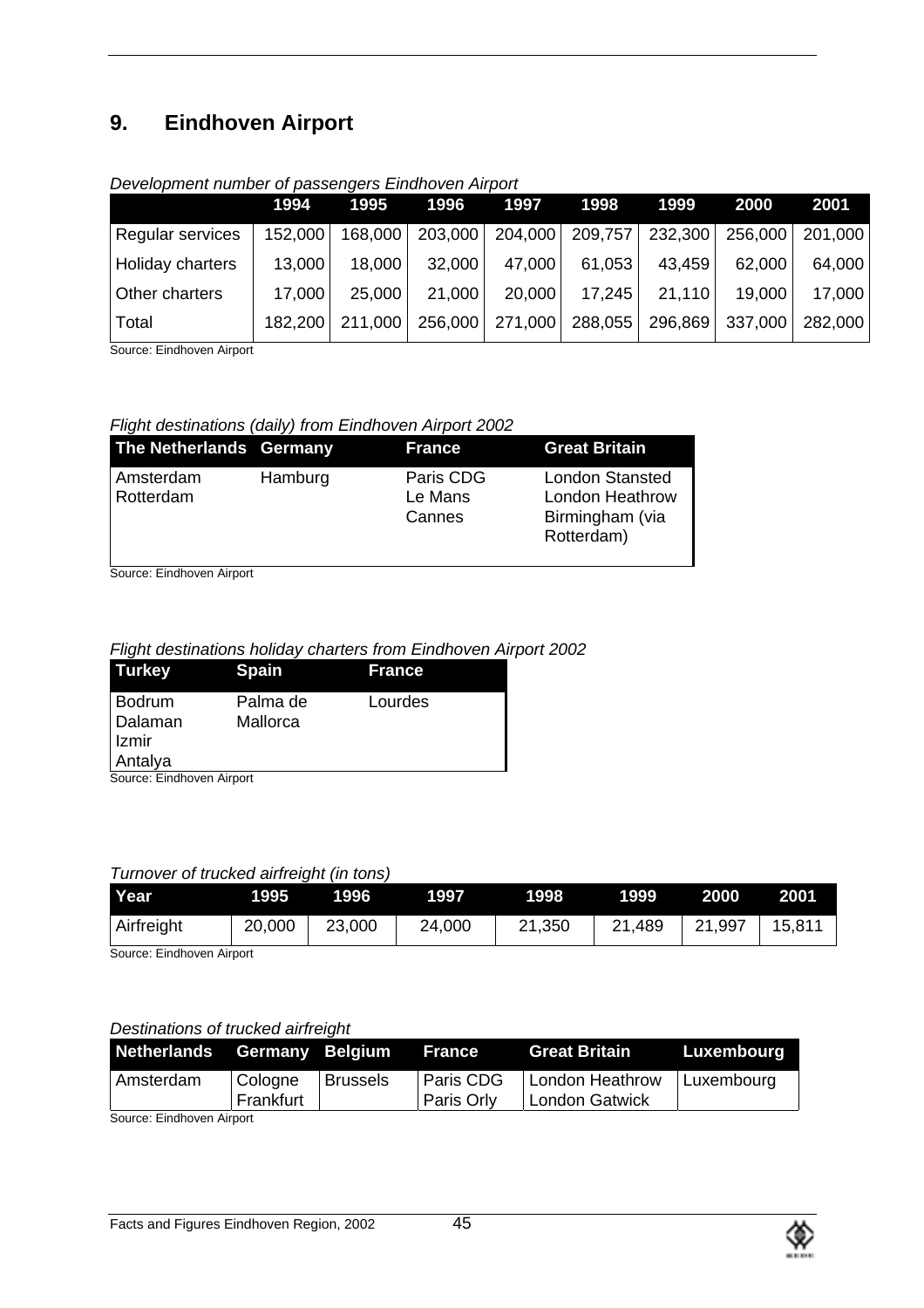|                                                              | Frequency and travel time European destinations 2002          |                           |
|--------------------------------------------------------------|---------------------------------------------------------------|---------------------------|
| <b>Destinations</b>                                          | Frequency van flights                                         | Air Travel time (minutes) |
| Amsterdam                                                    | 4 x (on working days)<br>5 x (on Saturday)<br>3 x (on Sunday) | 40                        |
| Birmingham                                                   | 2 x (on working days)                                         | 75                        |
| Hamburg                                                      | 2 x (on working days)                                         | 75                        |
| <b>London Gatwick</b>                                        | 2 x (on working days)<br>irregularly on other days            | 75                        |
| London Heathrow                                              | 2 x (on working days)<br>irregularly on other days            | $85 - 90$                 |
| <b>London Stansted</b>                                       | 4 x (on working days)<br>1 x (on Saturday)<br>2 x (on Sunday) | 75                        |
| Manchester                                                   | 2 x (on working days)<br>1 x (on Sunday)                      | 80                        |
| Le Mans                                                      | irregularly                                                   | 90                        |
| Paris CDG                                                    | 3 x (on working days)                                         | 75                        |
| Rotterdam                                                    | 2 x (on working days)                                         | 25                        |
| Strasbourg<br><b>Contract Lating Contract Administration</b> | irregularly                                                   | $50 - 70$                 |

Source: Eindhoven Airport

*List of airfreight agencies on Eindhoven Airport January 2002*

| <b>Companies</b>                |
|---------------------------------|
| Air Express International BV    |
| <b>Frans Maas</b>               |
| <b>MSAS Global Logistics BV</b> |
| Nippon Express                  |
| Panalpina World Transport BV    |
| Road Air                        |
| Union Transport BV              |
| Cargo Masters                   |
| Wassing BV                      |
|                                 |

Source: Eindhoven Airport

Source: Dynamis, Sprekende Cijfers; Kantorenmarkt 2001, 2001

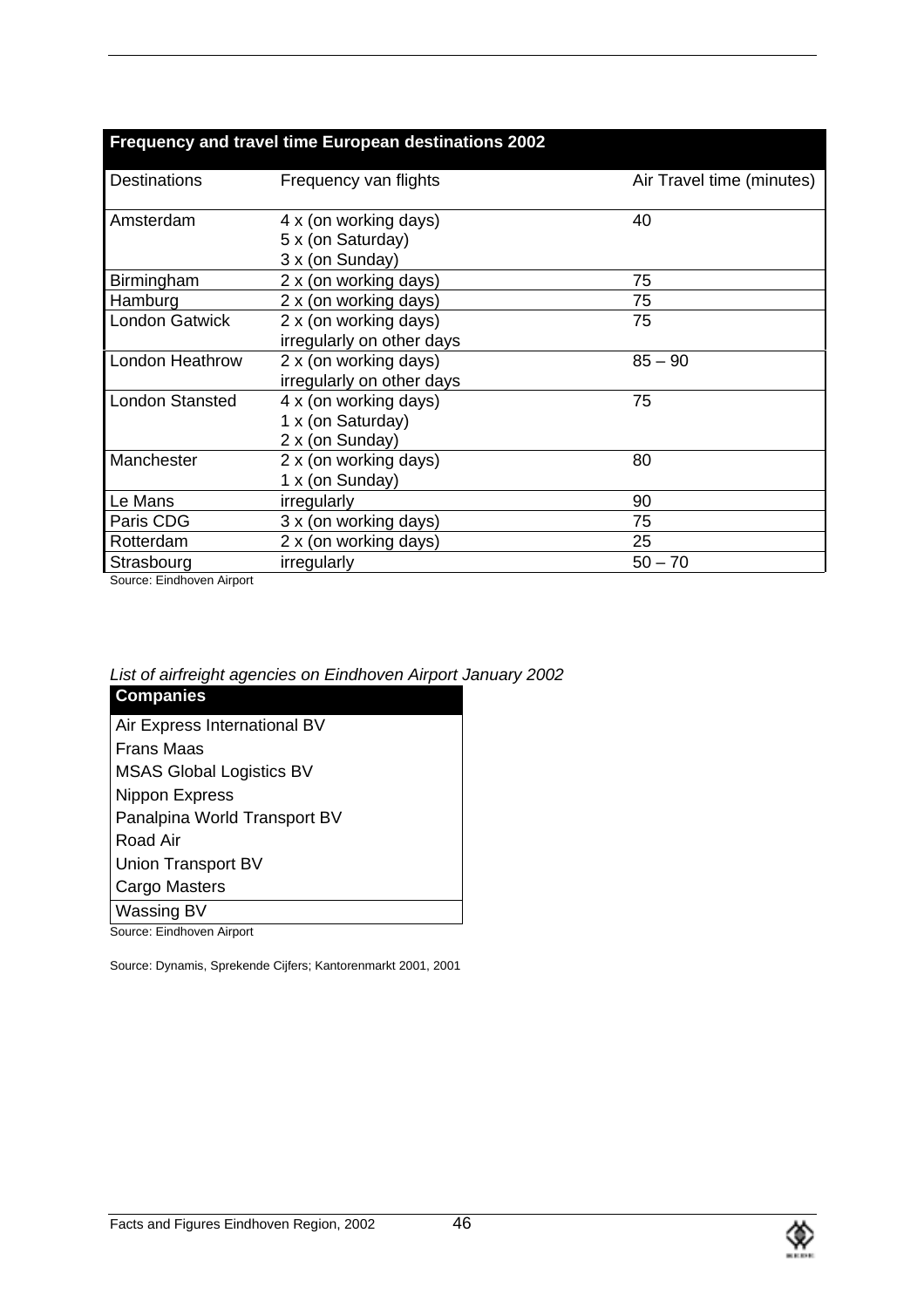# **10. List of useful addresses**

### **Belastingdienst/Douane post Eindhoven**

(Tax and Customs office) M. v. Bourgondiëlaan 1a P.O. Box 90051 5600 PC Eindhoven Phone +31 (0)40-292 19 21 Fax +31 (0)40-292 14 42

### **Belastingdienst/Grote ondernemingen Eindhoven**

(Tax for large companies) Karel de Grotelaan 4 P.O. Box 90058 5600 PL Eindhoven Phone +31 (0)40-292 19 21 Fax +31 (0)40-292 14 46

### **Belastingdienst/ondernemingen Eindhoven**

(Tax for companies) Karel de Grotelaan 4 P.O. Box 90057 5600 PK Eindhoven Phone +31 (0)40-292 19 21 Fax +31 (0)40-292 14 47

# **Belastingdienst/Ondernemingen Helmond**

(Tax for companies) Stationsplein 9 P.O. Box 965 5700 AZ Helmond Phone  $+31 (0)492-58 83 99$ Fax +31 (0)492-52 33 50

# **Chamber of Commerce for East-Brabant**

Wal 20 P.O. Box 735 5600 AS Eindhoven Phone +31 (0)40-232 39 11 Fax +31 (0)40-244 95 05<br>E-mail info@eindhoven.kyk. info@eindhoven.kvk.nl Internet www.eindhoven.kvk.nl

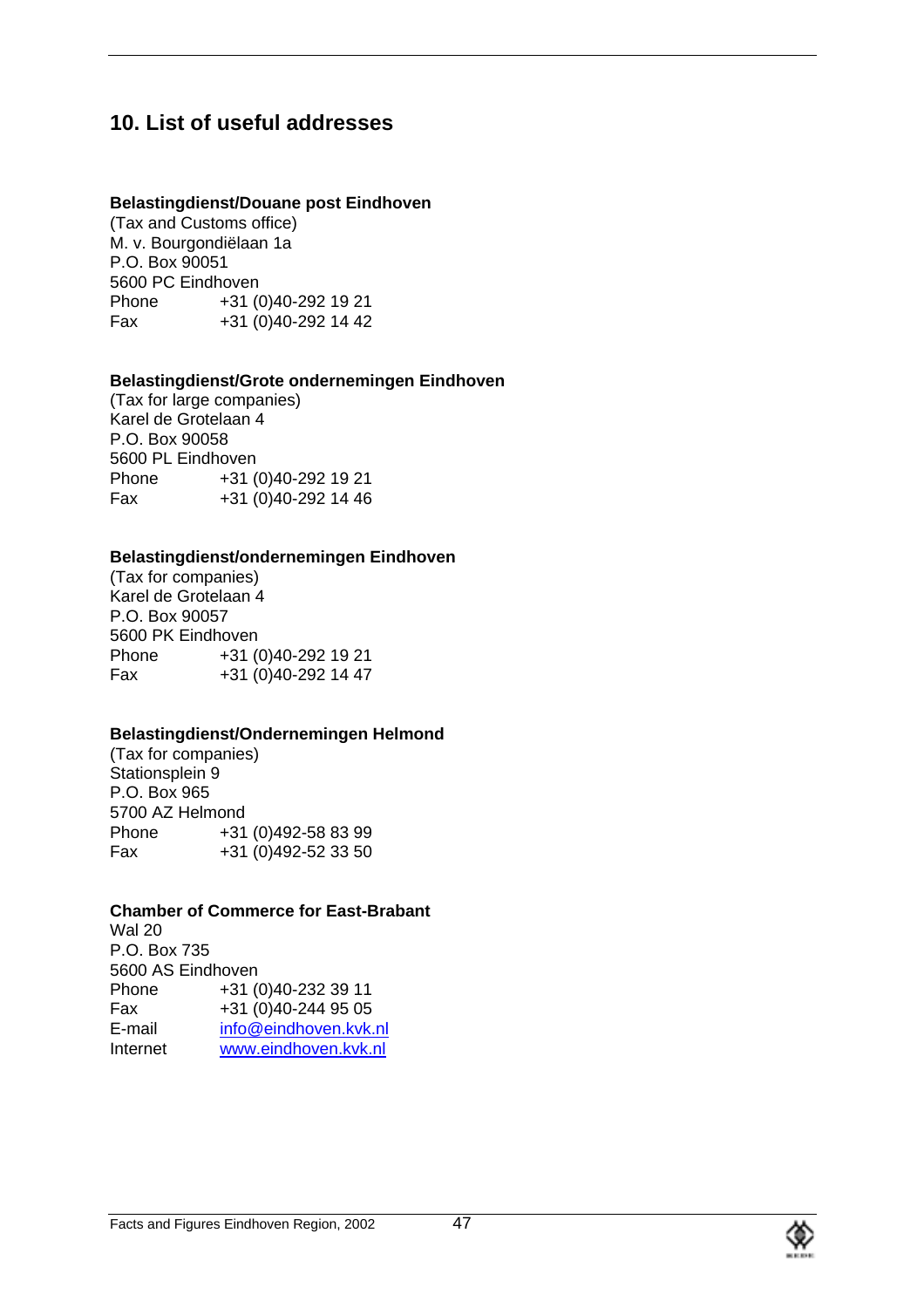### **CWI (Employment service agency) Southeast-Brabant**

Begijnenhof 8 5611 EL Eindhoven<br>Phone +31 ( +31 (0)40-246 50 00 Fax +31 (0)40-246 73 33 Internet www.cwinet.nl

### **Eindhoven Airport**

Luchthavenweg 15 5657 EA Eindhoven Phone +31 (0)40-291 98 18 Fax +31 (0)40-291 98 20 E-mail einairp@worldonline.nl Internet www.eindhovenairport.nl

# **Gemeente Eindhoven**

Stadhuisplein 10 P.O. Box 90150 5600 RB Eindhoven Phone +31 (0)40-238 91 11 Fax +31 (0)40-243 35 85 Internet www.eindhoven.nl

# **Gemeente Helmond**

P.O. Box 950 5700 AZ Helmond Phone +31 (0)492-58 76 30 Fax +31 (0)492-58 76 20 Internet www.helmond.nl

# **Nutsbedrijf Regio Eindhoven NV**

(Utility company) Nachtegaallaan 15 P.O. Box 2005 5600 CA Eindhoven Phone  $+31 (0)40-2389333$ Fax +31 (0)40-244 41 07 E-mail info@nre.nl<br>Internet www.nre.nl www.nre.nl